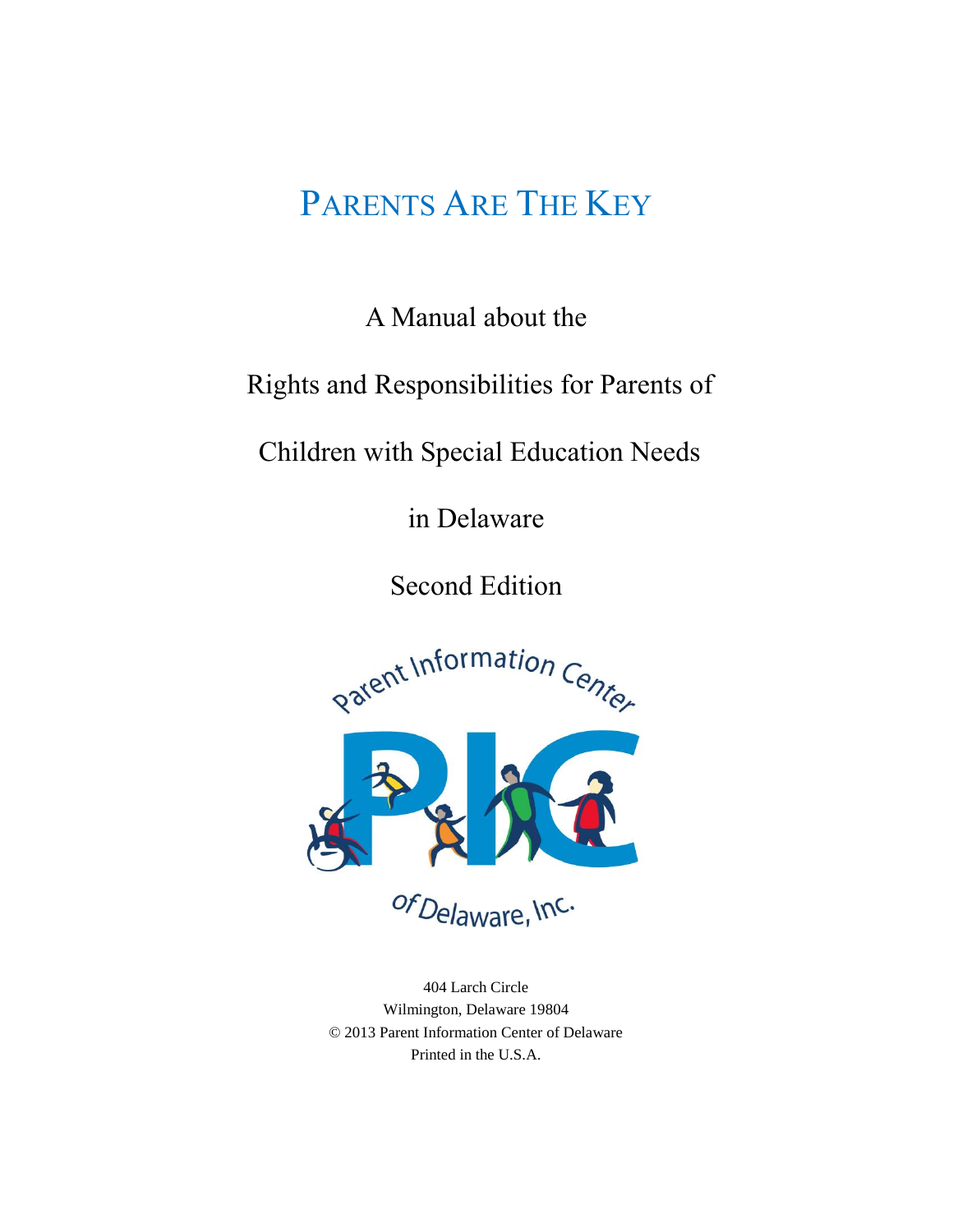### **Message to parents**

Dear Parents and Caregivers,

As you know, you are an important member of your child's educational team. You know your child best because you were his/her first teacher. Knowing your child as you do, you can provided critical information to plan for his/her future in school. In addition, you must gain the specific knowledge in order to make informed decisions regarding your child's education. By reading this guide, you are taking a step toward empowerment in your child's future. As a parent or caregiver of a child with a disability, it is important for you to understand the special education process. This manual provides an overview of special education services under the Individuals with Disabilities Education Act. I hope that you find it a useful tool in helping your child achieve success in school and in life.

Mary Ann Miezcowski

State Director of Special Education

Delaware Department of Education (DDOE)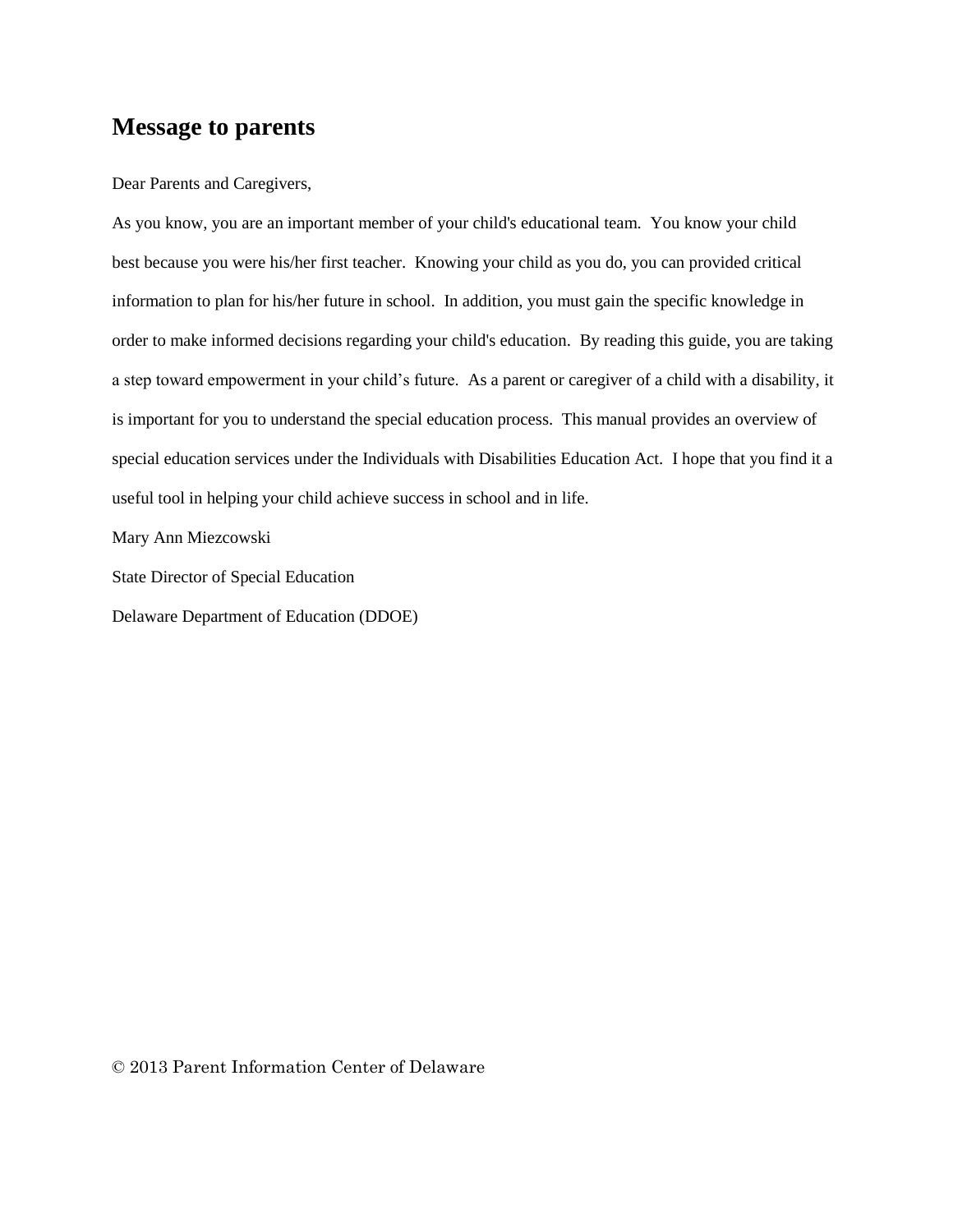## **Introduction**

As a parent, you know your child in a way no one else does. You are an expert about your child and a key member of the team that plans your child's education. As the parent, *you are the key* to an appropriate education for your child! You have important and unique information to share about your child's needs and abilities, and you know what your child needs to learn to become an independent and productive adult.

You have the unique power to positively influence your child's educational outcomes! However, to be an effective advocate for your child, you must know your rights and your child's rights under the law, and you must be familiar with the education policies and processes in our state. Exercising these rights and fulfilling your responsibilities are important steps in supporting your child's educational journey. This manual offers an overview of the special education process and services in Delaware under the Individuals with Disabilities Education Act and corresponding Delaware law. It has been designed so that you can skip to the information that is important to you. For further information or individual assistance, contact the Delaware Department of Education (DDOE) or the Parent Information Center of Delaware (PIC). Contact information can be found in Appendix A.

We hope that you find this manual helpful and encourage you to tell us how we can improve it.

Marie-Anne Aghazadian, Executive Director Parent Information Center of Delaware (PIC)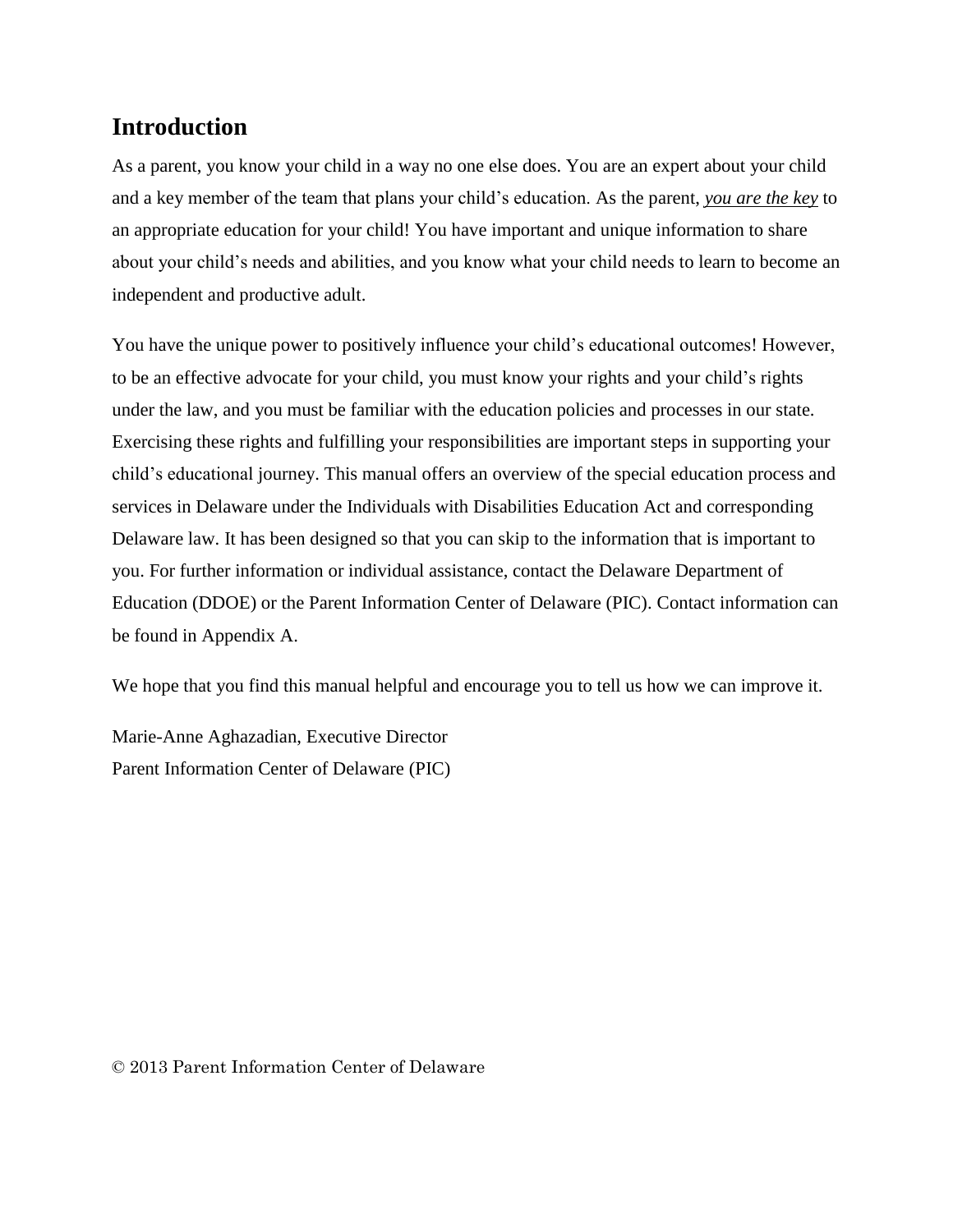### **Our very special thanks to:**

The Delaware Department of Education (DDOE) Teaching & Learning Branch/Exceptional Children Resources Workgroup – For technical and financial support.

Autism Delaware – For lending additional financial support.

The Arc of Delaware – For help with formatting and editing support.

*Information about special education law and regulation and processes was obtained from:* 

Delaware Regulations, Special Populations, 14 DE Admin Code §§ 922 through 929

Federal Regulations Implementing the IDEA 34 C.F.R. Part 300. (October 13, 2006 and December 31, 2008)

*Parents Can be the Key* – PACER Center

*Better IEPs* – Cynthia M. Herr & Barbara D. Bateman

*From Emotions to Advocacy* – Pamela & Peter Wright

National Dissemination Center for Children with Disabilities (NICHCY)

© 2013 Parent Information Center of Delaware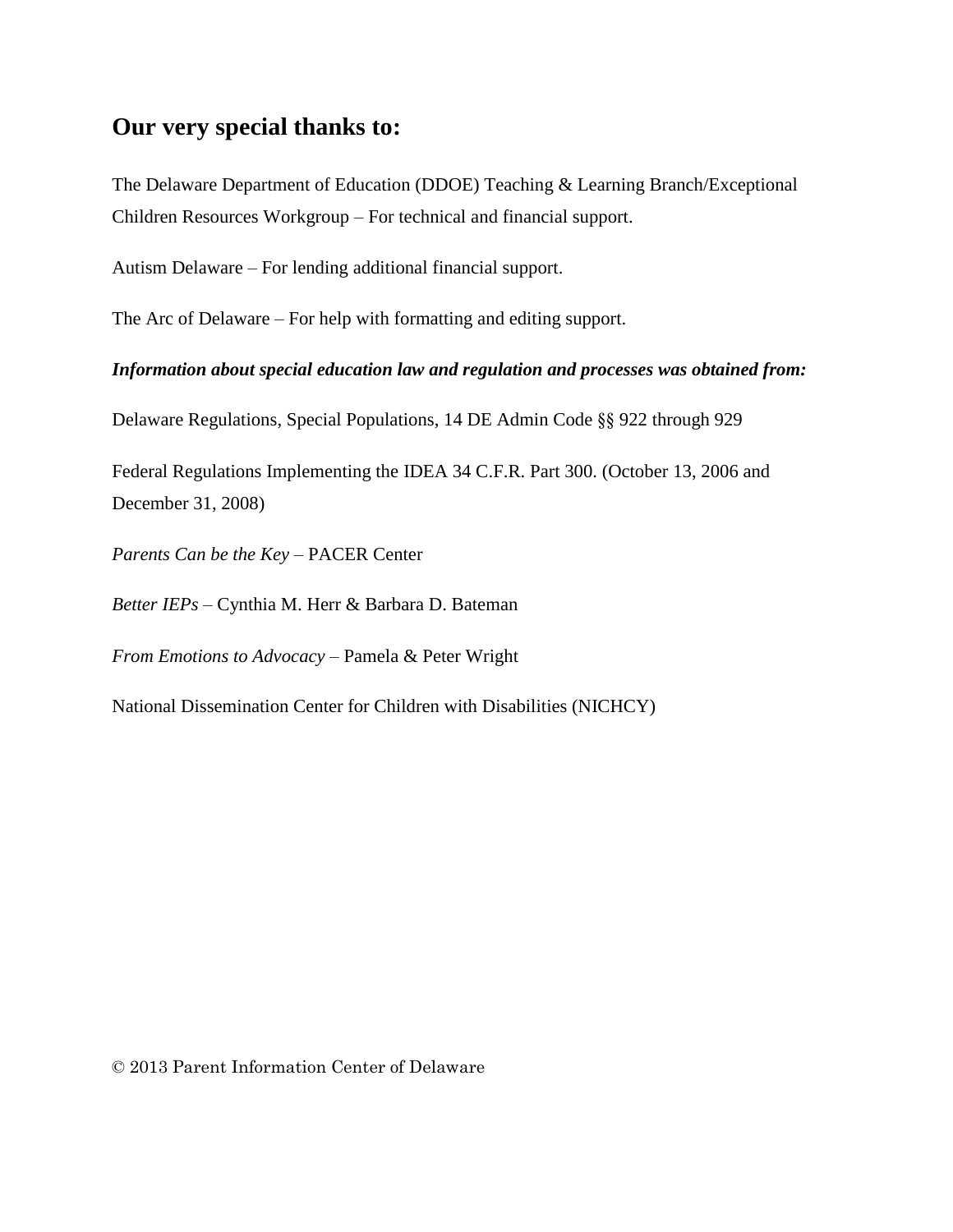## **Table of contents**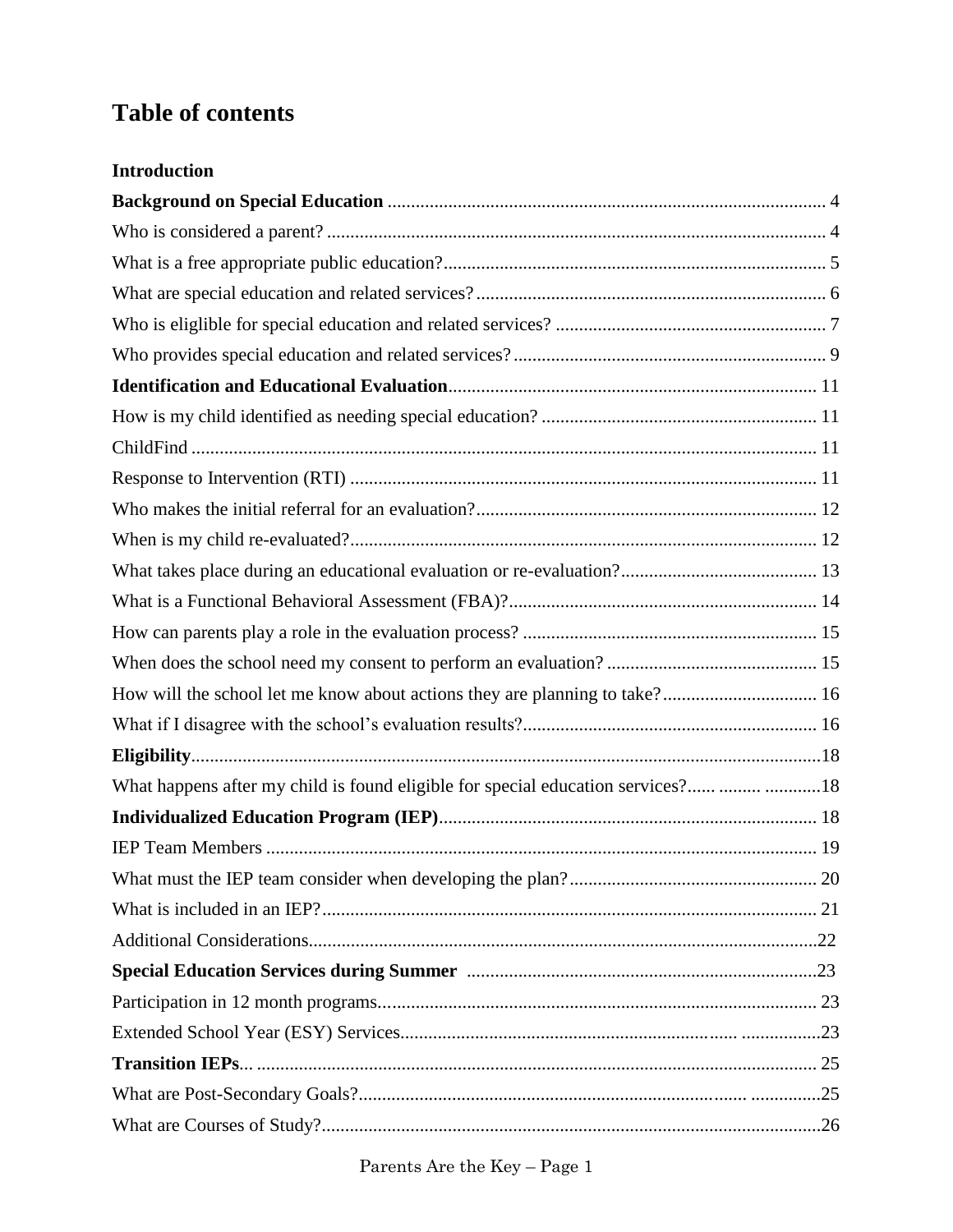| .43 |
|-----|
|     |
|     |
|     |
|     |
|     |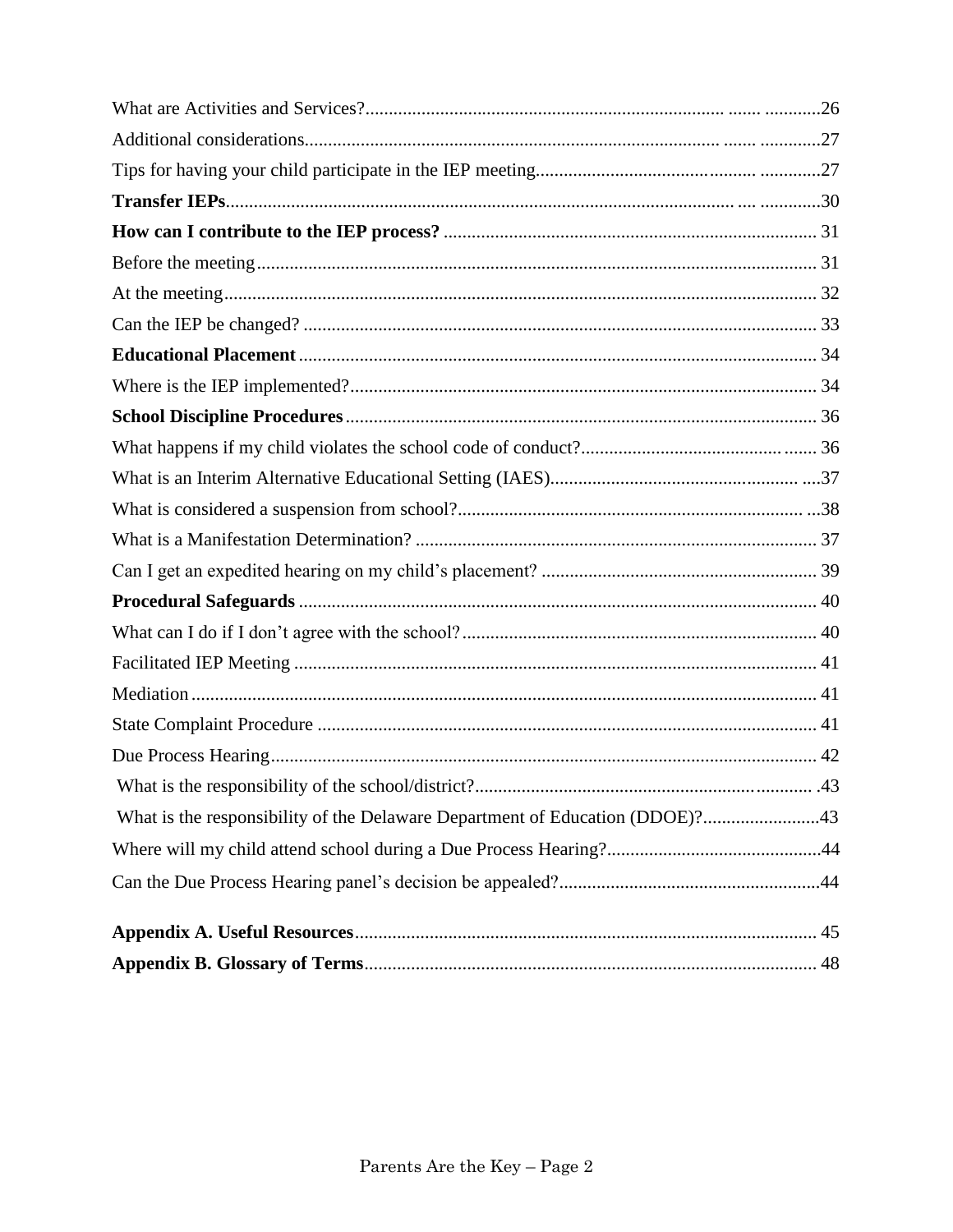## **Legend**



Written document, letter or notice

Regulated time frame

Advocacy Tips

? Definitions located in the glossary at the end of this manual

## **A note about gender:**

For simplicity and consistency, this manual uses "he", "him" and "his" to represent both males and females.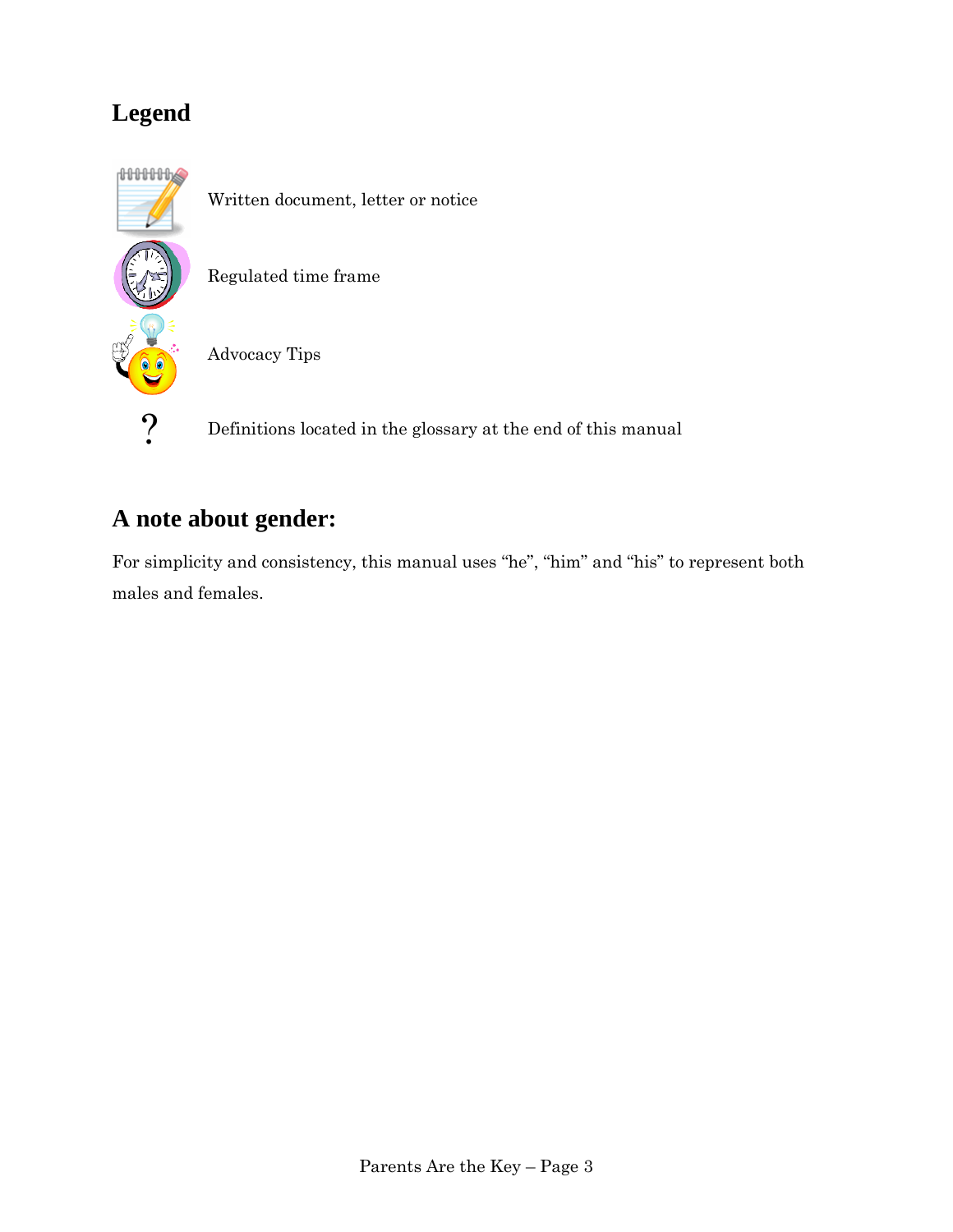## **Background on Special Education**

In 1975, the U.S. Congress passed Public Law 94-142, the first law passed to ensure children with disabilities have access to and derive benefit from a Free Appropriate Public Education or FAPE. This law is now called the Individuals with Disabilities Education Act (IDEA). Through the provision of special education and related services, the IDEA continues to give children with disabilities opportunities to achieve at high levels and to prepare for post-secondary career and college readiness and independence. The IDEA was amended in 1997, and again in 2004. The revisions to the law increased services to children with disabilities and strengthened the role of parents in the special education process.

Children with Disabilities Attending Public Schools: All public and charter schools in Delaware must follow the requirements of the IDEA, as well as, specific state regulations that clarify or enhance the provisions of the IDEA. *Delaware Regulations related to Special Education:* <http://regulations.delaware.gov/AdminCode/title14/900/index.shtml> *Delaware Department of Education General Special Education link:* [http://www.doe.k12.de.us/infosuites/students\\_family/specialed/default.shtml](http://www.doe.k12.de.us/infosuites/students_family/specialed/default.shtml)

Children with Disabilities Placed by Their Parents in Private Schools: Children with disabilities who attend private schools at the choosing of their parents have no individual right to receive some or all of the special education and related services they would receive if enrolled in the public schools. However, each school district has an obligation to locate, identify and evaluate children with disabilities who are parentally placed in private schools located within the district, regardless of where the children live. School districts must also allocate proportionate amounts of special education funding to provide special education and related services to children with disabilities placed in private schools by their parents. The type, amount and delivery of services to be provided to some or all privately placed children are at the discretion of the school district and determined after discussion with the private school, the school district, and parents. A service plan establishes the conditions under which an eligible child is to receive services.

### <span id="page-7-0"></span>*Who is considered a parent?*

Under the IDEA, the parent of a child with a disability is:

a biological or adoptive parent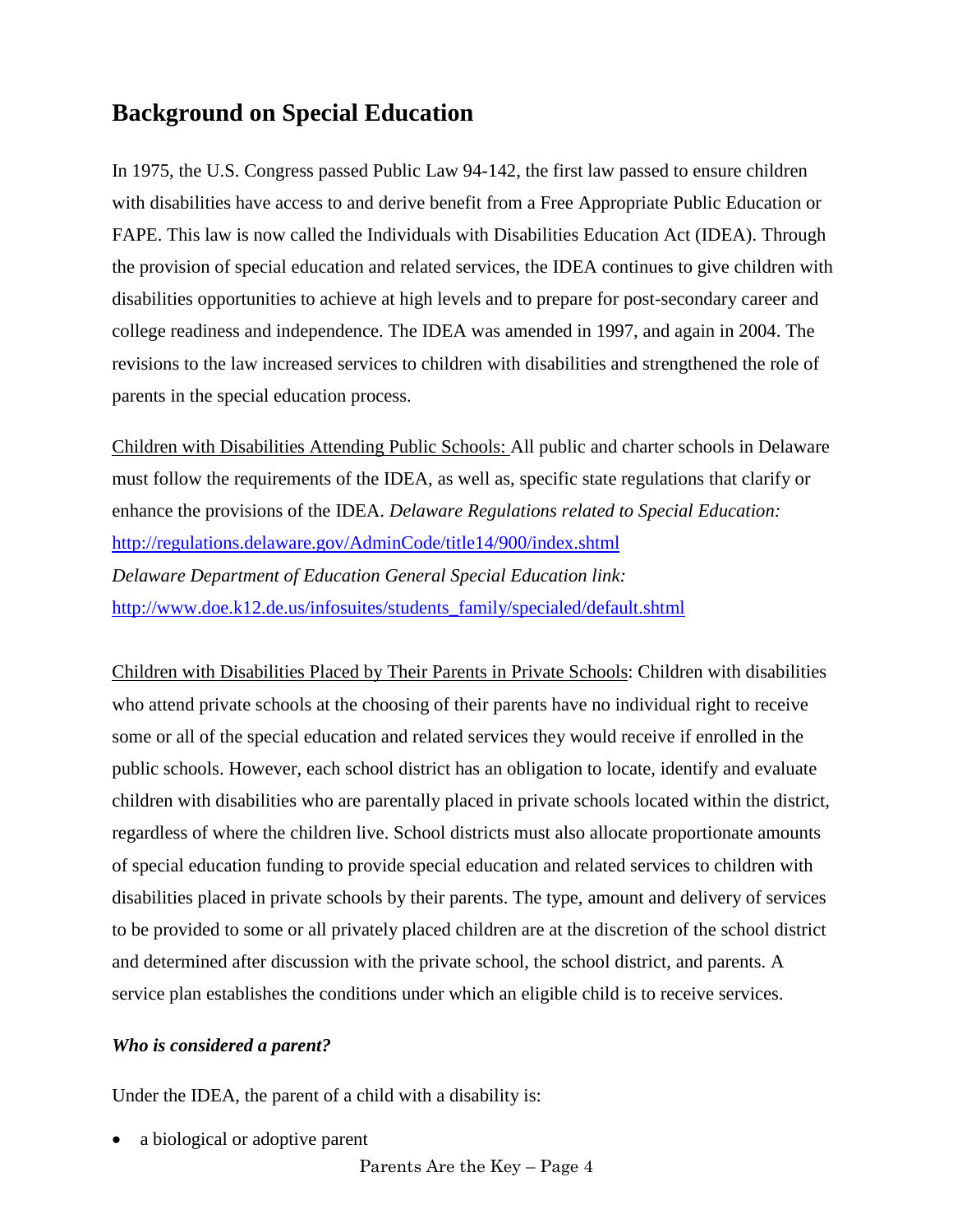a guardian authorized to make educational decisions for the child (not the state, if the child is a ward of the state)

 a person acting in place of a biological or adoptive parent (such as a grandparent, stepparent or other relative with whom the child lives). A *Relative Caregiver Form* may be required and can be obtained from your school district.

a person legally responsible for the child's welfare, or

 an Educational Surrogate Parent (ESP). An ESP is a trained volunteer who is appointed to advocate for a child who is in foster care, and whose parents are unable or unwilling to advocate for him.

<span id="page-8-0"></span>The term "Parent" is used throughout this manual to refer to any of the above.

#### *What is a Free Appropriate Public Education (FAPE)?*

Children with disabilities are entitled to a Free Appropriate Public Education (FAPE).

**Free** means that special education and related services must be provided to eligible children at public expense, under public supervision and direction, and without charge to parents, except for fees that are charged for all children.

**Appropriate** means that children with disabilities have access to the general education curriculum with the special education, related services and supplemental (or extra) aids and services they require to advance appropriately toward annual goals. Children who receive special education and related services must also have opportunities to participate in other typical school activities that are appropriate to their individual needs.

#### *Under the IDEA, an appropriate education:*

- is designed to meet the unique educational needs of a child with a disability
- addresses both academic needs and functional needs

 is designed to provide access to the general curriculum and meets the grade-level standards established by the state

- is provided in accordance with an Individualized Education Program (IEP)
- is reasonably designed for the child to receive educational benefits
- provides significant learning to the child with a disability; and

<span id="page-8-1"></span>Parents Are the Key – Page 5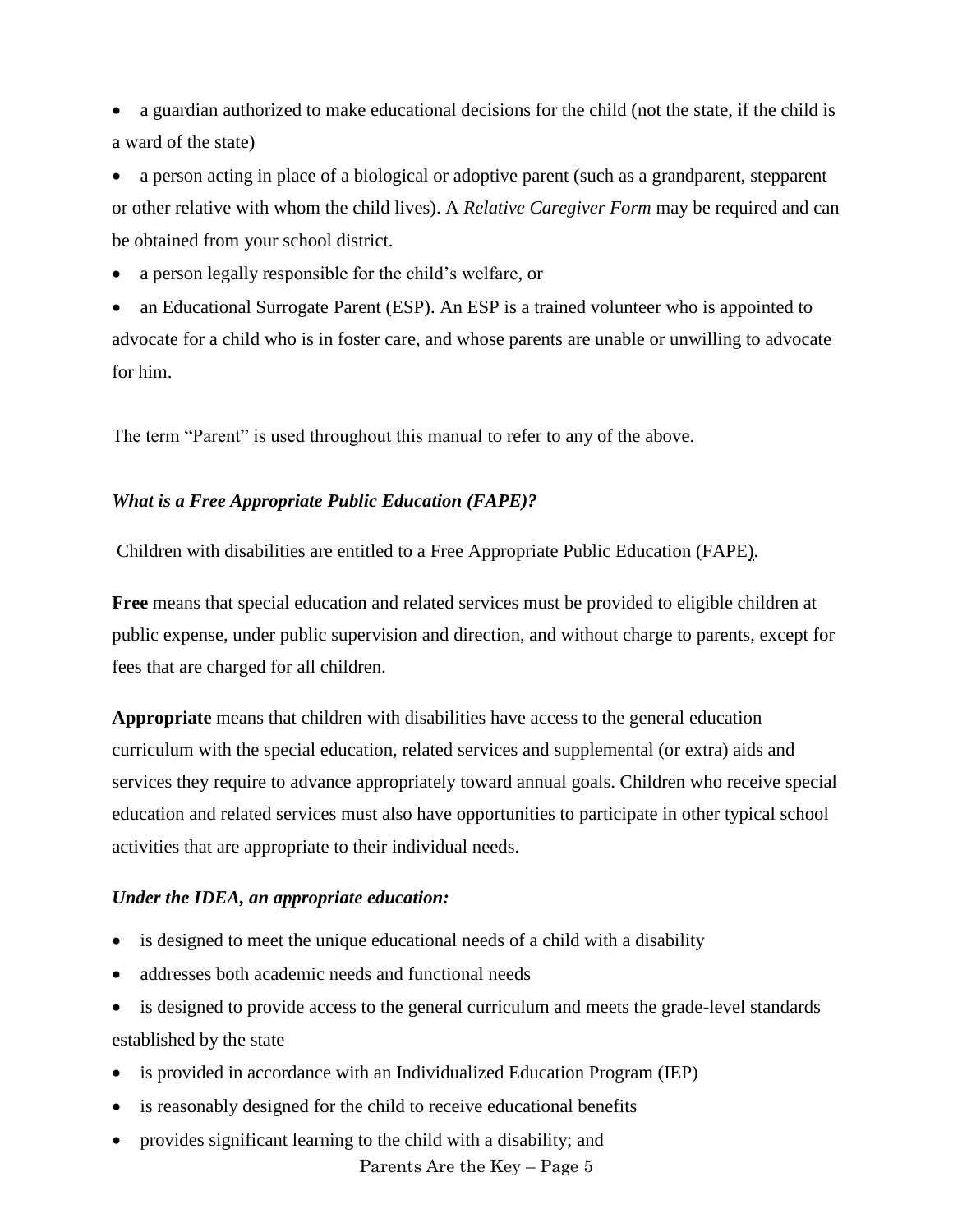confers meaningful benefit on the child gauged to the child with a disability's potential

### *What are Special Education and Related Services?*

Under the IDEA and Delaware law, special education means "specially designed instruction, at no cost to parents, to meet the unique needs of a child with a disability…" (34 C.F.R. § 300.39; 14 DE Admin Code §922.30). It can be provided in the classroom, in a home, hospital or institution, or other settings based on the child's individual needs. Special education is to be provided by qualified, licensed personnel and may include special teaching techniques and materials. Sometimes, it may require the use of special equipment or facilities.

Related services are transportation and other developmental, corrective, or supportive services that may be necessary for a child with a disability to benefit from special education, including physical education. Other related services may include, but are not limited to, the following:

- Speech-language pathology and audiology services
- Physical and occupational therapies
- Recreation, including therapeutic recreation
- Counseling and psychological services, including rehabilitation counseling
- Parent counseling and training
- Orientation and mobility services
- Social work services in schools
- Medical services for diagnostic and evaluation purposes only
- Assistive technology devices and training
- Interpreting services
- School health and nursing services

Supplementary (or extra) aids and services that benefit your child should always be considered and must be provided to your child at no cost to you. Although the school may bill a third party medical insurance for these supplementary aids and services, they may not do so if it will cost you anything or impact your child's eligibility or continuity of other services under the insurance.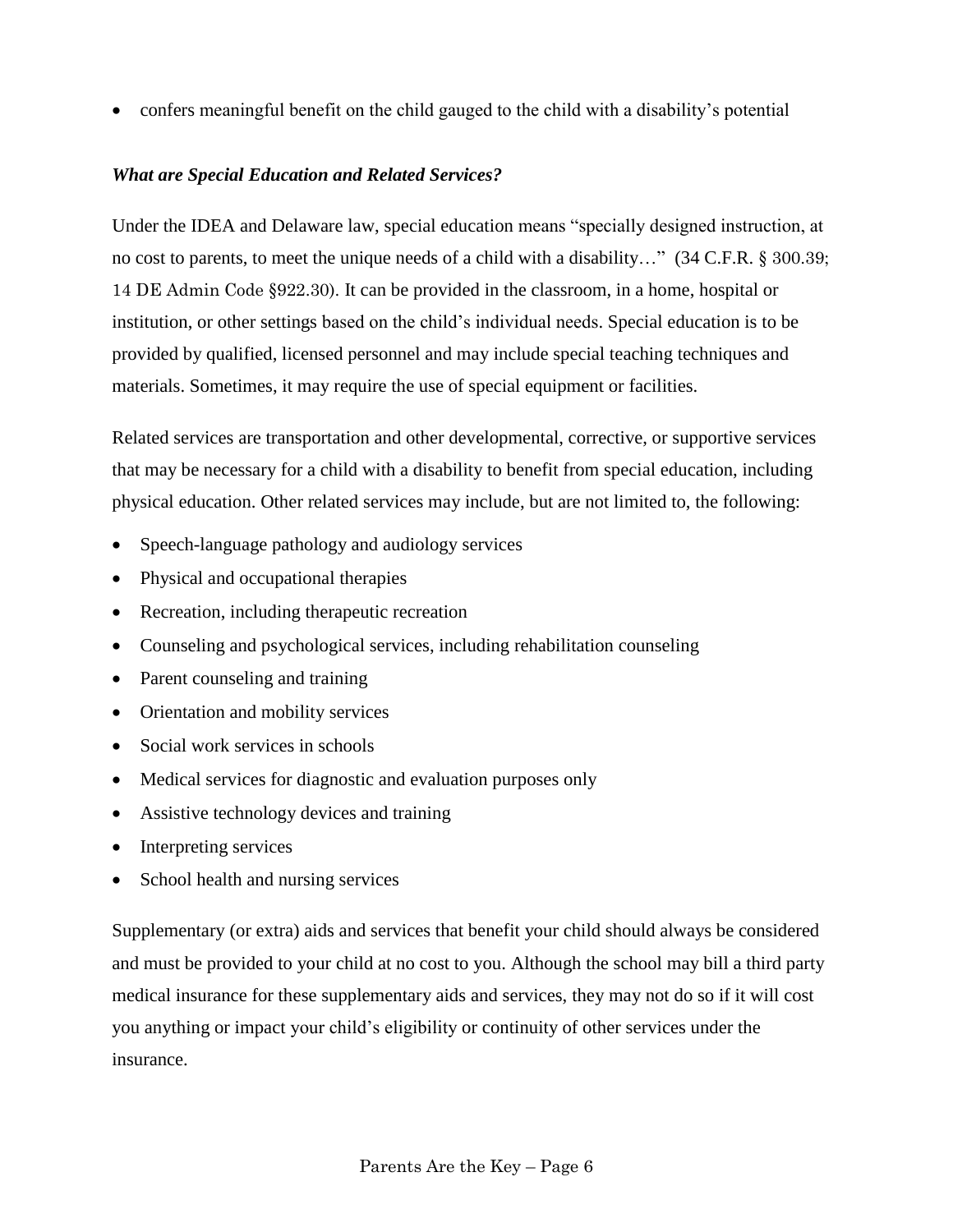Special education, related services and supplementary aids or services must be relevant and based on peer-reviewed research to the extent practicable. Peer-reviewed means that the work, research or ideas have been researched and analyzed by experts in the field.

#### <span id="page-10-0"></span>*Who is eligible for Special Education and Related Services?*

Under the IDEA, a child with a disability is one who has been determined to have a disability that adversely affects a child's educational performance. The determination is based on an educational evaluation conducted by the school with input from the parent. Although your child's special education services are based on his unique educational needs and not on any particular category, the IDEA suggests that states use thirteen disability categories for students deemed eligible for special education. A child may be identified in more than one category.

#### *In Delaware special education categories are as follows:*

 Autism - a developmental disability significantly affecting verbal and nonverbal communication and social interaction that is generally evident before age three. Other characteristics include repetitive activities and stereotyped movements, resistance to change in surroundings or daily routines, and unusual responses to sensory experiences. A child who shows a combination of these characteristics after age three can be identified as having autism.

*Note:* Asperger Syndrome and Pervasive Developmental Disorder-Not Otherwise Specified (PDD-NOS) are autism spectrum disorders that fall under the educational category of "Autism".

- Deaf-blindness combined hearing and visual impairments which cause severe communication, developmental and educational needs that cannot be met in special education programs solely for children with deafness or children with blindness.
- Deafness a severe hearing impairment that prevents a child from processing linguistic (or language) information through hearing, with or without amplification.
- Developmental Delay applies to a young child who has a significant delay in one or more of the following developmental areas: cognition (the process of thought), communication, physical (gross and fine motor skills), social, emotional functioning and adaptive behavior (able to adjust to different environments). In Delaware, classification under Developmental Delay is from the third birth date until the ninth.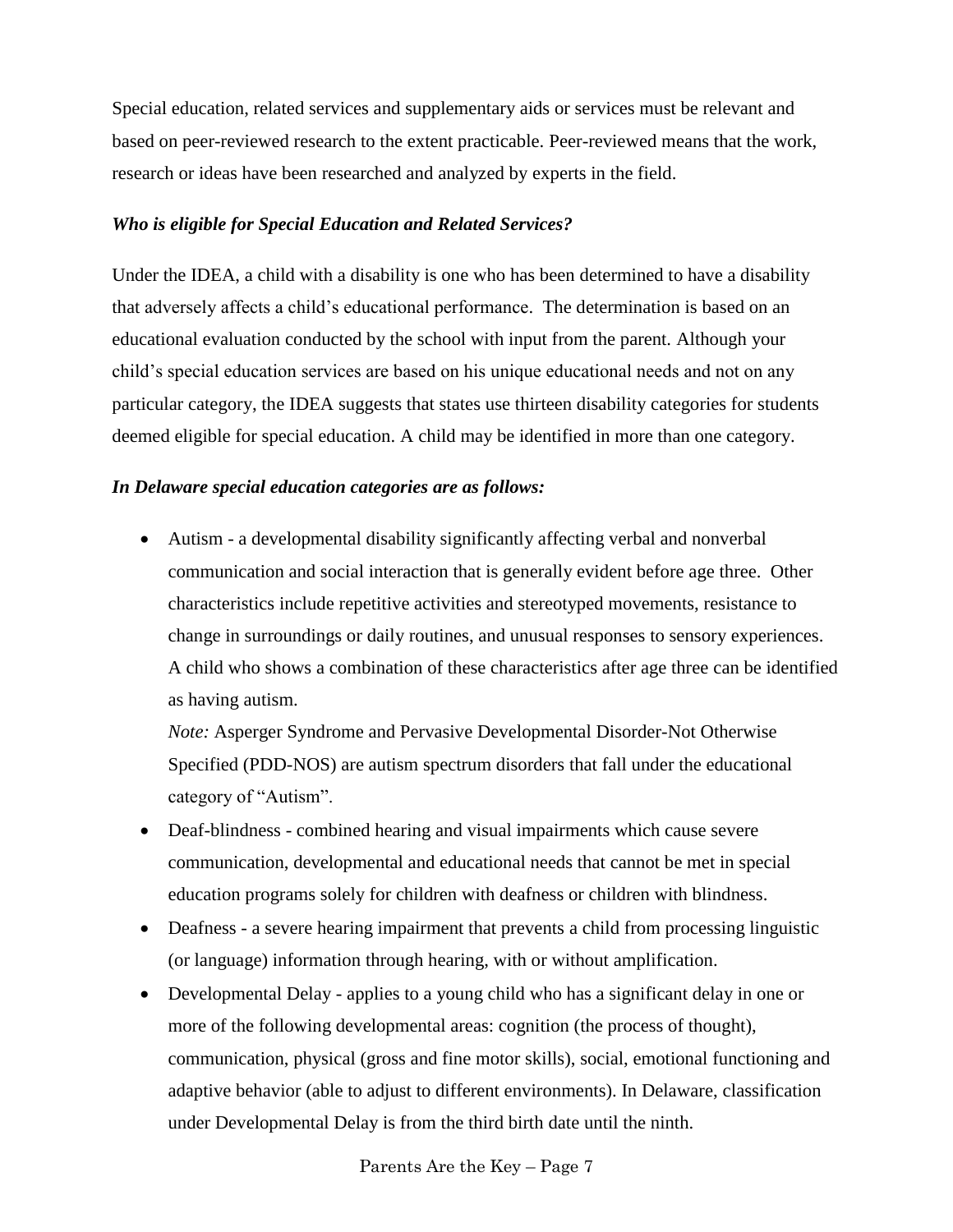- Emotional Disturbance a condition where a child shows one or more of the following characteristics over a long period of time and to a marked degree: an inability to learn that cannot be explained by intellectual, sensory, or health factors; an inability to build or maintain satisfactory interpersonal relationships with peers and teachers; inappropriate types of behavior or feelings under normal circumstances; a general pervasive mood of unhappiness or depression; or a tendency to develop physical symptoms or fears associated with personal or school problems.
- Hearing Impairment An impairment in hearing that is permanent or changing and is not considered "Deafness" as described above.
- Intellectual Disability Significantly below average intellectual functioning during the developmental years of a child and exists with significant limitations in two or more areas of adaptive behavior or being able to adjust to different environments including communication, self-care, home and school living, social interaction, functional academics, self-direction and coping, health and safety, leisure, play and work. Within this category, the terms "Mild", "Moderate" and "Severe" are used to describe the level of intellectual disability.
- Multiple Disabilities combination of impairments (such as intellectual disability and blindness or intellectual disability and orthopedic impairment) that result in intense educational needs that cannot be met in special education programs solely for one of the impairments. The disabilities identified may be categorized into primary and secondary impairment.
- Orthopedic Impairment a severe orthopedic impairment, including an impairment caused at birth, by disease or from other causes such as cerebral palsy, amputations, fractures and burns that result in chronic loss of joint motion.
- Other Health Impairment Having limited strength, energy or alertness including heightened awareness to events in the environment that influence behavior. Can be due to constant or severe health conditions such as asthma, attention deficit disorder or attention deficit hyperactivity disorder, diabetes, epilepsy, a heart condition, hemophilia (blood disorder), lead poisoning, leukemia, nephritis (inflammation of the kidney), rheumatic fever, sickle cell anemia (inherited blood disease), and Tourette syndrome (neurological disorder).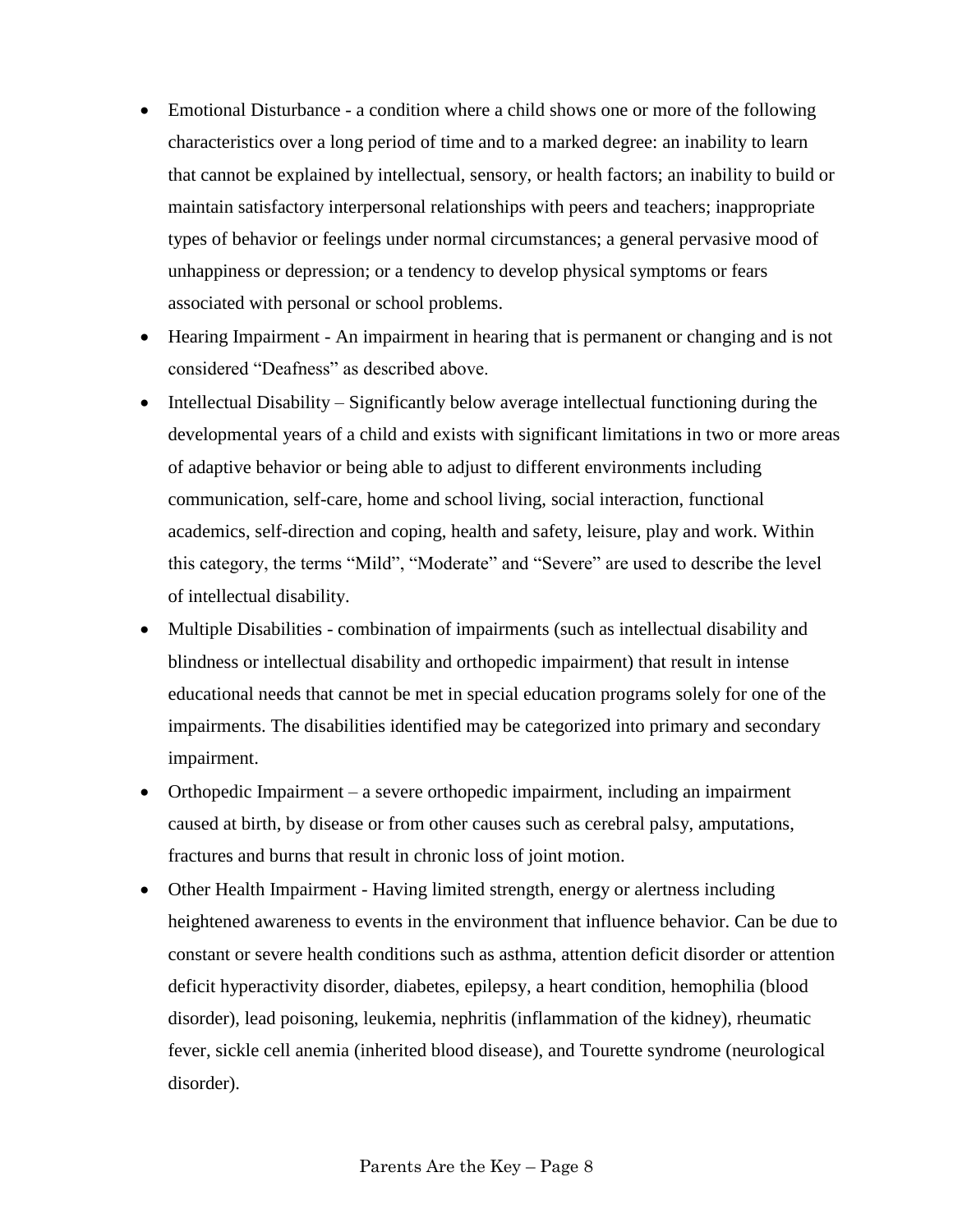- Specific Learning Disability disorder in one or more of the basic psychological processes involved in understanding or in using spoken or written language. May result in the imperfect ability to listen, think, speak, read, write, spell, or to do mathematical calculations. Can be due to perceptual disabilities, brain injury, minimal brain dysfunction (or impairment), dyslexia (learning disability that impairs reading), and developmental aphasia (an acquired language disorder).
- Speech or Language Impairment communication disorder, such as stuttering, impaired speech or a voice or language impairment.
- Traumatic Brain Injury acquired injury to the brain that is caused by an external physical force and results in a degree of functional disability or psychosocial (emotional and social) impairment. Traumatic brain injury applies to impairment in one or more of the following areas: cognition (thought process), language, memory, attention, reasoning, judgment, problem-solving, sensory, perceptual, physical functions, information processing and speech.
- Visual Impairment Including Blindness vision impairment that, even with correction, interferes with a child's educational performance. The term includes both partial sight and blindness.

Your child's special education services are based on his unique educational needs and not on any particular category.

#### <span id="page-12-0"></span>*Who provides Special Education and Related Services?*

In Delaware, infants and toddlers with disabilities or developmental delays from birth to three years of age receive Early Intervention Services from the Division of Public Health Child Development Watch program. Child Development Watch addresses the medical, rehabilitative and developmental needs of these infants and toddlers according to an Individualized Family Service Plan (IFSP). The IFSP is designed to support both the child and his family.

At three years of age, children with disabilities may be eligible for special education and related services as provided by their local school district or charter school. Some children are eligible for special education services at birth. Special education services may be provided to an eligible child until the child reaches his  $21<sup>st</sup>$  birthday, or until the child graduates from high school with a regular high school diploma. A child who reaches his  $21<sup>st</sup>$  birthday after August  $31<sup>st</sup>$  may

Parents Are the Key – Page 9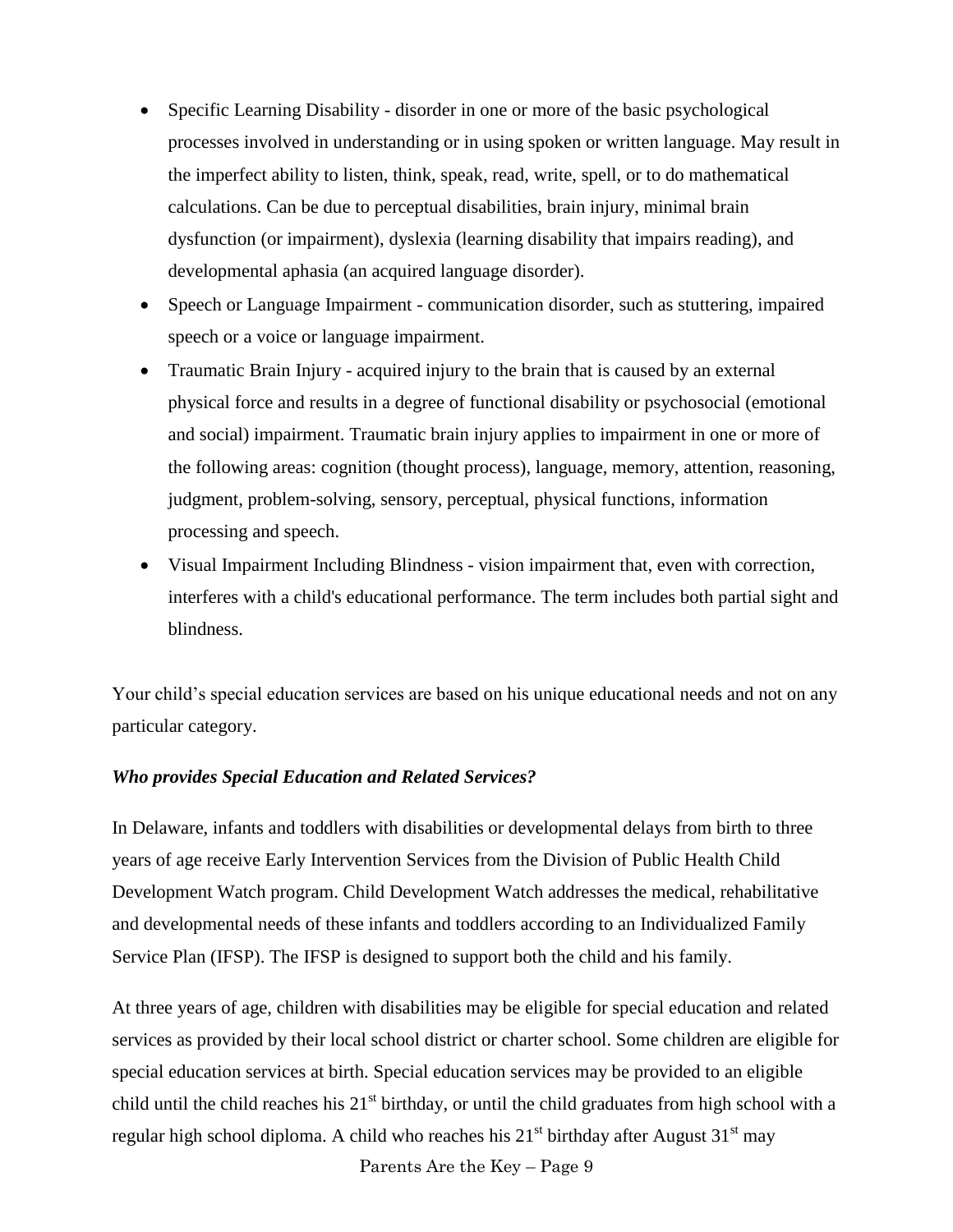continue to receive special education and related services until the end of the school year, including summer services through August  $31<sup>st</sup>$  of the following year.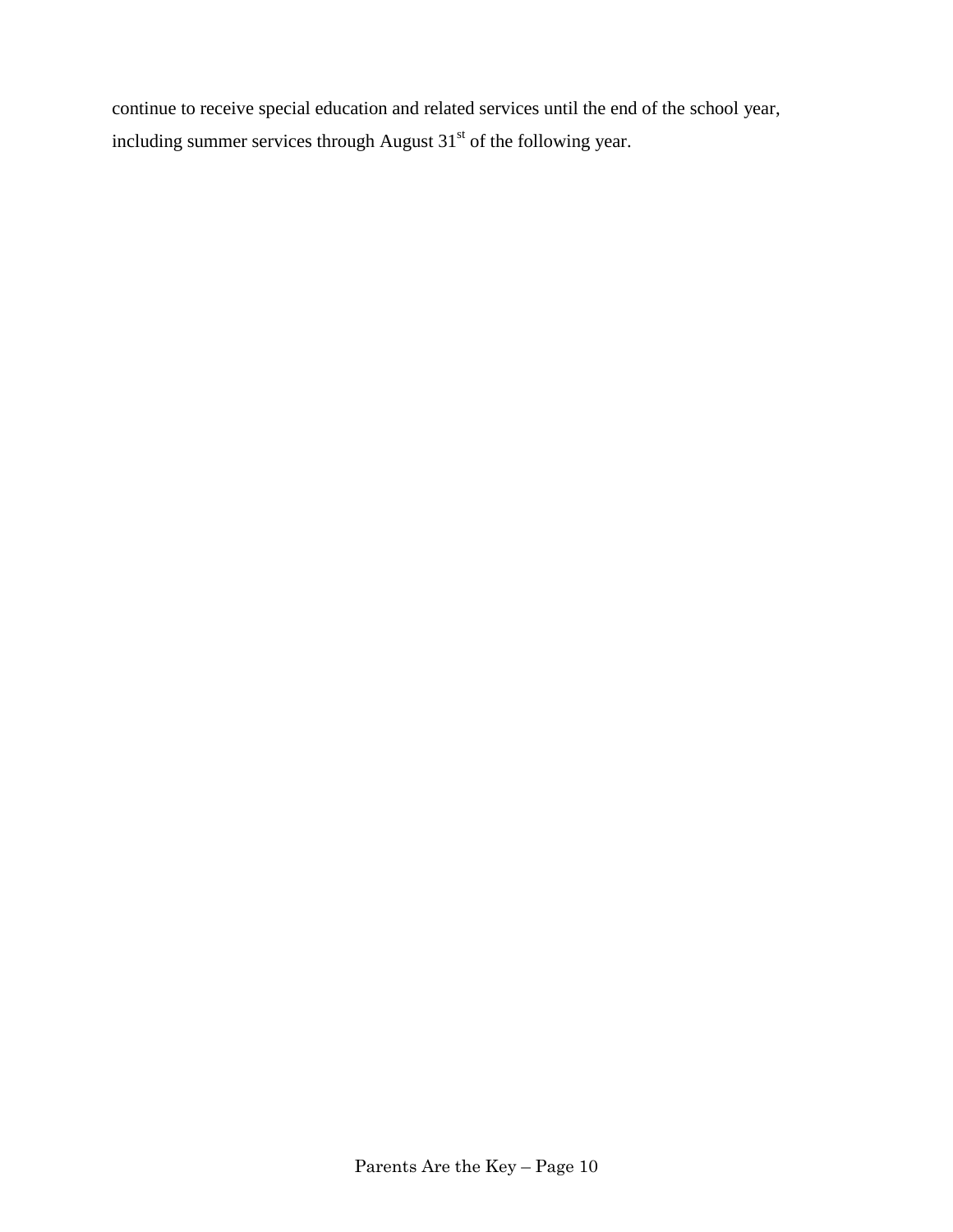## **Identification and Educational Evaluation**

### *How is my child identified as needing special education?*

#### *Child Find*

Under a screening process called "Child Find", each school district is required to identify, locate, and evaluate any child with a disability who lives within the attendance boundaries of public schools and who is in need of special education and related services. Even children with disabilities who attend private schools may obtain an educational evaluation from the school district where the private school is located.

#### <span id="page-14-0"></span>*Response to Intervention (RTI)*

Effective 2008, Delaware elementary schools began establishing and implementing procedures to determine whether a child responds to scientific, research-based interventions for reading, mathematics and social studies. Response to Intervention (RTI) is a three-tiered approach used to identify children who are struggling academically. It ensures that each child receives the appropriate instruction and interventions before being identified as having a disability. The RTI process is designed to allow students to move between tiers of interventions based on the child's progress measured against benchmarks. Benchmarks are the measurable steps necessary to reach a goal. Teachers are to keep careful data on whether or not students are making progress when intense or new methods, interventions or materials are used.

- Tier 1 consists of instruction a teacher delivers as part of a scientifically-based core curriculum to all students in the general education classroom. A child who doesn't progress in Tier 1 even with extra help, will then receive additional Tier 2 methods/materials.
- Tier 2 instruction and interventions are provided in the general education classroom with an increased level of intensity, such as small group instruction. If a child does not meet benchmarks in Tier 2, or is likely to fail end-of-year benchmarks, an Intervention Support Team (IST) meets to review the child's program and progress. The team then determines the need for additional assessments, changes to instructional/behavioral methods, or additional Tier 3 methods/materials.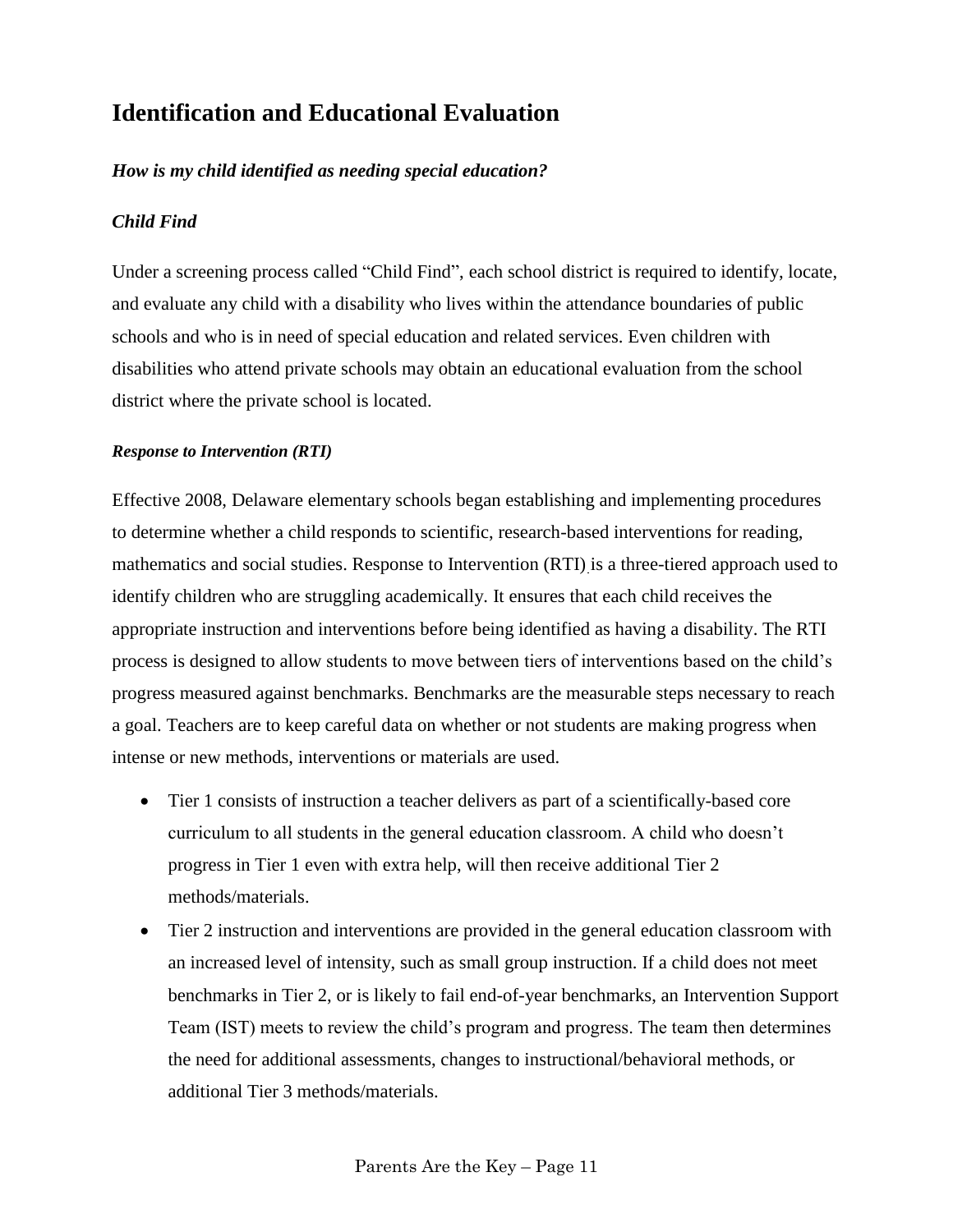• Tier 3 instruction and interventions are additional, provided by other staff, often in settings outside the general education classroom. If a child still does not progress, or is likely to fail benchmarks, the IST reviews the program/progress. The IST may refer the child for an initial educational evaluation to determine if the child has a disability and needs special education and related services.

Implementation, as well as progress monitoring, must be done according to strict timelines and guidelines. Although RTI is also used to determine the presence of a specific learning disability or intellectual disability, it does not replace a comprehensive educational evaluation.

#### <span id="page-15-0"></span>*Who makes the referral for an evaluation?*

If your child has a disability, or is suspected of having a disability, and may need special education and related services, a referral for an educational evaluation should take place. A referral is a request to evaluate your child for the presence of a disability that prevents him from making progress in the general education curriculum without special help from the school. A referral can come from you, your child's teacher, a community service provider, or a professional. Whether your child attends a public or charter school, it is best to request the evaluation in writing and to address the referral to either your child's Principal, the school's/district's Special Education Coordinator or the school's Educational Diagnostician.

#### <span id="page-15-1"></span>*When is my child re-evaluated?*

Reevaluation does not always mean more testing. If you have new information about your child, or are concerned that his needs are not being met, you may ask for a re-evaluation.

A number of measures show whether your child is making progress:

- Progress on IEP goals, benchmarks and short-term objectives;
- Tests teachers use with all children;
- <span id="page-15-2"></span> Performance on district wide or statewide assessments such as the Delaware Comprehensive Assessment System (DCAS).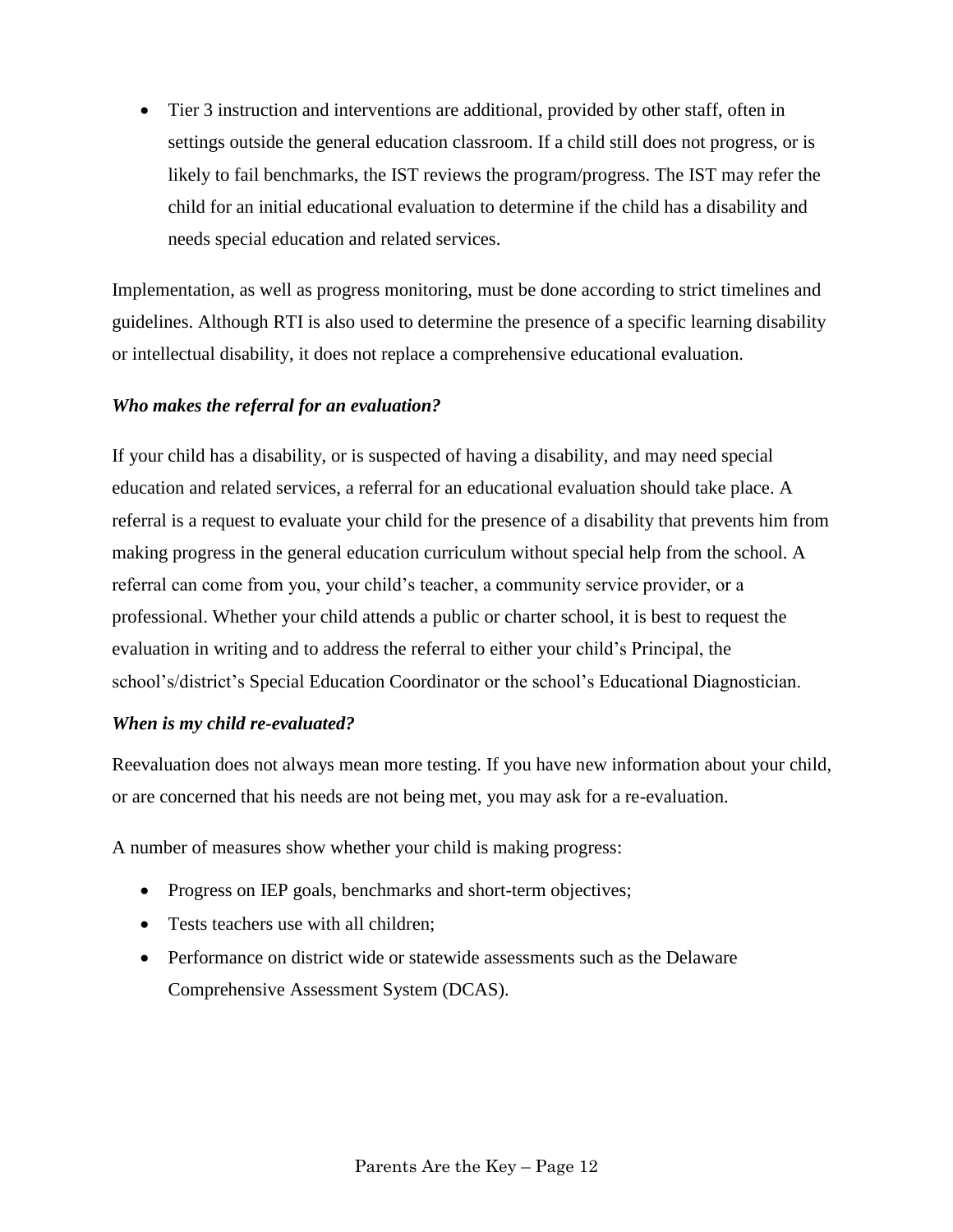### *What takes place during an educational evaluation or re-evaluation?*

People often think of tests when they hear the word evaluation. An evaluation for special education services involves more than just tests. Professionals may observe your child and use other methods, such as interviews or classroom work samples, to gather data and evaluate your child's ability in areas such as:

- Speech and language abilities
- Emotional and social functioning
- Potential or aptitude
- Academic achievement
- Sensory functioning (e.g., vision and hearing)
- Vocational interests and ability
- Motor skills
- Functional skills

An educational evaluation goes beyond identifying a disability. It shows what your child does well and where your child may need additional help, and provides answers to questions such as:

- Does your child have a disability that makes him eligible for special education and related services?
- What are your child's specific educational needs?
- What special education and related services, supplementary aids and services, or modifications would be appropriate to address your child's unique needs?

You and others who know your child well can also provide important information. You are encouraged to share:

- Information about any medical conditions that may affect your child's performance in school.
- Your own description of your child's abilities, challenges, and behaviors along with his general feelings about school.

Tests and assessments must be given:

• To your child individually.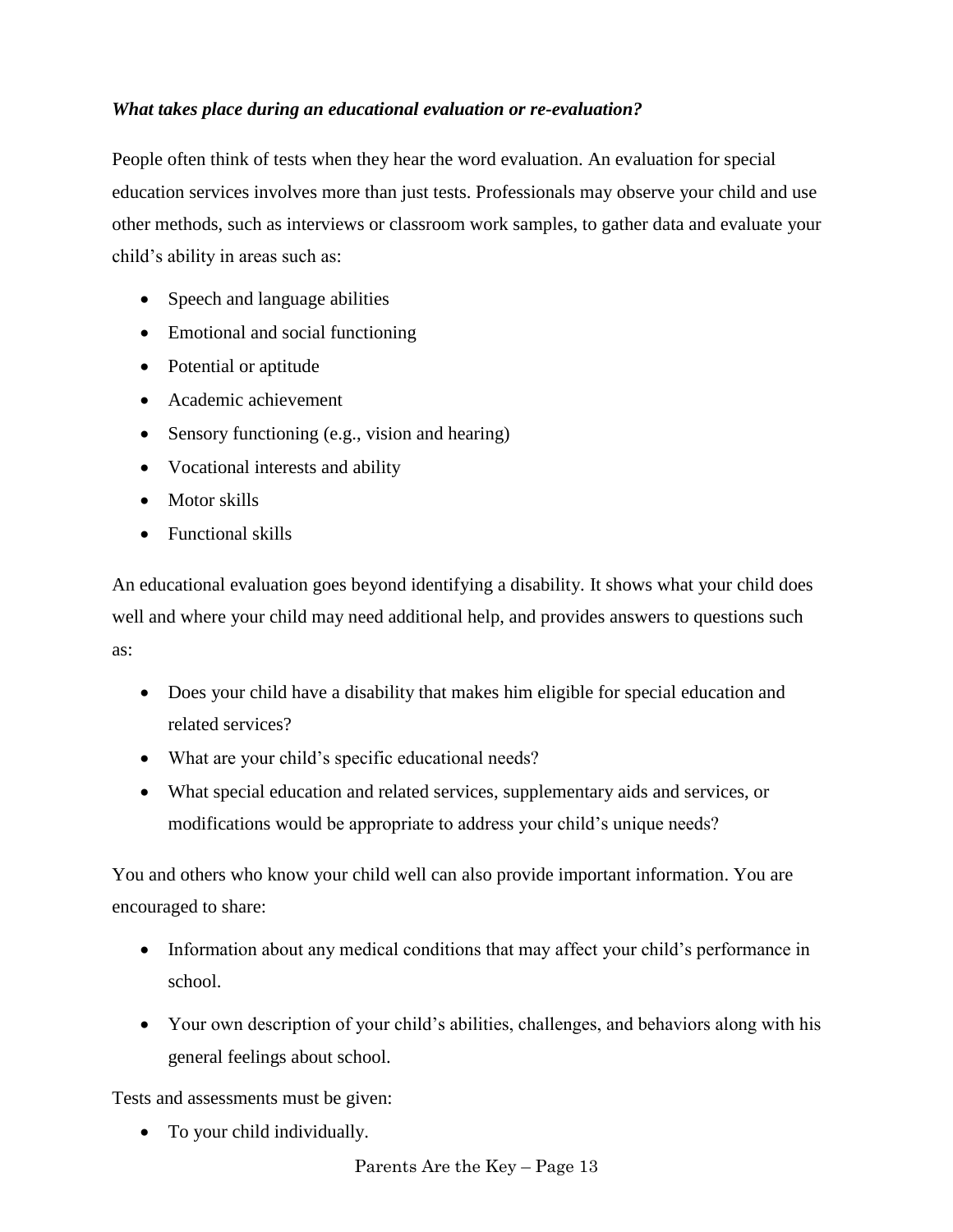- In your child's native language or other mode of communication; and
- <span id="page-17-0"></span>• In the form most likely to give accurate information on what your child knows and can do academically, developmentally, and functionally (unless it is clearly impossible to do so).

Tests should not discriminate based on disability, race, language or culture. Only qualified professionals who have knowledge in the suspected area of disability may perform tests, observations and evaluations. This includes assessing your child's general health, social and emotional wellbeing, overall intelligence, as well as his communication and motor abilities.

*A child who isn't learning or making progress isn't necessarily eligible for special education services. For example, a child who hasn't received quality instruction, or whose first language is other than English may need additional services other than special education* 

### *What is a Functional Behavior Assessment (FBA)?*

Parents and school staff may request a Functional Behavior Assessment as part of an initial or reevaluation when a child demonstrates problematic behaviors in school that interfere with learning and don't respond to commonly used behavior interventions. The FBA is another approach that can be used to try to find out why a child demonstrates behaviors that are disruptive or harmful to the child or others. A number of factors are looked at during the FBA to see what factors trigger the behavior and what the child is attempting to communicate through the behavior in question. When performing the FBA, all biological, social, emotional and environmental factors related to the child should be considered. The FBA can help the IEP team understand why a child behaves in certain ways in school so they may devise effective supports and interventions.

A typical FBA includes a detailed description of the behavior in question, along with observations of the child at different times and in different settings. This is called an initial line of inquiry. Some questions considered in the FBA:

- What was happening in the child's environment before the behavior occurred?
- What was the actual behavior demonstrated by the child?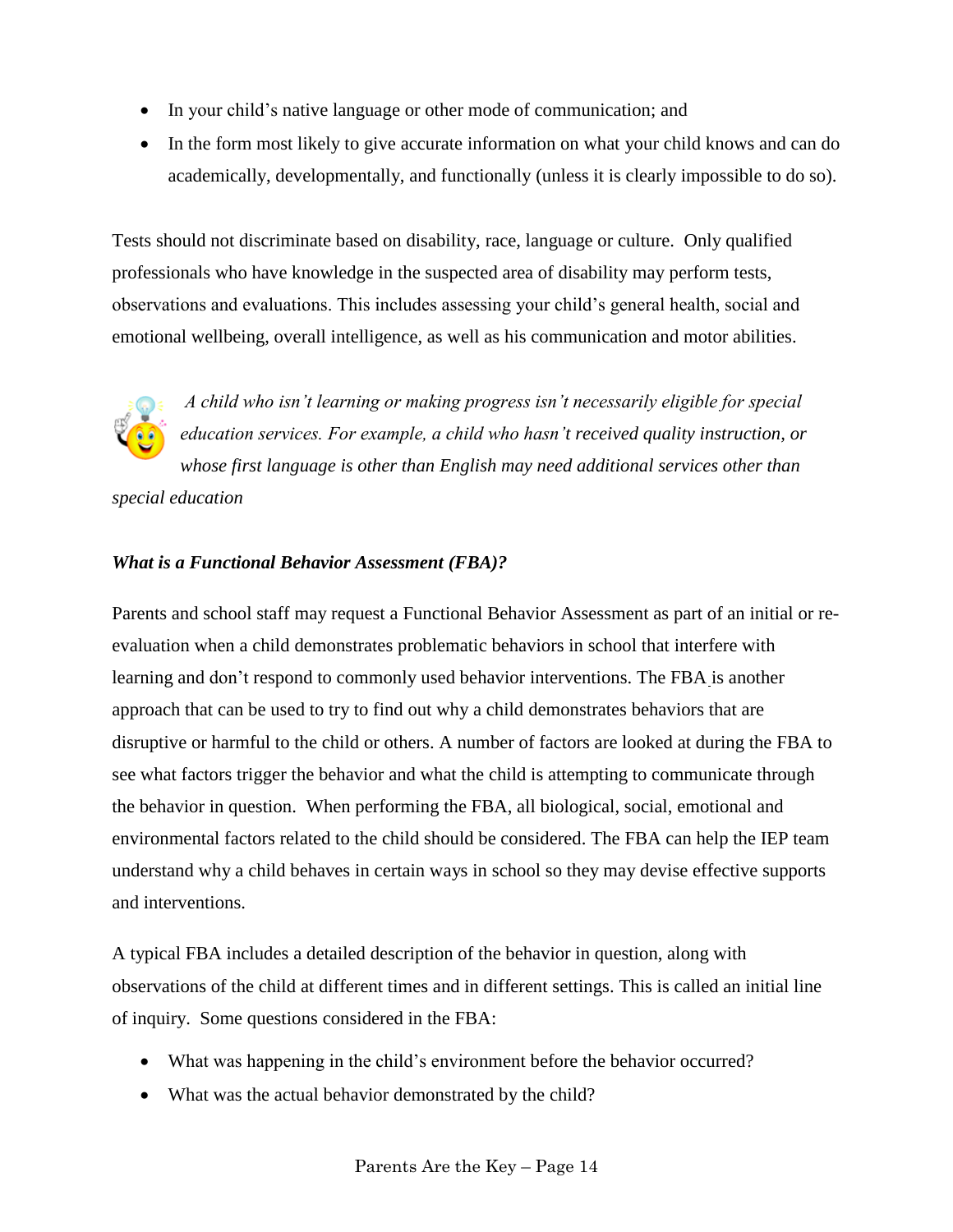- What did the child accomplish as a result of the behavior? For example, was the child removed from the classroom and, therefore, able to avoid reading aloud?
- What positive intervention strategies are being used to teach the child more appropriate behavior?

After the assessment has been completed, the IEP team members, including parents may use the data collected and decide to develop a Behavior Intervention Plan (BIP) or Positive Behavior Support Plan. A BIP may include positive strategies or interventions, program or curriculum modifications and supplementary aids and supports necessary to address the behavior(s) in question. Information gathered from the BIP can also be used to write behavior goals for the Individualized Education Program (IEP).

### *How can parents play a role in the evaluation process?*

Parents are a child's first teacher and you know your child better than anyone else. You have important information (medical, developmental, emotional, and functional) to share. If you know your child is struggling in school, you may want to request an educational evaluation.



- <span id="page-18-1"></span><span id="page-18-0"></span> *Make your request for an educational evaluation in writing. Email is an acceptable form of communication; although it is always a good idea to follow-up by phone to be sure your email was received.*
- *Be sure to keep a copy of your request for your records.*
- *It is very important that you keep records of all information concerning your child.*

 *A three-ring binder, box with dividers or electronic folder back-up is an easy way to keep track of your child's records.*

### *When does the school need my consent to perform an evaluation?*

A school/district must receive your informed written consent before conducting the initial educational evaluation of your child and before conducting re-evaluations.

<span id="page-18-2"></span>

After the Principal, Special Education Coordinator or Educational Diagnostician have received a referral, he will ask for your informed written consent to conduct an initial evaluation. This means that the school will inform you why they want your consent, and ensure you understand and agree in writing to having your child evaluated.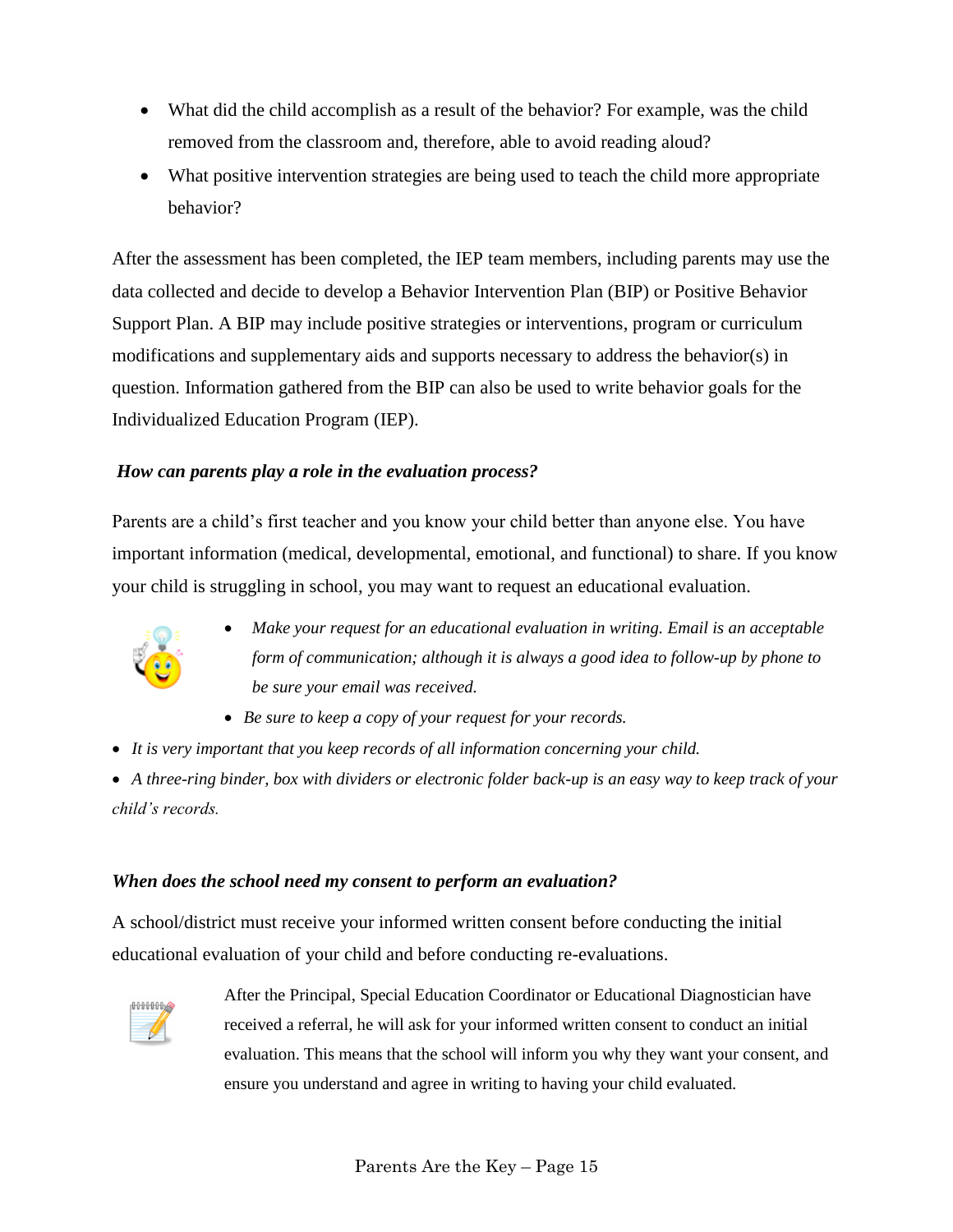

Once the school/distict has received your consent in writing, it musy perform the evaluation within 45 school days or 90 calendar days. Typically, the school will review with you with an

Evaluation Summary Report ( ESR) that outlines the evalution results and the eligibility determintaion. Evaluation Summary Report Form:

*[http://www/doe.k12.de.us/infosuite/students\\_families/specialed/Rep\\_Forms\\_Pub/d](http://www/doe.k12.de.us/infosuite/students_families/specialed/Rep_Forms_Pub/d)*

A school/district is not required to have informed parent consent when:

- reviewing existing data as part of an evaluation or a re-evaluation;
- administering a test that is given to all children, unless consent for that test is required of all parents.

#### *How will the school let me know about actions they are planning to take?*

The school/district has to present parents with Prior Written Notice (PWN) anytime it wants to initiate an action to change or deny services to your child. The content of the Prior Written Notice must be understandable and provided in your native language or usual mode of communication, unless it is impossible to do so.

*Prior Written Notice must include:*

- A description of the action proposed or refused and an explanation of why the school/district proposes or refuses to take the action;
- A description of each evaluation procedure, assessment, record or report the school/district used as grounds for the action;
- Sources for you to contact, such as the Parent Information Center, if you need help in understanding the special education process;
- A statement that you have procedural safeguards (or rights) under the IDEA and how you can obtain a copy of those safeguards.

Prior Written Notice gives you, the parent, the opportunity to use your rights if you disagree with the action the school is proposing or refusing to take.



<span id="page-19-0"></span>After receiving Prior Written Notice, you may: 1) Waive a 10-day waiting period and provide your written consent for the action proposed or refuse to happen immediately;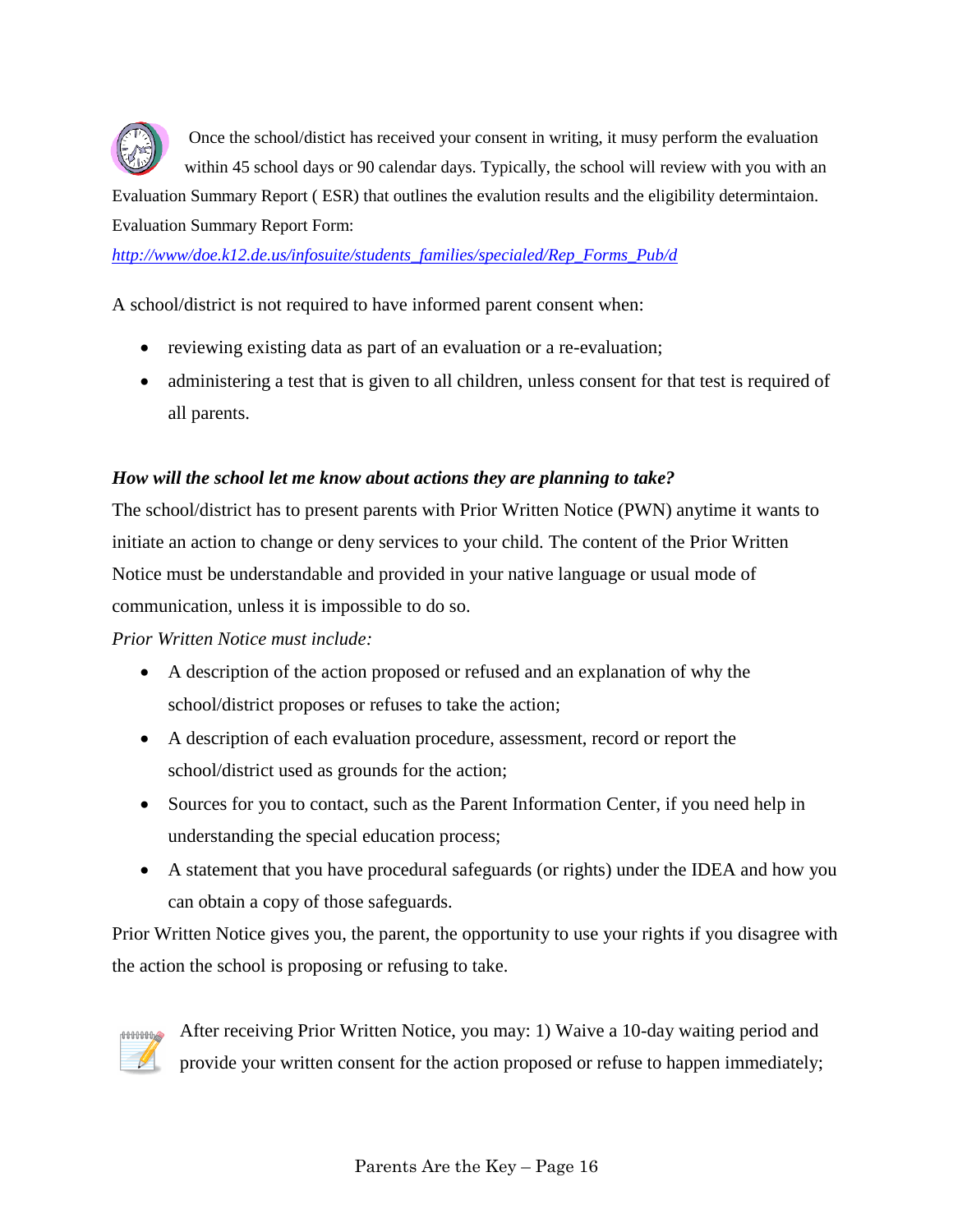or 2) You may ask questions or explain your disagreement with the school within the 10 day waiting period. It is best that you share your disapproval in writing with the school. You also should propose further action(s) for the school to take.

## If you do not respond to the school within 10 school days of receipt of the Prior Written Notice, the school has the authority to continue with the action proposed or refused (i.e. implement the IEP, move forward with a change of placement).

### *What if I disagree with the school's evaluation results?*

If you disagree with the findings of an educational evaluation performed by the school, **HHHHHA**  $\mathscr{Q}$ you have the right to request an independent educational evaluation (IEE). This request should be made in writing. Qualified professionals who are not employed by the school/district should conduct the evaluation.

When you request an Independent Educational Evaluation, the school has two choices:

- Provide the Independent Educational Evaluation at its expense:
- Initiate a timely due process hearing to show that its own evaluation is appropriate. If the due process hearing panel findings favor the school/district, you still have the right to seek an Independent Educational Evaluation but at your own expense.

If you obtain an Independent Educational Evaluation through the school/district, or you share one with the school/district obtained at your own expense, the school/district must review and consider the evaluation in any decision concerning the provision of special education to your child.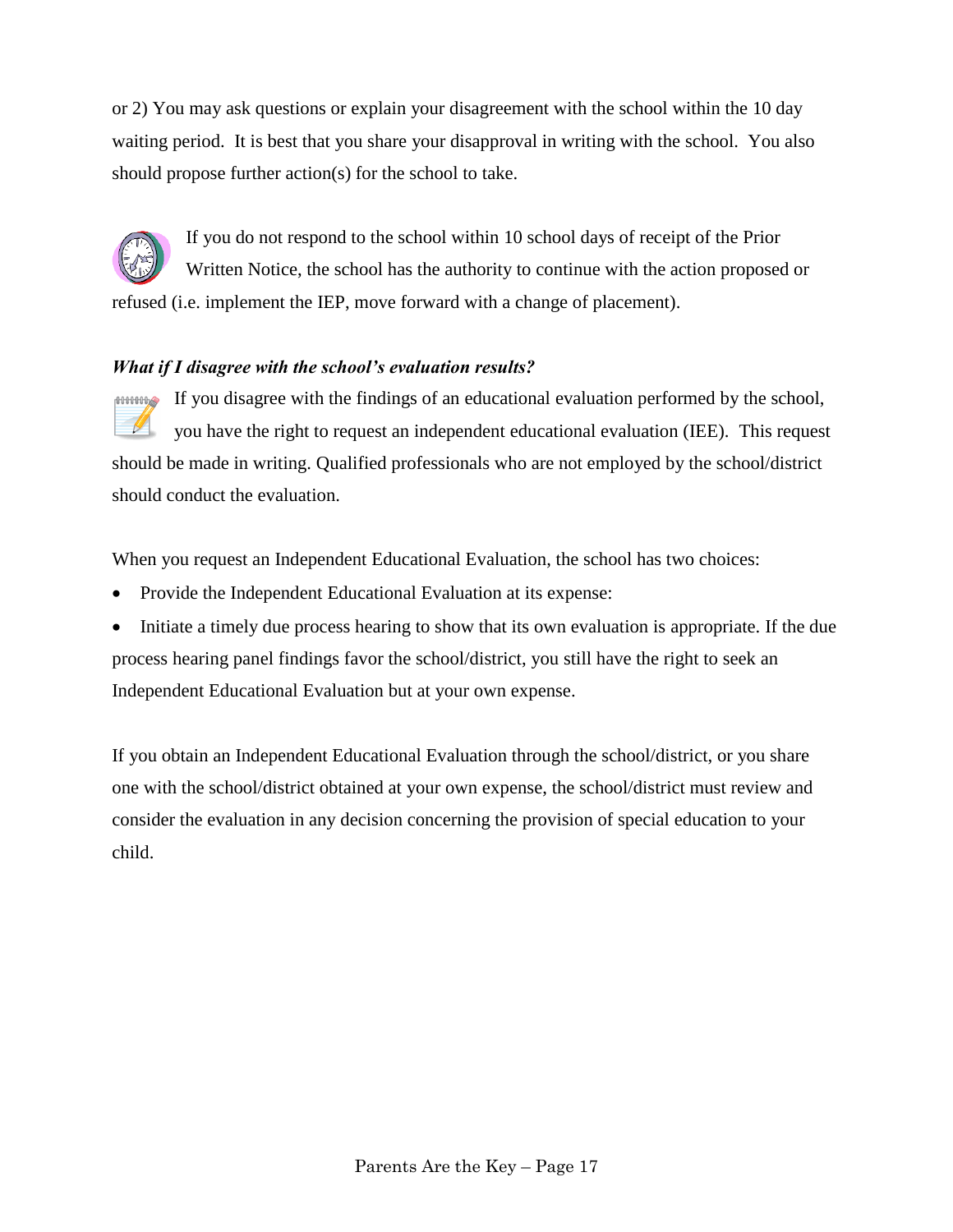## **Eligibility**

### *What happens after my child is found eligible for special education services?*



<span id="page-21-0"></span>Within 30 calendar days of finding that your child is eligible for special education and related services, the school/district assembles a team of knowledgeable individuals.

This team includes you and others who are knowledgeable about your child's disability and specific special education services and programs available to help your child. Team members review your child's evaluation data and any other relevant information, asses your child's strengths and needs, and work together to develop and Individualized Education Program.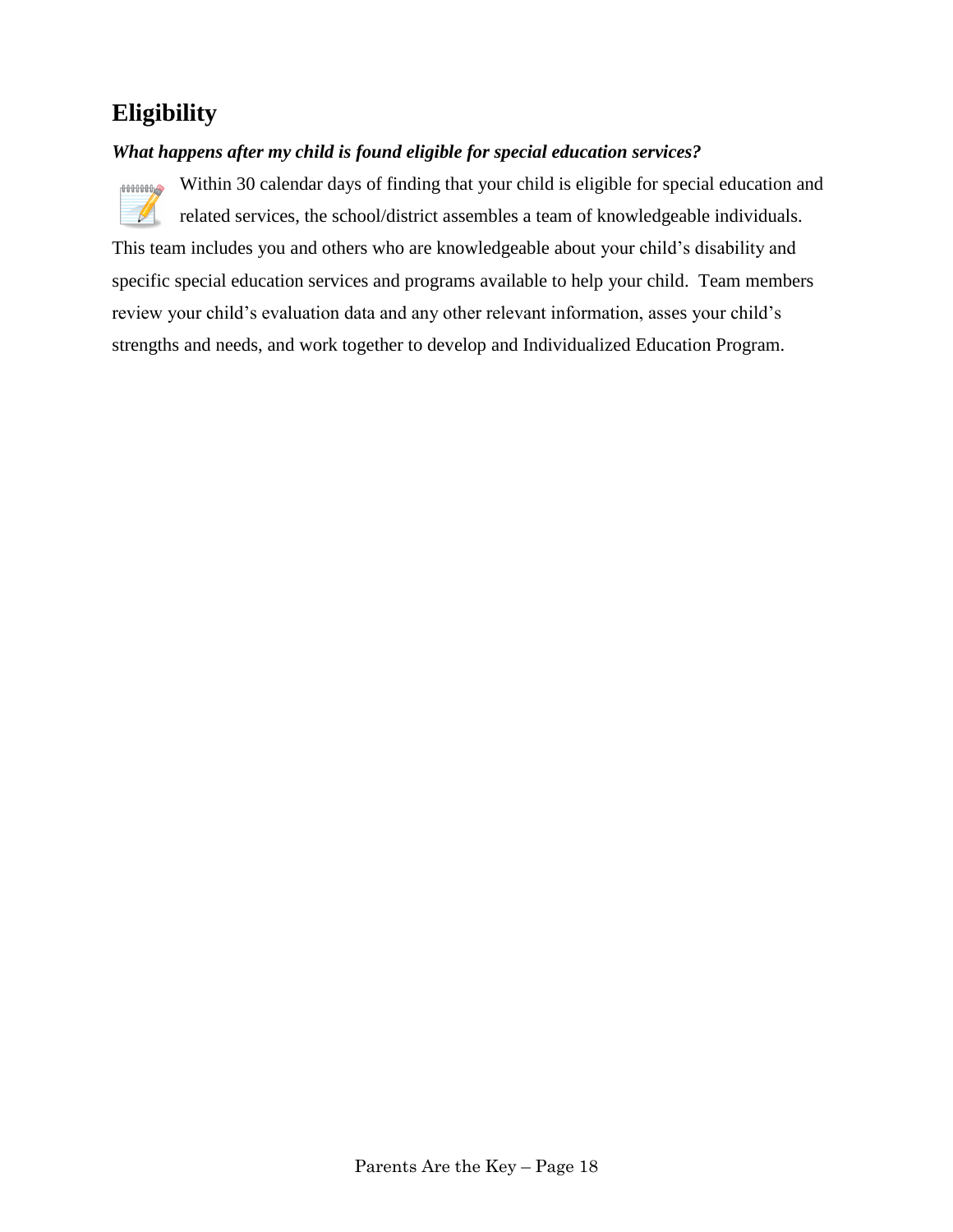## **Individualized Education Program**

### *IEP team members*

The IEP team is made up of the following members:

- You, the parent(s). The school/school district must ensure that you understand the IEP meeting process and, if necessary, must provide an interpreter for parents who are deaf, or whose language is not English
- At least one regular education teacher, if your child is, or may be, participating in the general education classroom
- At least one special education teacher or provider
- A representative of the school district who: is qualified to provide or supervise specially designed instruction to meet your child's unique educational needs; who is knowledgeable about the general education curriculum and available resources in the school district; and who has the authority to commit resources and can ensure that services included in the IEP will be provided.
- An individual who can explain the evaluation results and explain to the team how the evaluation information can be used to help your child make progress in school.

Additional members may include:

- Your child, as appropriate -- Beginning at the age of 14 or when your child enters  $8<sup>th</sup>$ grade (or younger if determined by the IEP team), your child must be invited in writing to the IEP meeting. If your child does not attend the IEP meeting, the school needs to take steps to make sure that your child's preferences and interests are considered.
- A Career Technical Teacher or Coordinator whenever possible participation in a Cooperative Education Program will be discussed.
- Other individuals who may have knowledge or special expertise regarding your child, including related services personnel.

The school/district is responsible for inviting those individuals who should be a part of the IEP process. You may bring anyone you choose to the meeting, so long as that person has knowledge and expertise about your child. You should let the school know in advance if you plan to bring additional people to the IEP meeting.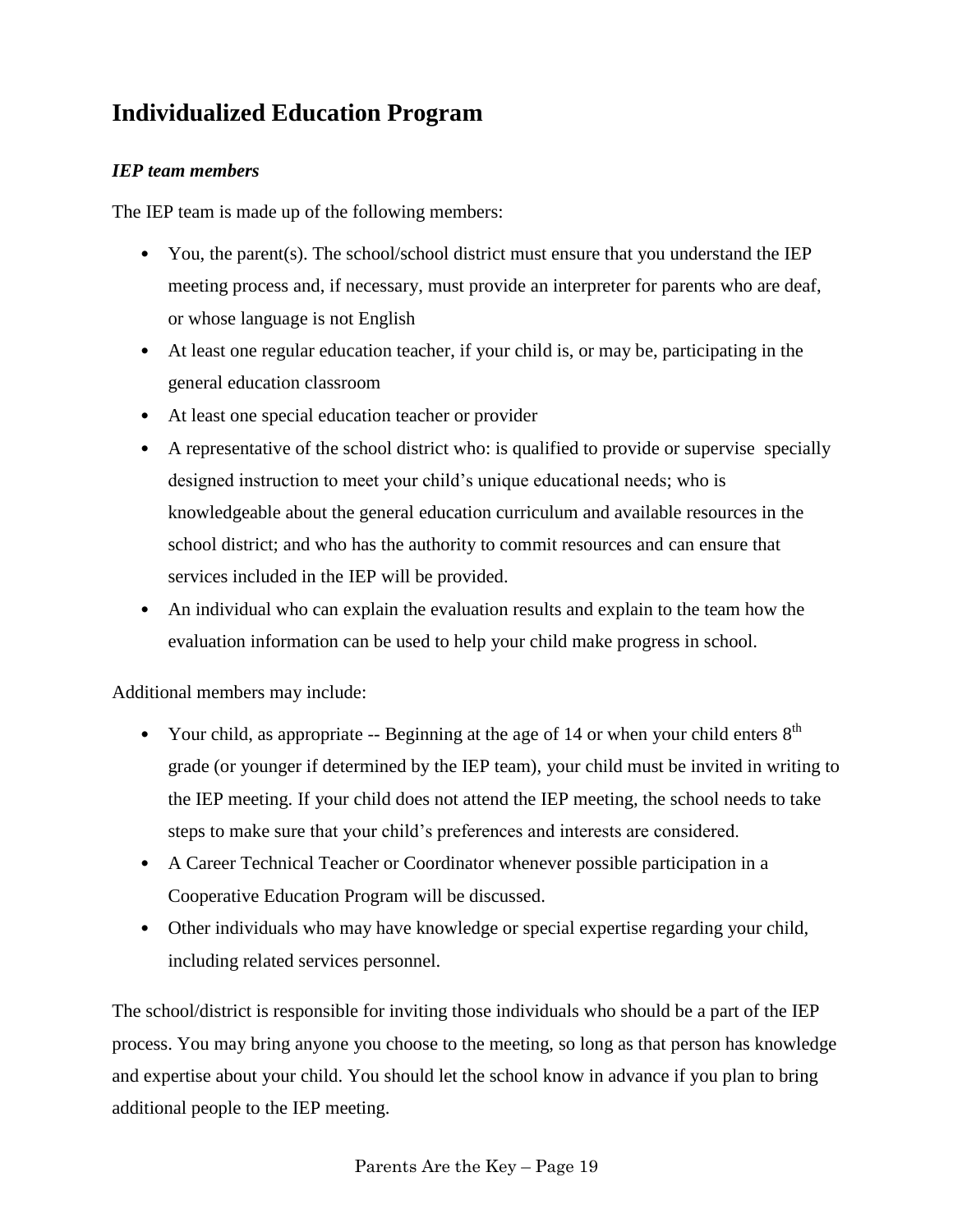

IEP team members whose area of curriculum and instruction is **not** being modified or discussed may be excused from attending a meeting in whole or part if:

- You and the school agree that the member's attendance is not necessary, and
- The agreement between you and the school is in writing.



IEP team members whose area of curriculum and instruction **is** being modified, or discussed may also be excused from attending a meeting in whole or part if:

- You are fully informed and consent in writing, and
- The excused member submits in advance his input in writing to you and the rest of the IEP team.

### <span id="page-23-0"></span>*What must the IEP team consider when developing the plan?*

Based on various sources of data gathered, the IEP team will consider and provide statements or descriptions about:

- The strengths of your child and your desire to improve his education.
- The results of initial or most recent evaluations of your child and his academic, developmental and functional needs.
- How your child's disability affects his involvement and progress in the general education curriculum.
- Other educational needs of your child.
- Whether your child will participate with non-disabled peers in extra-curricular and nonacademic areas of the day (such as lunch, recess, recreation activities or clubs).
- In the case of preschool children, how the disability affects your child's participation in appropriate activities in his natural environment (daycare, home or preschool).

Other factors the IEP team will consider:

- Your child's communication needs and opportunities for interactions with peers and professionals.
- In the case of a child who is blind or visually impaired, provision for instruction in Braille unless the IEP team, after sound consideration, determines the use of Braille is not appropriate for your child.
- In the case of a child with limited English proficiency, his language needs as they relate to the IEP.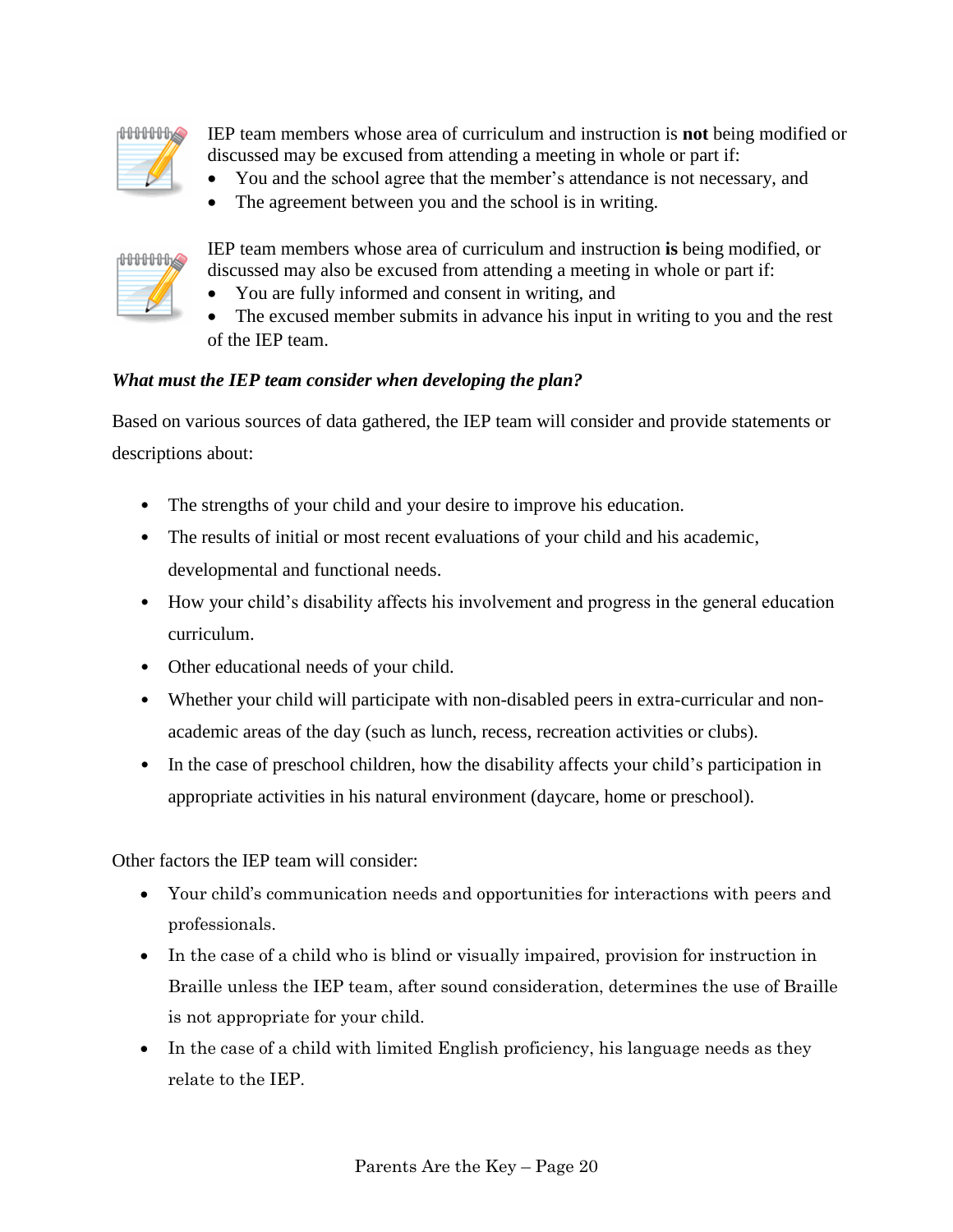- In the case of a child whose behavior prevents him or others from learning, the use of positive behavioral interventions, supports and other strategies to address the behavior.
- Your child's need for assistive technology services and devices (See Appendix A for information about the Delaware Assistive Technology Initiative to find out the use and availability of assistive technology devices and services.)
- Interventions, supports and strategies for a child who has difficulty accessing and/or using grade-level textbooks and other core material in standard print format. The following link provides a Delaware Department of Education listing of Accessible Instructional Materials:

[http://www.doe.k12.de.us/infosuites/students\\_family/specialed/aim.shtml](http://www.doe.k12.de.us/infosuites/students_family/specialed/aim.shtml)

### *What is included in an IEP?*



<span id="page-24-0"></span>Delaware school districts use a standard IEP form for speech only, preschool children, school age (kindergarten  $-7<sup>th</sup>$  grade) and transition students (who are 14 years old or in  $8<sup>th</sup>$  grade). The special education teacher or service provider may bring a completed draft IEP to the meeting. A draft IEP should be clearly marked as a "draft" document so that the team can make additional changes and revisions when they meet. Following is a link to Individualized Education Program (IEP) forms from the Delaware Department of Education

[http://www.doe.k12.de.us/infosuites/students\\_family/specialed/IEP\\_Forms.shtml](http://www.doe.k12.de.us/infosuites/students_family/specialed/IEP_Forms.shtml)

The IEP for your child must include:

- A description of your child's unique educational needs and characteristics (this includes academic and functional needs);
- A statement about the special education services provided to your child. This should include any specialized services such as accommodations and modifications that will be needed;
- The frequency, duration and location of services, aids and modifications;
- Your child's present levels of educational performance (PLEP) in terms of academic achievement and functional performance;
- Measurable annual academic and/or functional goals. Each goal should have a condition, behavior and criterion and be measurable. Each measurable annual goal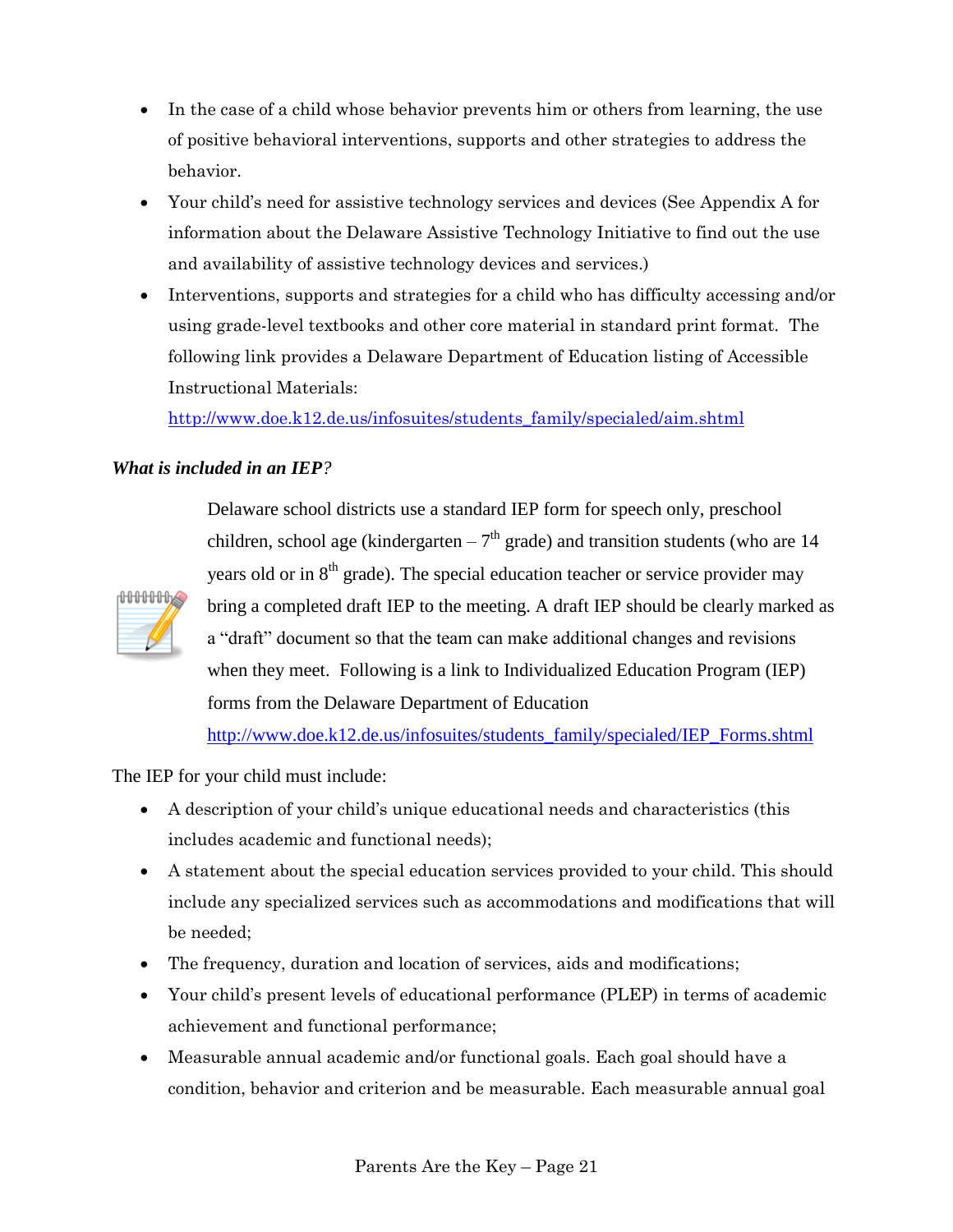should answer the question, "Are the services and supplemental aids we are providing working for this student?";

 A description of the benchmarks (or steps) needed to measure the annual goal. Benchmarks should be directly related to the PLEP and the statement of special education services.

The progress your child is making toward each annual goal is measured against steps or benchmarks needed to reach the goal. Benchmarks are generally written to coincide with common school progress reporting schedules. Progress reports about your child are to be shared at least as often as they are with all students. These narrative progress reports should be shared with you on schedule and indicate whether your child has:

- Mastered the annual goal  $= M$
- Made sufficient progress to meet the annual goal  $= S$
- Not made sufficient progress to meet the annual goal  $= N$

The IEP meeting is an appropriate time for you or other IEP team members to discuss concerns about progress and to review data to help the team make decisions that help your child.

### *Additional considerations:*

- Special transportation needs
- Participation in statewide or alternate assessments
- <span id="page-25-0"></span>• Adherence to the school code of conduct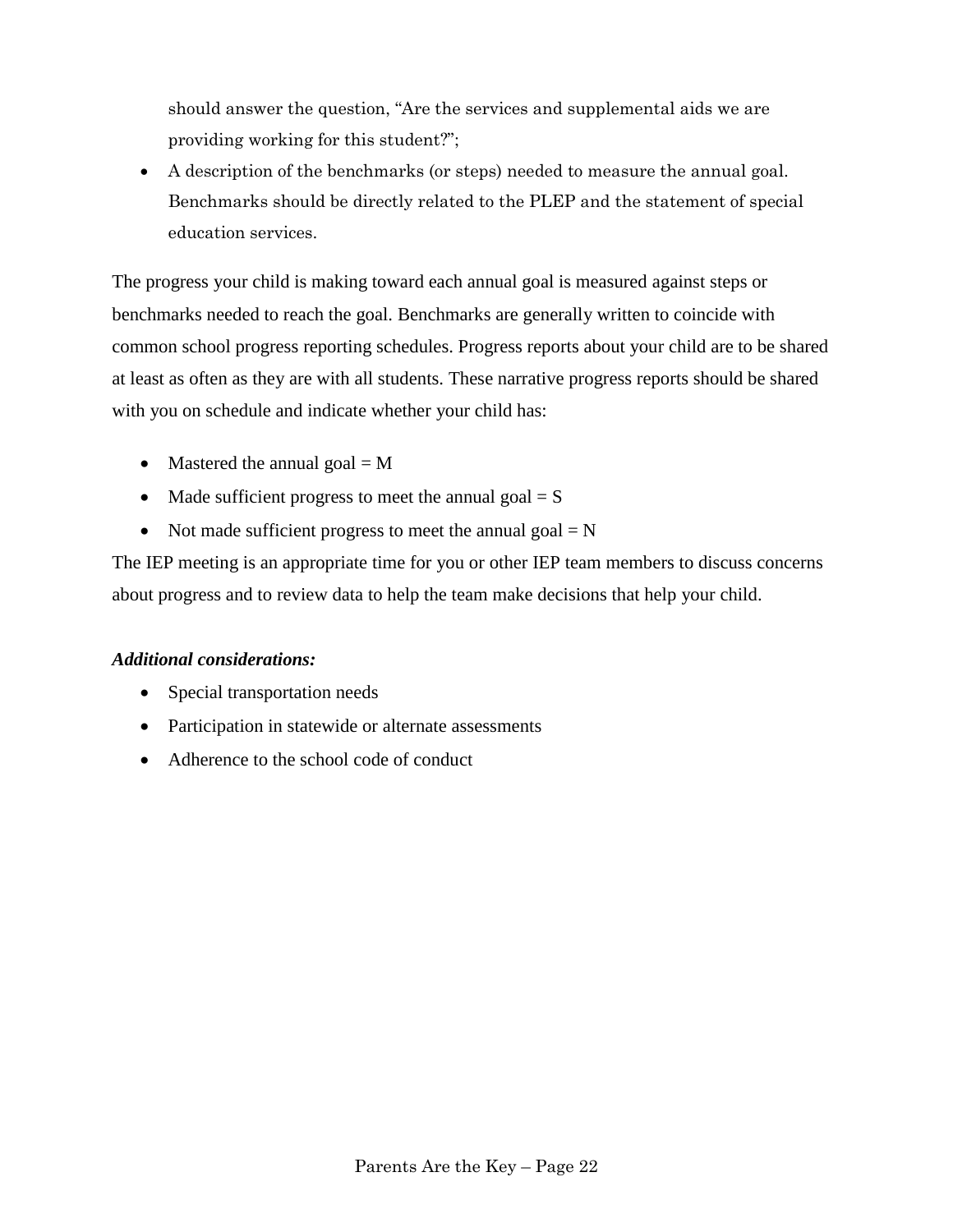## **Special Education services during the summer**

### *Participation in Twelve-Month Programs*

Parents of children with certain disability categories may choose to have their child attend a 12 month program. Disability categories eligible for a 12-month program not to exceed 217 school days are: Severe Intellectual Disability; Moderate Intellectual Disability; Orthopedic Impairment; Traumatic Brain Injury; and Deaf-Blind. The Autism category is eligible for a 12 month program not to exceed 241 school days.

### *Extended School Year (ESY) Services*

The IEP team determines whether your child needs extended school year (ESY) services.

ESY are special education and related services, provided according to the child's IEP and at no cost to the parent. The IEP team must give full consideration to the educational needs of your child and decide that, without educational services over the summer months, a free appropriate public education would be jeopardized.

In making the decision, the IEP team considers the following questions:

- Regression and recoupment Regression means a decline in skills due to an interruption in programming. Recoupment period is the amount of time your child needs to re-learn skills following that interruption. Are regressions and/or recoupment in critical skills so significant as to prevent educational progress during the regular school year?
- Vocational Opportunities For students of transition age whose IEPs include vocational and/or employment goals and objectives, would paid employment be significantly jeopardized if training and job coaching were not provided over the summer months?
- Degree of Impairment Given the nature or severity of your child's disability, will he fail to make appropriate and meaningful progress on IEP goals during the school year without the Extended School Year (ESY) services over the summer?
- Breakthrough Opportunities Would your child lose a newly acquired skill without Extended School Year (ESY) services?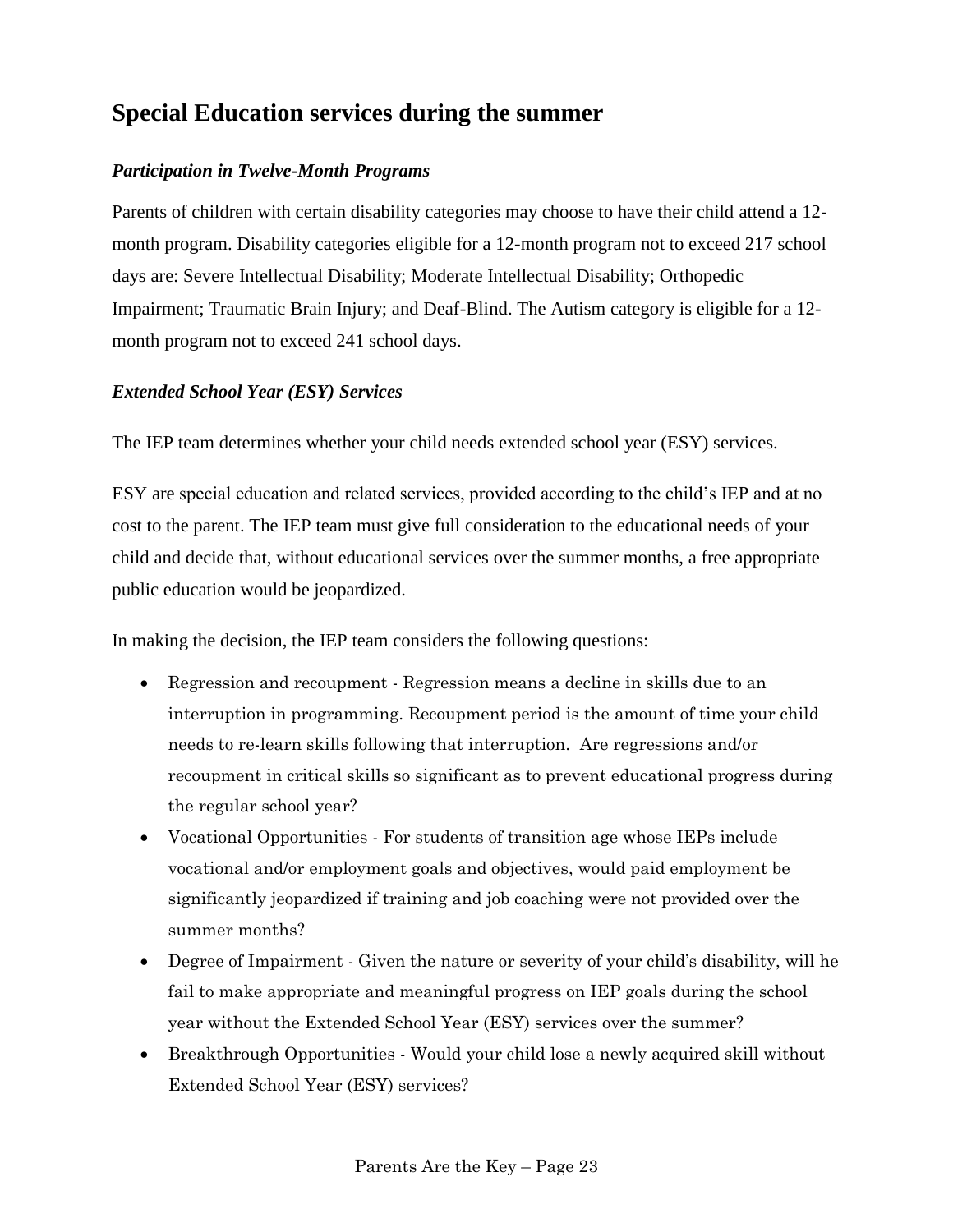

Additionally, the IEP team may determine the justification for any additional special or unusual circumstances. The IEP team determines the setting where extended services will be provided and the school district must provide you with Prior Written Notice of their decision.

The school/district provides free transportation to children who receive Extended School Year services. These services do not prevent your child from participating in additional summer school programs with or without accommodations.

<span id="page-27-0"></span>In cases where parents do not agree with the IEP decision on Extended School Year services, they may use the procedural safeguards outlined in this booklet.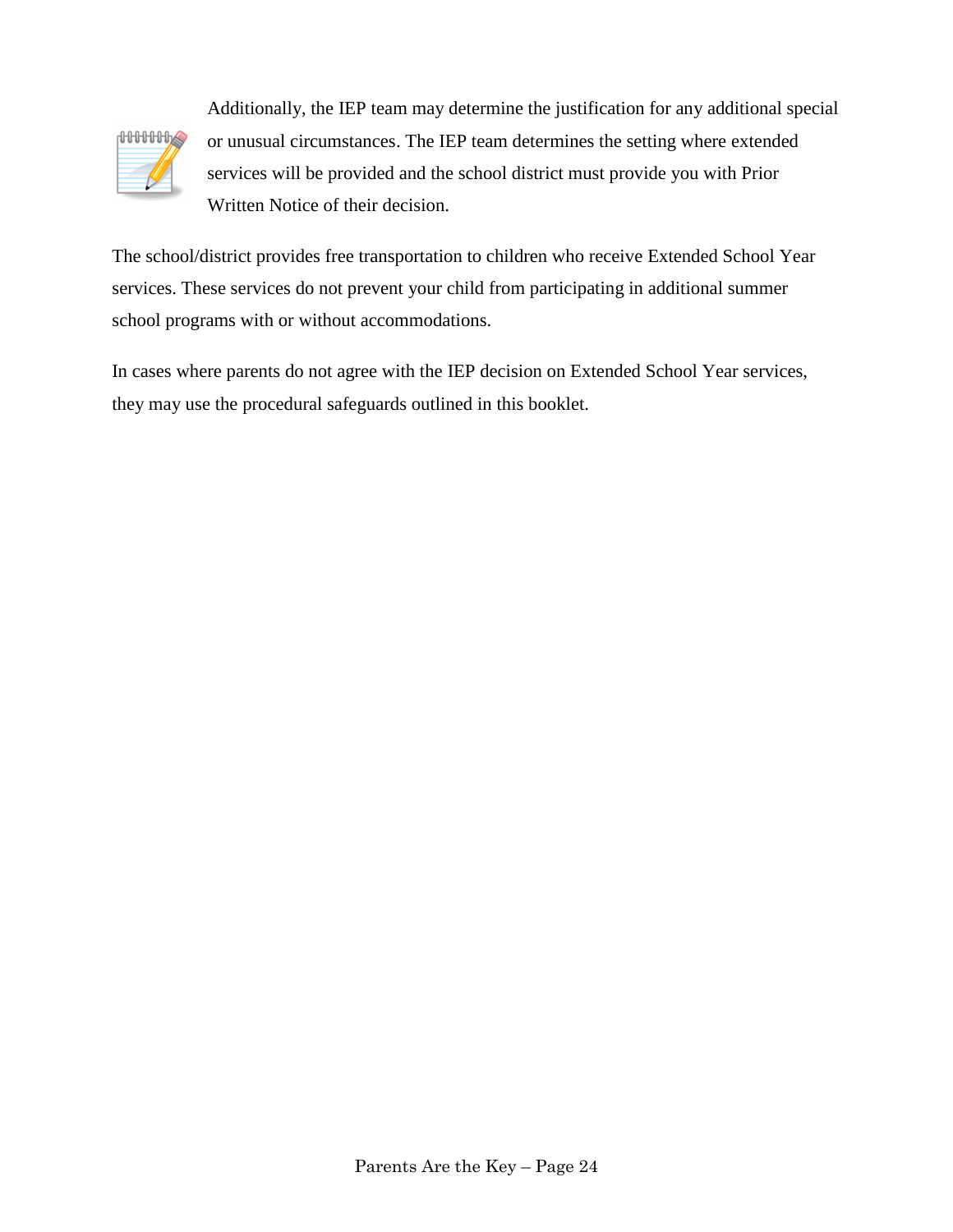## **Transition IEPs**

### *What are Post-Secondary Goals?*

Beginning with the earlier of the first IEP to be in effect when the child turns 14 or enters the  $8<sup>th</sup>$ grade, the IEP must include additional elements to support your child to successfully transition from high school to the adult world. The Transition IEP may be developed at an earlier age for your child if you and the IEP team find it appropriate.

A transition IEP should include appropriate, measurable post-secondary goals in the areas of:

- Post-School Employment
- Post School Education or Training
- Independent Living if determined to be needed by the IEP team. It is recommended that each student have at least one goal in this area

Measurable post-secondary goals are:

 Statements that express what a child would like to do after high school based on his strengths, preferences and interests. This information is documented earlier in the "Data Considerations" section of the IEP form.



*Measurable postsecondary goals are written using results-oriented terms such as "will be enrolled in...", "will work at..." or "will live with a friend...". Descriptors such as full-time and part-time are also helpful.*

• To be based on age-appropriate transition assessments.



*Information about your child's strengths, preferences, interests and skills may be gathered from formal and informal transition assessments including: surveys, interviews, questionnaires and vocational tests. You should ask your child's teacher about the work he has completed on his Student Success Plan (SSP). The SSP is a web-based career exploration program being used by high school students to explore career intersts and make future plans.*

Each year the IEP Transition Team should reassess and refine your child's post-secondary goals. Initially, it is appropriate to write broad descriptions of your child's, preferences, strengths, interests and vision of his future. By your child's last IEP the goals should be specific and measurable to one year past beyond high school.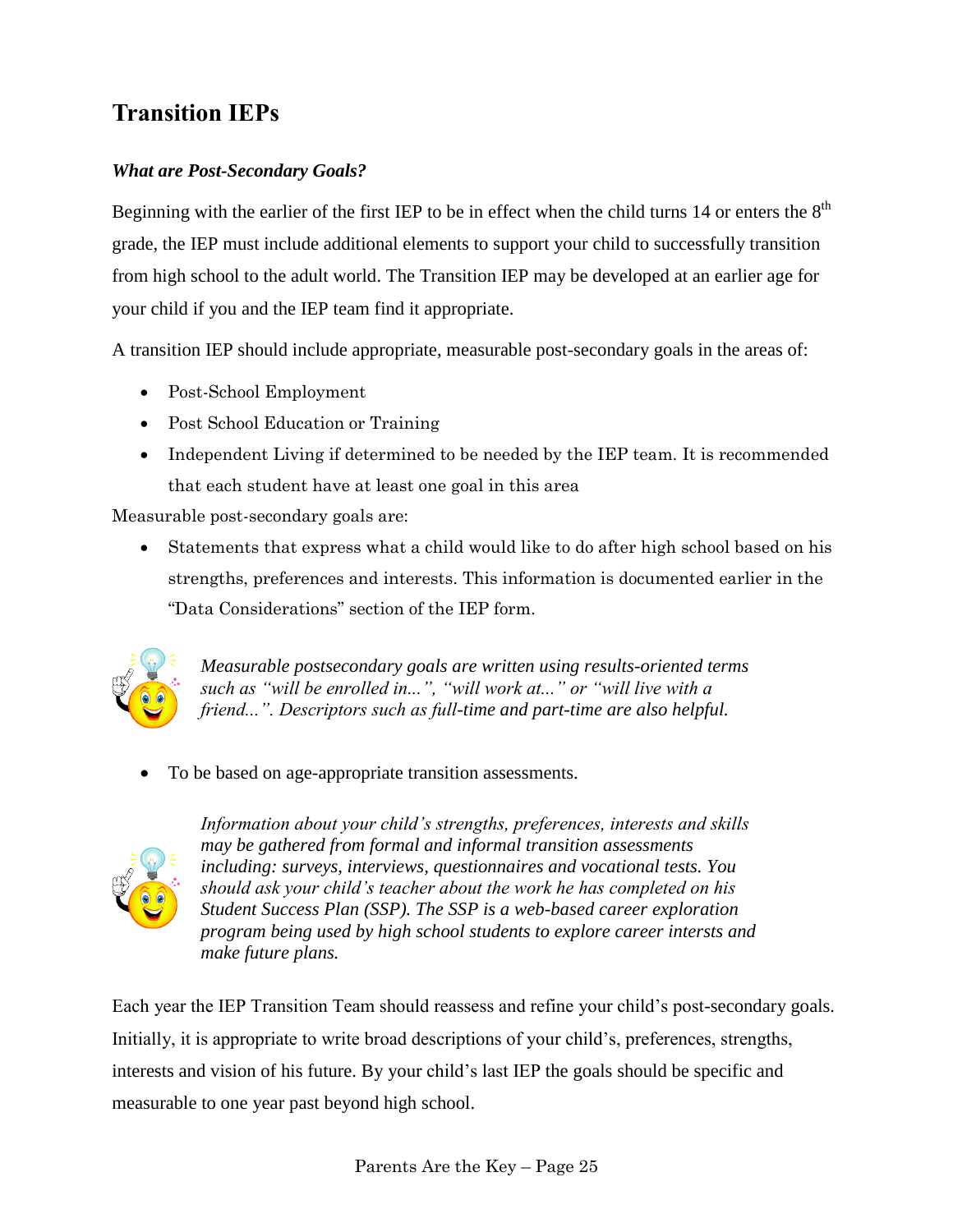### *What are Courses of Study?*

Transition IEPs must also include courses of study which determine what instruction and educational experiences will assist your child in preparing for the transition (or movement) from secondary education (high school) to post-secondary education or work. Courses of study should:

- Focus on all courses and educational experiences.
- Reflect how the educational program can be planned and relate directly to the child's goals beyond high school.
- Show how they are connected to the post-secondary goals.
- Be reviewed and updated annually.



*The process for developing the courses of study should assist you and your child in selecting courses that are meaningful and will motivate your child to complete his education.*

### *What are Activities and Services?*

The IEP team should identify activities and strategies that can help your child to successfully move (or transition) toward his post-secondary goals. Along with identifying activities and strategies, the IEP team has the responsibility of inviting the Division of Vocational Rehabilitation (DVR), Developmental Disabilities Services (DDDS) and other agencies, as appropriate. It is also the responsibility of the IEP team to ensure coordination among all responsible parties. The IEP team should consider the following questions:

- What services, supports or programs will your child need in order to achieve desired post-school goals?
- What services, supports or programs will help ensure success as your child enters the adult world?
- How can your child be linked to the needed post-school services, supports or programs before leaving the high school setting?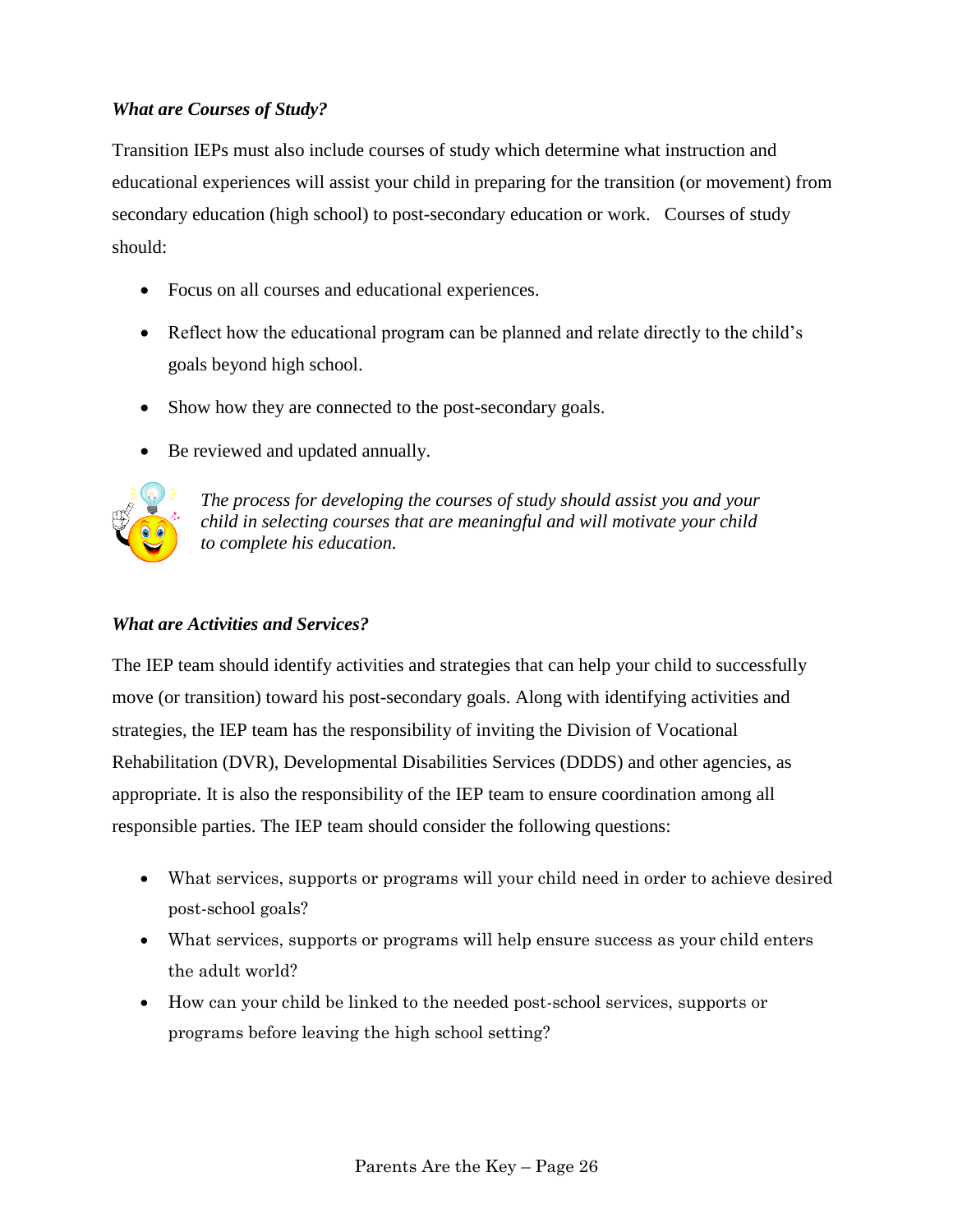Each year, activities and strategies must be reviewed and revised by the IEP team to reflect what your child has accomplished, as well as to identify any new or future needs or emerging strengths, preferences or interests.

#### *Additional Considerations:*

- When the school plans to invite an agency to participate in the IEP meeting, the school/district is required to obtain parental consent before the invitation is sent to the agency.
- The school must have an "Interagency Release of Information" form on file in order to share information with an appropriately identified agency (such as DVR, DDDS).
- At least one year before the age of majority (18 years old in Delaware), the school/district must inform the student that the parental educational rights under IDEA will transfer to him (unless a legal guardian has been appointed).

### *Tips for having your child participate in the IEP meeting:*

Beginning with the earlier of the first IEP to be in effect when the child turns 14 or enters  $8<sup>th</sup>$ grade (or younger if determined by the IEP team), your child must receive a written invitation to their IEP meeting. If your child does not attend the IEP meeting, the school needs to take steps to ensure that your child's preferences and interests are considered.

It is important that your child not only be invited, but also actively participate in the meeting. Here are some steps to take with your child prior to an IEP meeting. These suggestions should become part of a routine as you prepare your child to plan for the future.

- $\checkmark$  Let your child know who will be attending the meeting and that the meeting will be at the school. Mention that there will be a many adults in the room and that the teachers will talk about him and how he is performing in his classes.
- $\checkmark$  Explain that the purpose of the meeting is for you, teachers and others who care to come up with ideas and ways to help him be successful in school. Your child should be a part of the planning because it is about him and his future. Explain that he is a member of the IEP team (just like a football or soccer team).
- $\checkmark$  Share information about your child's disability or learning differences in an informative and comfortable manner. All of us have strengths and abilities that help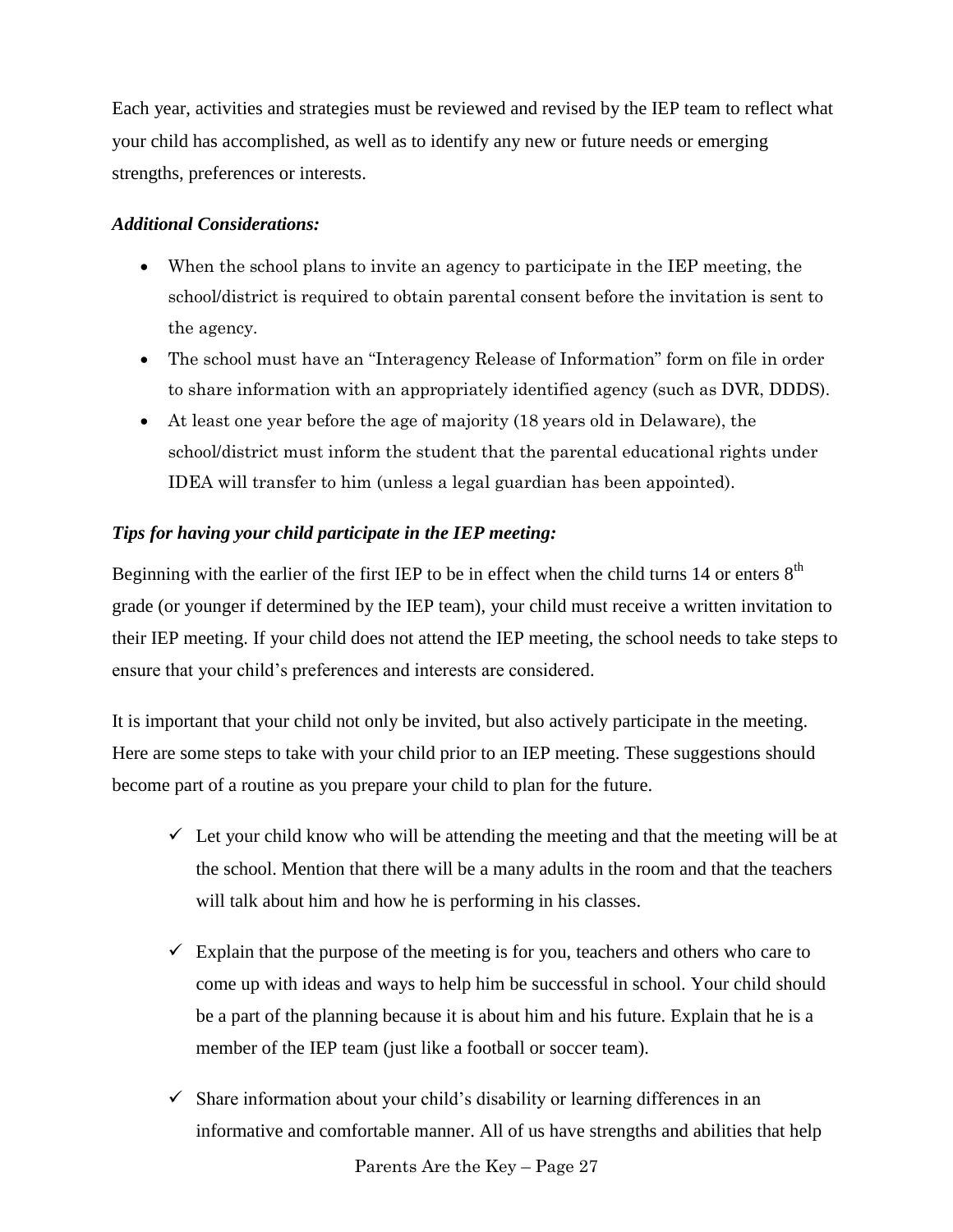us to learn, as well as challenges. It is important that your child is able to identify how he learns best and knows about learning and personality styles. Share stories of how you learn and retain information.

- $\checkmark$  Encourage your child to make a list of 3-5 questions to ask at the meeting. Examples include: How many more credits do I need to graduate? Do I need to take another math class? Can I visit a job site? Who can help me complete an application for a training program? How can I learn to use public transportation?
- $\checkmark$  It is important that your child learn to ask for help in school in ways that he can use when he gets a job or continues his education after high school. Encourage your child to make a list of 3-5 ways to ask for extra help when needed. Examples include: In math class, what should I do if I don't understand the work? When I get angry or upset, how can I take a break? How long can I take a break when I feel overwhelmed? What should I do if I know I am going to be late? How should I ask for help when I feel confused?
- $\checkmark$  Help your child explore areas of interest and career possibilities. Review your child's Student Success Plan (SSP) together. Talk about your own job and allow your child to interview you. Explore volunteer opportunities in the community with your child (such as the local animal shelter or other non-profits).
- $\checkmark$  Take every opportunity to encourage your child to be curious and to learn more. For example, when shopping, point out to your child that some jobs require people to wear uniforms, some employees work shift work, some jobs require a college degree, etc. Allow your child to observe your own work environment or that of another family member or friend.
- $\checkmark$  Ask your child to name 3 jobs that are of interest and then name a person who has that job. Can your child talk to or interview that person? Can your child "shadow" that person for an hour? Can your child find out information about the job in a magazine or on the internet?
- $\checkmark$  Provide opportunities for your child to practice their role in the meeting. Some students find it helpful and fun to role play the meeting with other family members or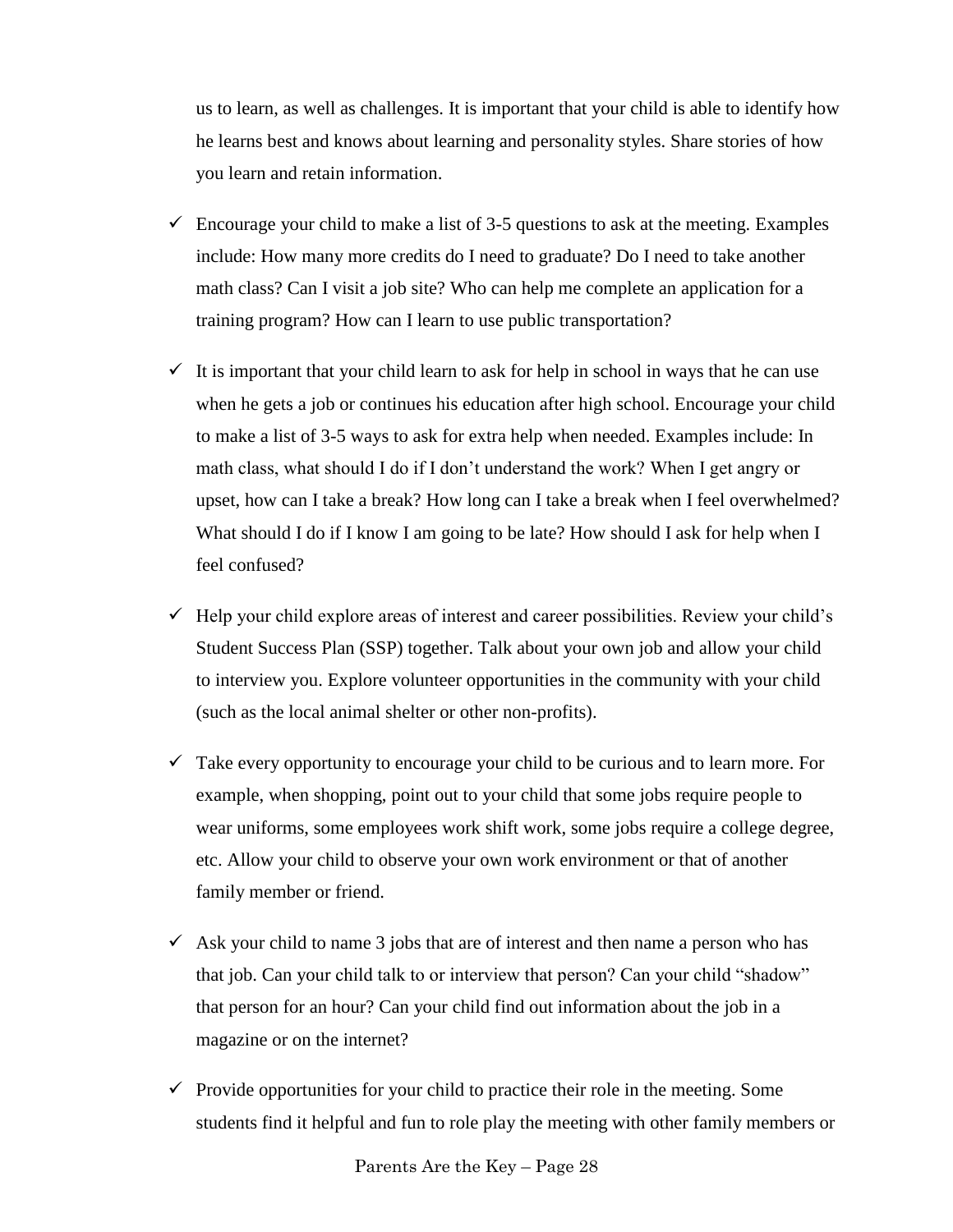friends. Talking to a mirror or speaking into a tape/digital recorder is a useful way for your child to become more comfortable with expressing himself. If your child likes to use technology, have him develop a Power Point presentation that he can be used at the meeting. This is not only helpful as a visual tool, but it allows the team to see first-hand your child's abilities.



*A child of any age may attend all or part of his IEP meeting. Having your child participate in the IEP meeting can be very empowering to him and very helpful to the IEP team. Doing so will help your child to learn advocacy skills and strategies and being an active team member will remind the IEP team that the child's voice is important and must be considered for a successful plan to be developed.*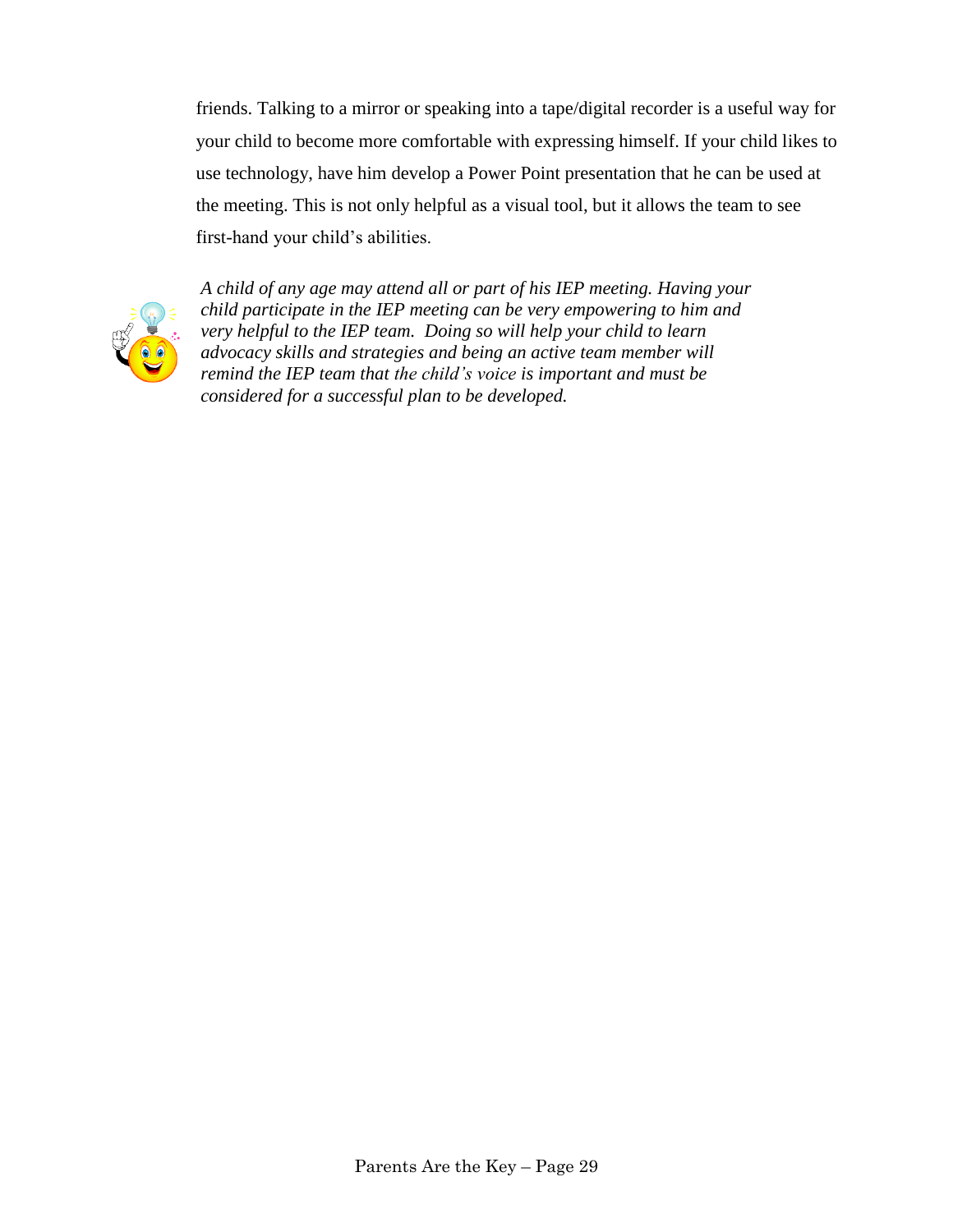## **Transfer IEPs**

For students who transfer from one Delaware public or charter school to another, or for a child who transfers to Delaware from an out-of-state school:

• The child is temporarily placed in an educational setting that seems to meet the child's needs. This setting must be agreed upon (in writing) by both the parents and the receiving school.

<span id="page-33-0"></span>

The school must hold an IEP meeting within 60 days of the child's first attendance to either adopt the current IEP or to develop a new IEP.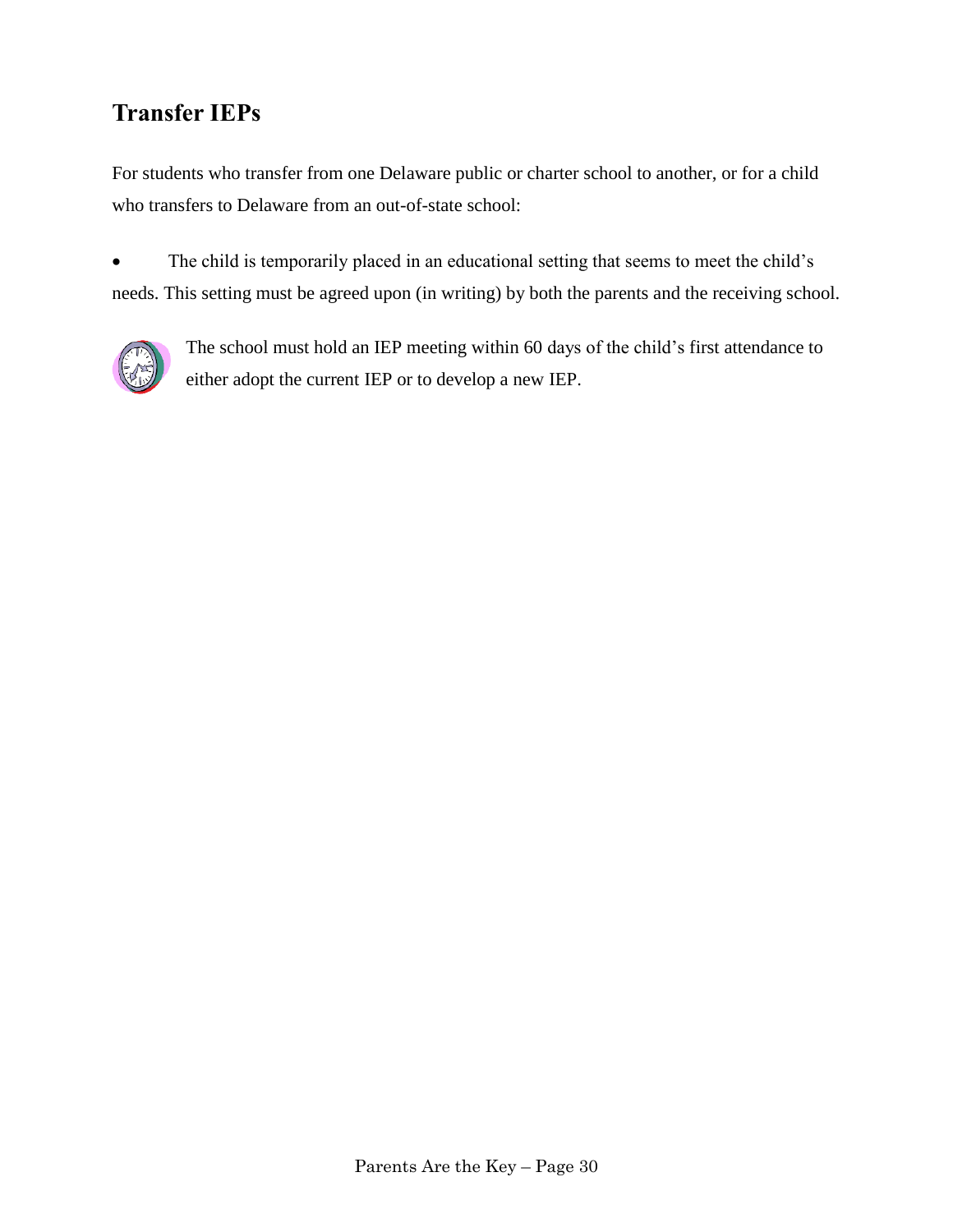## **How can I contribute to the IEP process?**

### <span id="page-34-0"></span>*Before the meeting*

Following are suggestions that will help improve the IEP process:

- $\checkmark$  Make a list of items you would like to discuss with the team. Prioritize your list. It is helpful to share a copy of that list with the team before the IEP meeting.
- $\checkmark$  Bring as much information about your child as possible, including information provided by your child's teacher or other service providers about academic strengths, other skills or abilities, as well as his areas of need.
- $\checkmark$  For annual IEP meetings, you should check the previous year IEP and progress reports to see if your child met his projected goals.
- $\checkmark$  Review any evaluation results.
- $\checkmark$  Also review your child's school records. To do so, contact the school (preferably in writing or email) and ask them to make your child's records available to you. The school should meet your request within 45 days and give you permission to make copies. You can ask the school to correct or remove information that you think is incorrect or misleading.
- $\checkmark$  In addition to consideration of your child's strengths and areas of need, share with the team other concerns you may have about your child's social, organizational and study skills, along with accommodations and modifications that could help your child.
- $\checkmark$  Some parents find it helpful to observe their child in the classroom to see how they learn best—such as being placed in a highly structured environment, having assignments read to him, or enjoying projects— all of this is important for the teacher to know.
- $\checkmark$  If your child is transitioning from the early intervention Child Development Watch program to a private preschool or a school-based preschool, you have the right to request that the Family Service Coordinator attend your child's first IEP meeting.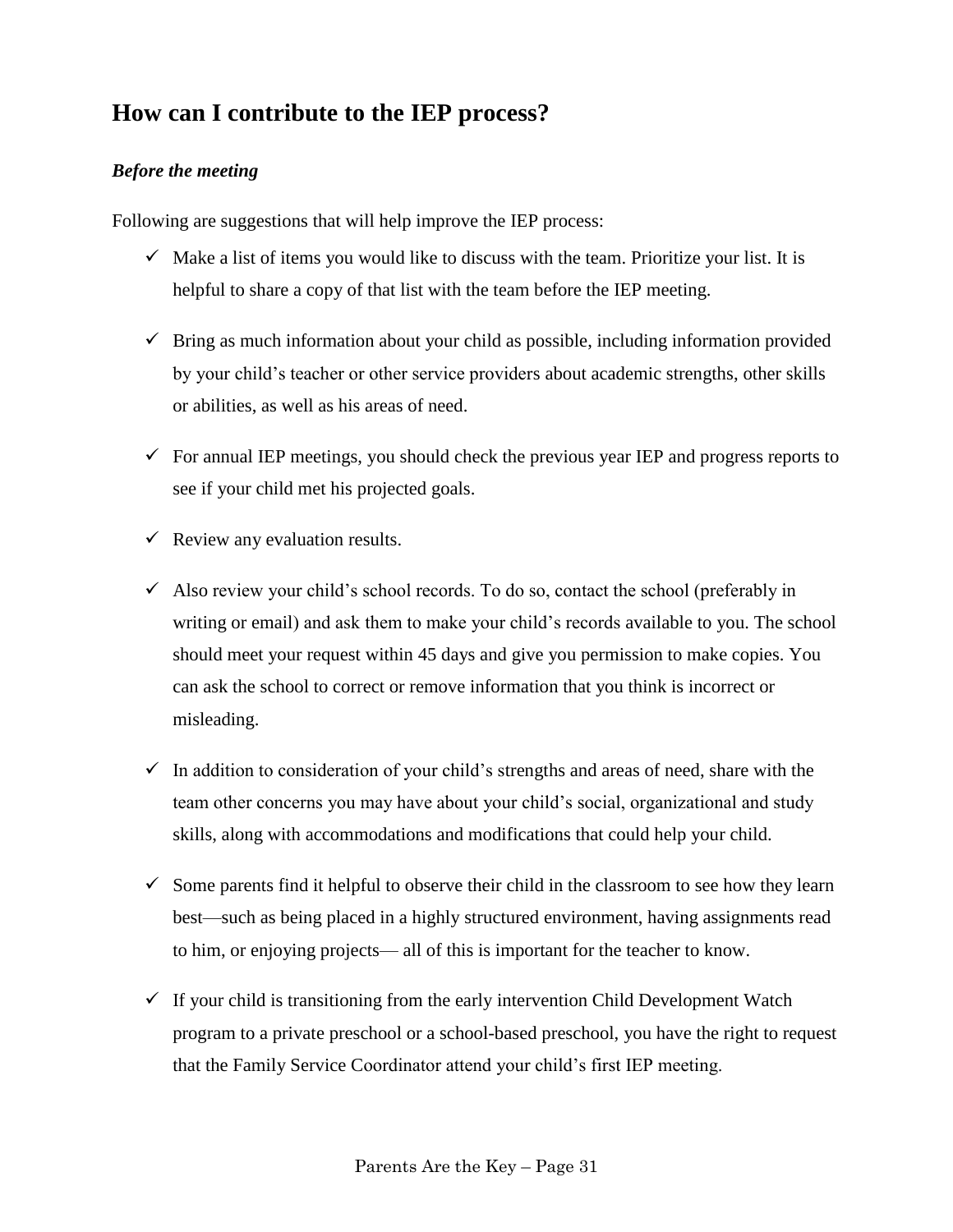*Whenever possible, take a relative, a friend, another parent, or a special education advocate\* to the IEP meeting. However, it is common courtesy to let the school know prior to the IEP meeting. Some parents have found that bringing a snack to the meeting is a great icebreaker.*



\*PIC staff will attend meetings with parents whenever possible and/or help parents prepare for the meeting. Parent Consultants do not serve as case managers or personal advocates. Instead, they provide one-to-one guidance and support. They are here to empower the parents and caregivers who can make the greatest impact on a child's life.

### <span id="page-35-0"></span>*At the meeting*

Following are suggestions that will help improve the IEP process:

- $\checkmark$  Ask questions if you don't understand the answers; ask again until you feel comfortable.
- $\checkmark$  Provide pertinent information about your child (such as medical information, how your child behaves at home, concerns about your child's progress, etc.)
- $\checkmark$  Respect the perspectives of others.
- $\checkmark$  Be aware of the school's limitations, such as classroom size, availability of school personnel and time
- $\checkmark$  Stay on topic during the meeting. Use information, not emotions, when making decisions and agreeing to recommendations.
- $\checkmark$  Carefully read the IEP and be sure that everything the team discussed and agreed to is included.
- $\checkmark$  Prior Written Notice will be provided to you either at the IEP meeting or a few days later. This notice includes a description of the action proposed or refused and an explanation of why the school proposes or refuses to take the action. If you are comfortable with the IEP that was developed and reviewed at the meeting, you may sign the IEP. This will indicate that you participated in the meeting and that you agree with the plan.



If you are unsure, have questions or disagree with some or all of the IEP, you should let the school/district know which portions of the IEP you disagree with, and how you would like the team to address your concerns. It is best that you state your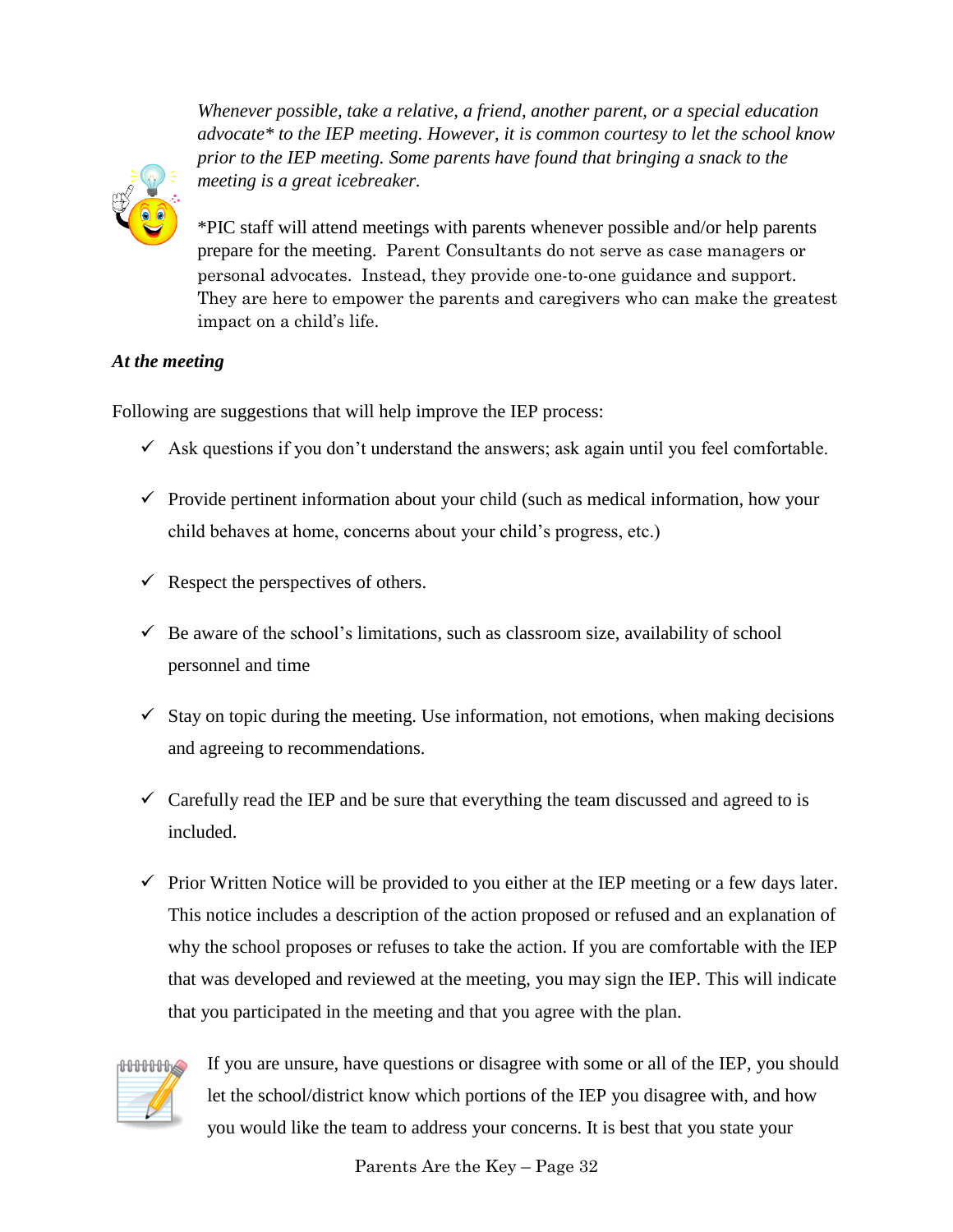disagreement in writing.

If you don't let the school know that you have concerns, then the school will assume you agree and will implement the IEP as written.

### <span id="page-36-0"></span>*Can the IEP be changed?*

Changes to the IEP may be made either by a meeting of the IEP team, or by amending the IEP without a meeting of the entire IEP team. You and the school may also agree to use alternative means of meeting such as video conferencing and conference calls.

<span id="page-36-1"></span>

Upon request, you must be given a revised copy of the IEP with the changes.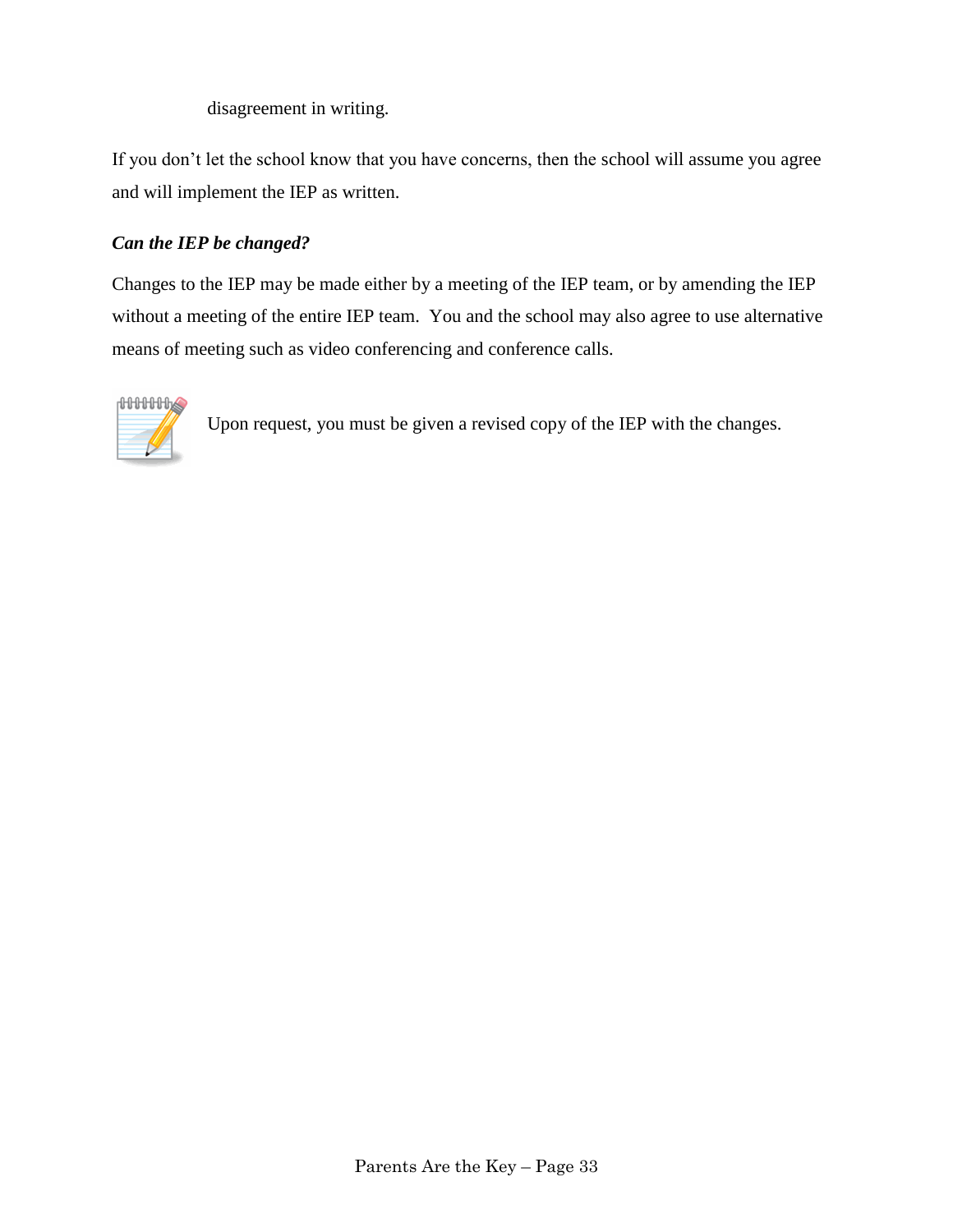## **Educational Placement**

### <span id="page-37-0"></span>*Where is the IEP implemented?*

All children with disabilities must receive special education services in the Least Restrictive Environment (LRE). This means that your child must be educated, to the maximum extent appropriate, with children who do not have disabilities. Schools must apply the LRE requirement when planning services or programs for children with disabilities. To be sure all children with disabilities receive services with the fewest restrictions possible, a variety of settings or placements must be available at each grade level.

Special education and related services for children ages birth-to-three years may be provided in places where infants and toddlers without disabilities typically spend time such as in your child's home or child care center. After your child turns three years of age, services may continue to be provided in similar community settings including private preschools or programs like Head Start or a state-funded pre-kindergarten.

Schools may also provide preschool services within school settings. As a general rule, school districts must consider the Least Restrictive Environment (LRE) for all children who have disabilities, so as to offer them opportunities to interact with typically developing peers.

Special education for school-aged children may be provided in a number of settings:

- **Regular classroom setting** Your child receives instruction in the regular classroom 80% of the day or more. This includes pull-out related services and team classrooms. (In team classrooms, a general education and special education teacher co-teach both general and special education students).
- **Separate special education classes and regular classroom setting** Your child receives instruction in the regular classroom between 40% and 79% of the day.
- **Separate special education classes in an integrated setting** Your child receives instruction in the regular classroom less than 40% of the day.
- **Separate school setting** Your child receives instruction in a separate day school or residential facility for more than 50% of the school day.
- **Homebound or hospital setting** Your child, for health or other reasons, cannot attend any of the above described settings.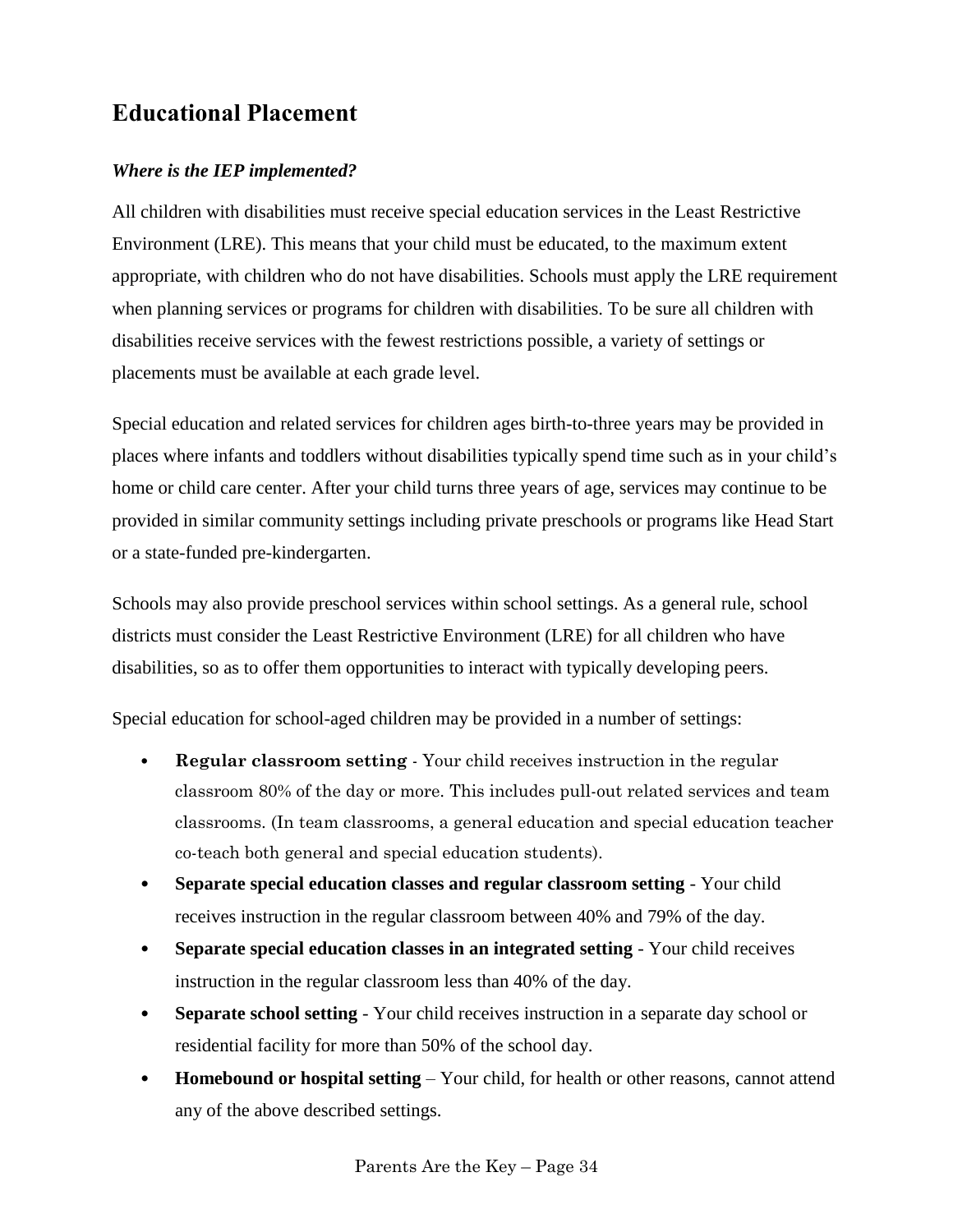**Correctional facility setting** – Your child needs to be placed in short-term detention or correctional facilities.

The IEP team determines an educational placement for your child that is

- Based on the IEP;
- As close to your home as possible;
- In the Least Restrictive Environment (LRE) that will not have a potentially harmful effect on your child or the quality of educational and related services; and
- Reviewed at least annually.

The starting point for delivery of educational programs and services is an age-appropriate regular classroom with needed modifications and accommodations to the general curriculum. Removal from that environment must not be based on:

- Availability of services or funds;
- A medical diagnosis or educational category;
- Administrative convenience;
- Availability of transportation; or
- <span id="page-38-0"></span>• Needed modifications to the general education curriculum.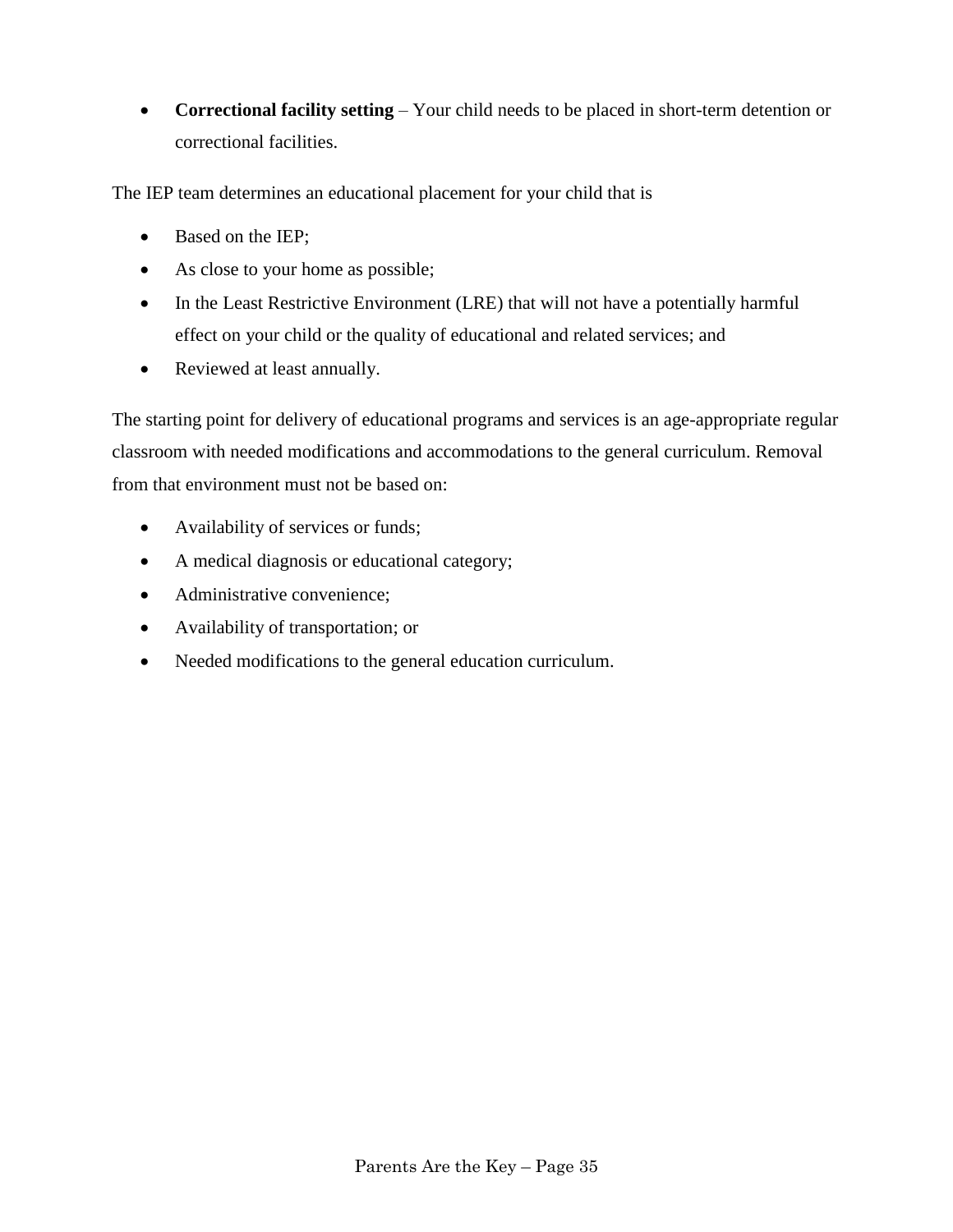## **School Discipline Procedures**

#### *What happens if my child violates the school code of conduct?*

If your child (with a disability) violates the school code of conduct, a school may remove your child from the general education classroom setting. Depending on the nature of the offense and the length of the removal, specific steps need to be taken and parents must be informed of certain actions. The following describes specific situations and actions that may be taken by a school:

#### 1. **Your child is removed from school – for not more than 10 consecutive (in a row) school**

**days** -- The school should notify you in writing that your child has been removed. Your child continues to have the right to receive special education services according to his IEP, ONLY if educational services are also provided to children without disabilities who are removed during this same time. The school district may remove your child to: an appropriate Interim Alternative Educational Setting (IAES) as described below, another setting or the district may suspend your child. This is not a change of placement so a manifestation determination as described below (on p. 38) is not required.

2. **Additional removals of not more than 10 consecutive (in a row) school days for separate incidents (incidents that do not represent a pattern) --** If there are additional removals of not more than 10 consecutive school days for separate incidents of misconduct, the school should notify you in writing that your child has been removed from school. Your child continues to have the right to receive special education services according to his IEP ONLY if educational services are provided to children without disabilities who are removed during this same time. The district may remove your child to: an appropriate Interim Alternative Educational Setting (IAES) as described below (on p. 37), another setting or they may suspend your child. This is not a change of placement so a manifestation determination (see p. 38) is not required.

3. Your child is removed from school - for MORE than 10 consecutive (in a row) school days. A parent must receive a Prior Written Notice (explained earlier on p. 16) within 5 school days of the school's decision to suspend your child beyond 10 days and therefore change your child's placement for discipline reasons. Parents must also receive a copy of their procedural safeguards (described later). The school district may remove your child to: an appropriate Interim Alternative Educational Setting (IAES) as described below, another setting (such as homebound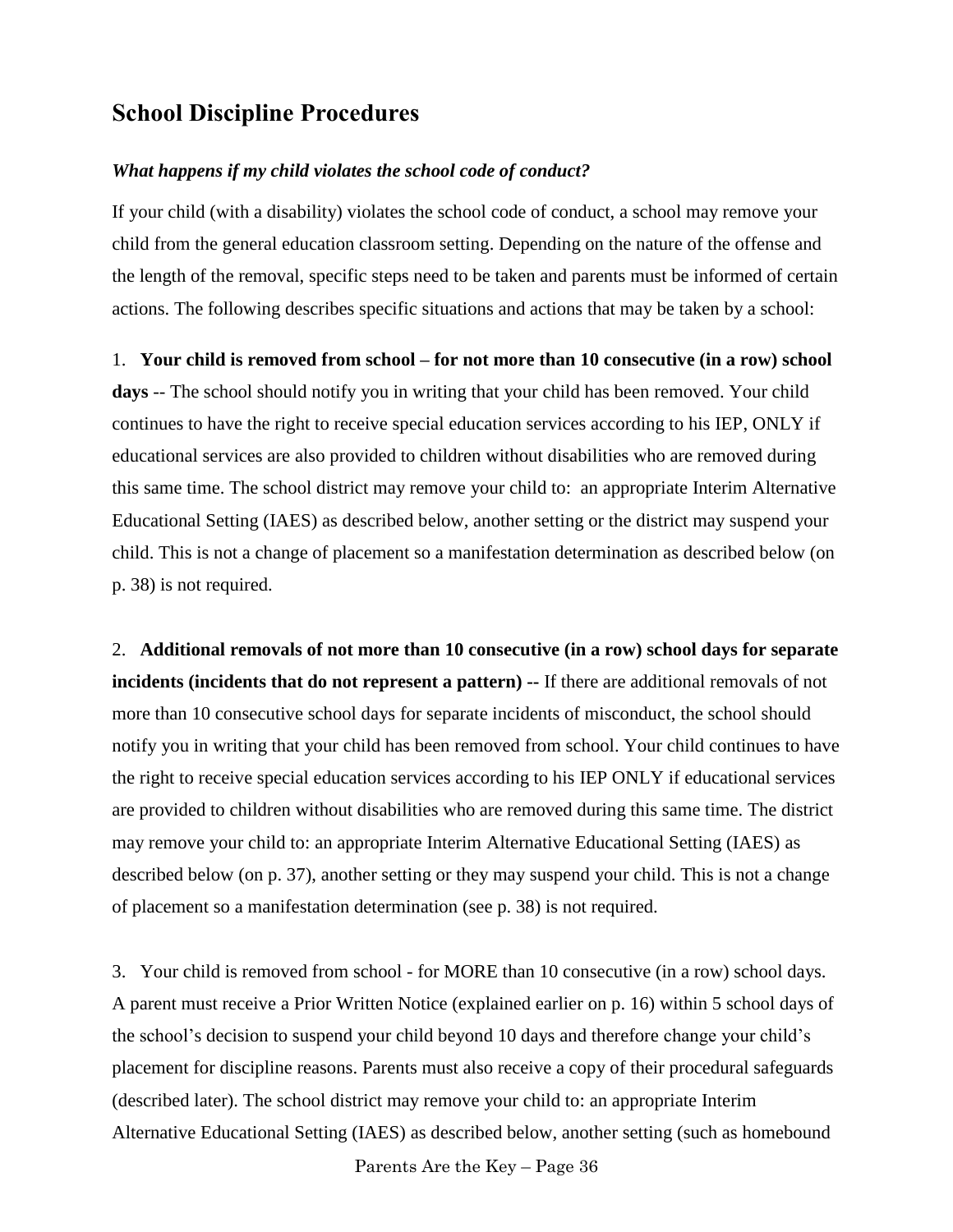instruction), or the district may suspend your child. Your child must continue to receive services that will enable him as described to continue to participate in the general education curriculum (even in a setting other than school) and progress toward meeting IEP goals. Within 10 school days of the decision to change your child's placement, the IEP team must conduct a manifestation determination. This is described on p. 38. Essentially, you and relevant members of the IEP team will examine your child's disability and his violation of the code of conduct. Depending on the outcome of the manifestation determination, the IEP team will review or conduct a Functional Behavioral Assessment (described earlier), and review and/or develop a Behavioral Intervention Plan.

**Case-by-Case Determination** – School personnel may consider any unique circumstances on a case-by-case basis in determining if a change of placement is appropriate. School authorities may use their discretion in allowing for removals for unique circumstances, only once other disciplinary procedures have been met.

**Special Circumstances** – School personnel may remove your child to an Interim Alternative Educational Setting (IAES) for up to 45 school days regardless of whether the behavior is a manifestation of the disability if the child:

- Carries a weapon to or possesses a weapon at school, or is found to have a weapon at school, on school grounds or at school functions
- Knowingly possesses, uses, sells or solicits illegal drugs, or a controlled substance while at school, on school grounds or at school functions
- Has inflicted serious bodily injury (as defined in the glossary) on another person while at school, on school grounds or at school functions.

### <span id="page-40-0"></span>*What is an Interim Alternative Educational Setting (IAES)?*

An appropriate Interim Alternative Educational Setting (IAES) depends on the circumstances of each individual situation. An IAES must be selected so as to enable your child to continue to participate in the general education curriculum (although in another setting) and to progress toward meeting the goals set out in your child's IEP.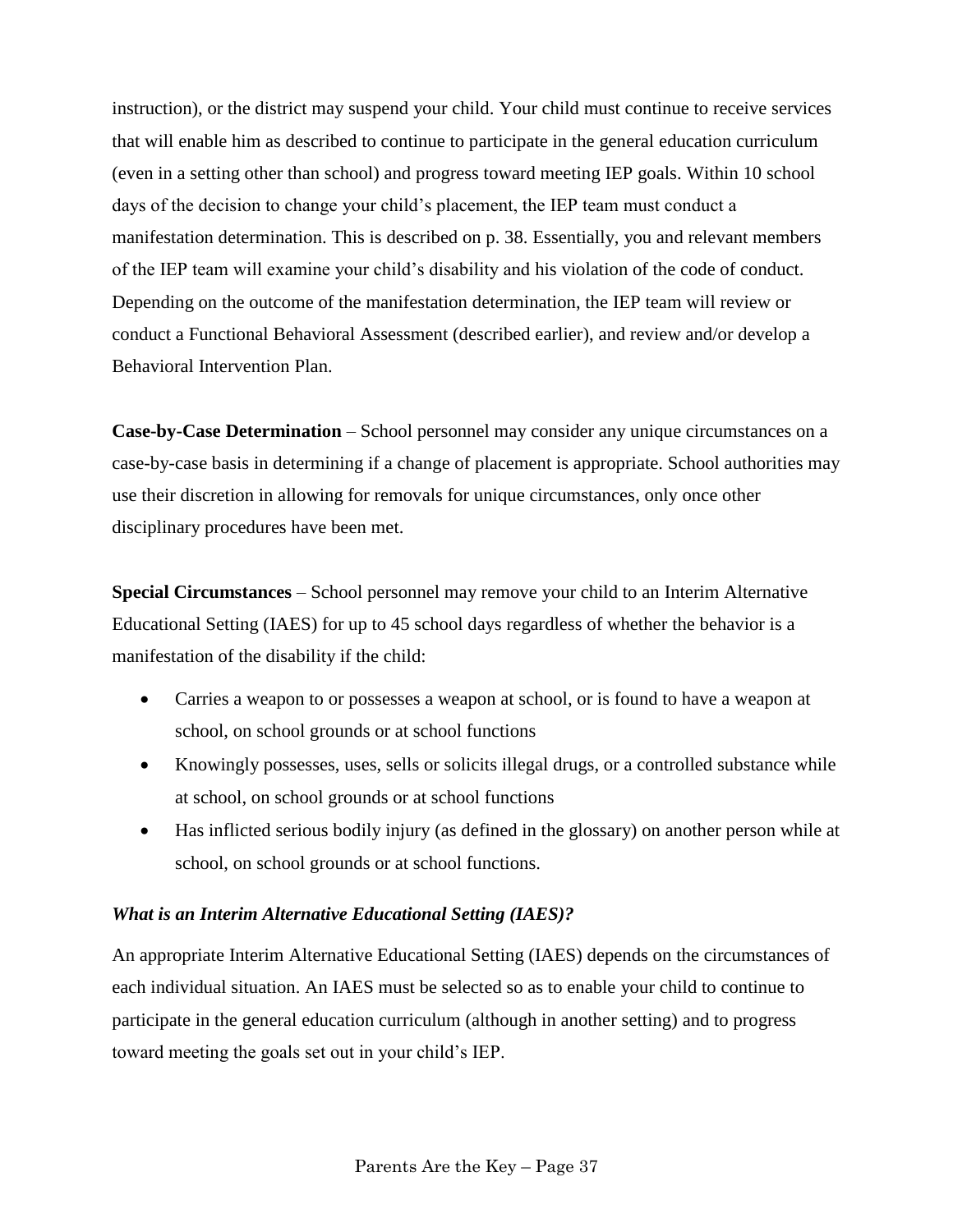#### *What is considered a suspension from school?*

An out-of-school suspension means that your child has been removed or "suspended" from school and is not able to appropriately participate in the general education curriculum or continue to receive services specified in the IEP.

An in-school suspension is not considered a suspension or removal from school as long as your child is afforded the opportunity to appropriately participate in the general education curriculum, receive the services specified on his IEP, and continue to participate with non-disabled peers to the extent he would have in his current placement.

A suspension due to behavior on a bus is treated as a suspension or removal from school, unless the school provides a transportation alternative to and from school.

#### *What is a Manifestation Determination?*

Within 10 school days of a decision to change placement, you and relevant members of the IEP team must review all pertinent information such as: the IEP, the Behavior Intervention Plan, your child's behavior as it relates to his disability, teacher observations and information provided by you, the parent(s). You and relevant members of the IEP team must also review the school's implementation of your child's IEP. The purpose of the manifestation determination is to determine if your child's violation of the school code of conduct:

- Was caused by, or had a direct and substantial relationship to the child's disability
- Was a direct result of the school's failure to properly implement the IEP

If relevant members of the IEP team determine that your child's misconduct *WAS a manifestation* of the disability, the school must take the following three steps:

- 1. Review and/or revise the current Functional Behavior Assessment (FBA) or conduct a new FBA;
- 2. Develop and implement a Behavioral Intervention Plan (BIP) or review an existing BIP;
- 3. Provide appropriate services as determined by the IEP team.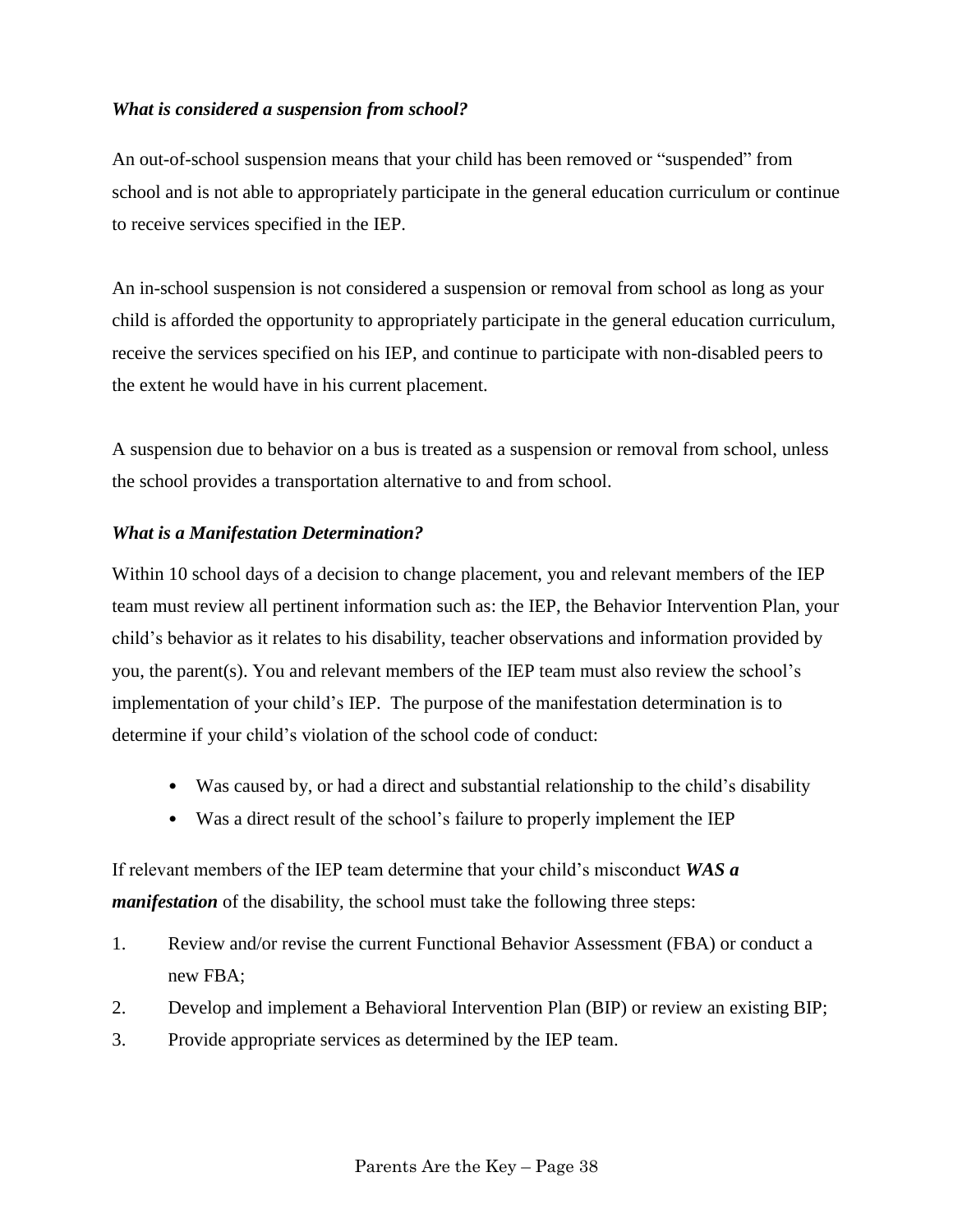If relevant members of the IEP team determine the conduct was *NOT a manifestation* of the disability, the following may happen:

- The school may discipline your child and apply any relevant disciplinary procedures the same manner and for the same duration as procedures that would be applied with a child without disabilities; and
- Your child must continue to receive services to the extent necessary to enable your child to appropriately participate in the general curriculum and appropriately advance toward achieving the goals in your child's IEP.

If your child's misconduct is a result of the school's **failure to implement the IEP**, the school must take immediate steps to ensure that his IEP is implemented.

### <span id="page-42-0"></span>*Can I get an expedited hearing for my child's placement?*

In the event you disagree with any decision by the school about your child's removal to another setting, or the result of the manifestation determination, or if you believe that the current placement is very likely to result in injury to your child or others, you may appeal the school's decision by requesting a due process hearing. The Delaware Department of Education (DDOE) must then appoint a hearing officer who will make a determination regarding such an appeal. The hearing officer will determine if:

- The removal was in violation of school personnel authority, and return your child to the pre-removal setting or,
- The current placement is likely to result in injury to your child or others, and order a change of placement to an appropriate Interim Alternative Educational Setting (IAES) for not more than 45 school days.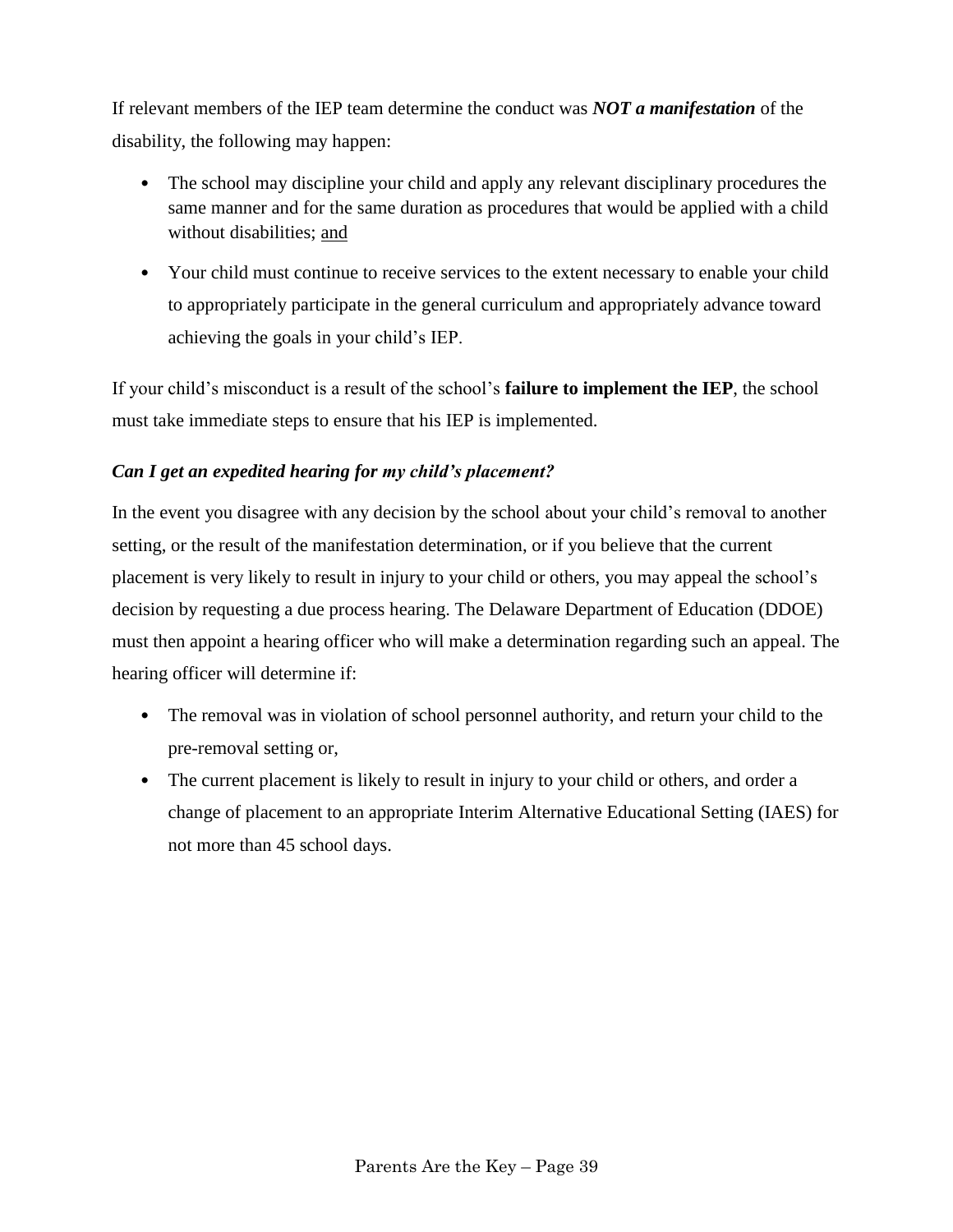## <span id="page-43-0"></span>**Procedural Safeguards**

Procedural safeguards outline the legal responsibilities of both parents and schools/districts under the IDEA (Federal law) and Title 14 of the Delaware Code of Regulations (State Regulations) regarding the education of eligible children with disabilities.

The school must provide you with a copy of your procedural safeguards:

- Once a year;
- At each IEP meeting convened for your child;
- Upon receipt of the first state complaint or due process complaint in a school year (described below); and
- Upon your request.

Following is a link to the Delaware Department of Education Procedural Safeguards page: [http://www.doe.k12.de.us/infosuites/students\\_family/specialed/procsafe.shtml](http://www.doe.k12.de.us/infosuites/students_family/specialed/procsafe.shtml)

### <span id="page-43-1"></span>*What can I do if I don't agree with the school?*

As parent(s), you have the right to disagree with the school's/district's decisions concerning your child's right to a Free Appropriate Public Education (FAPE).

Such disagreement(s) may be that:

- You refuse to consent for an evaluation:
- You don't agree with the school's/district's evaluation findings;
- You disagree with the IEP in part, or as a whole;
- You believe your child is not receiving appropriate special education and/or related services;
- You think that your child is not making reasonable progress;
- You think your child requires additional services;
- You think that your child's educational placement is not appropriate.

When you and the school disagree, it is important to first try to resolve differences informally. However, if you continue to disagree with the school's recommendations, you or the school district can use one or more of the following options: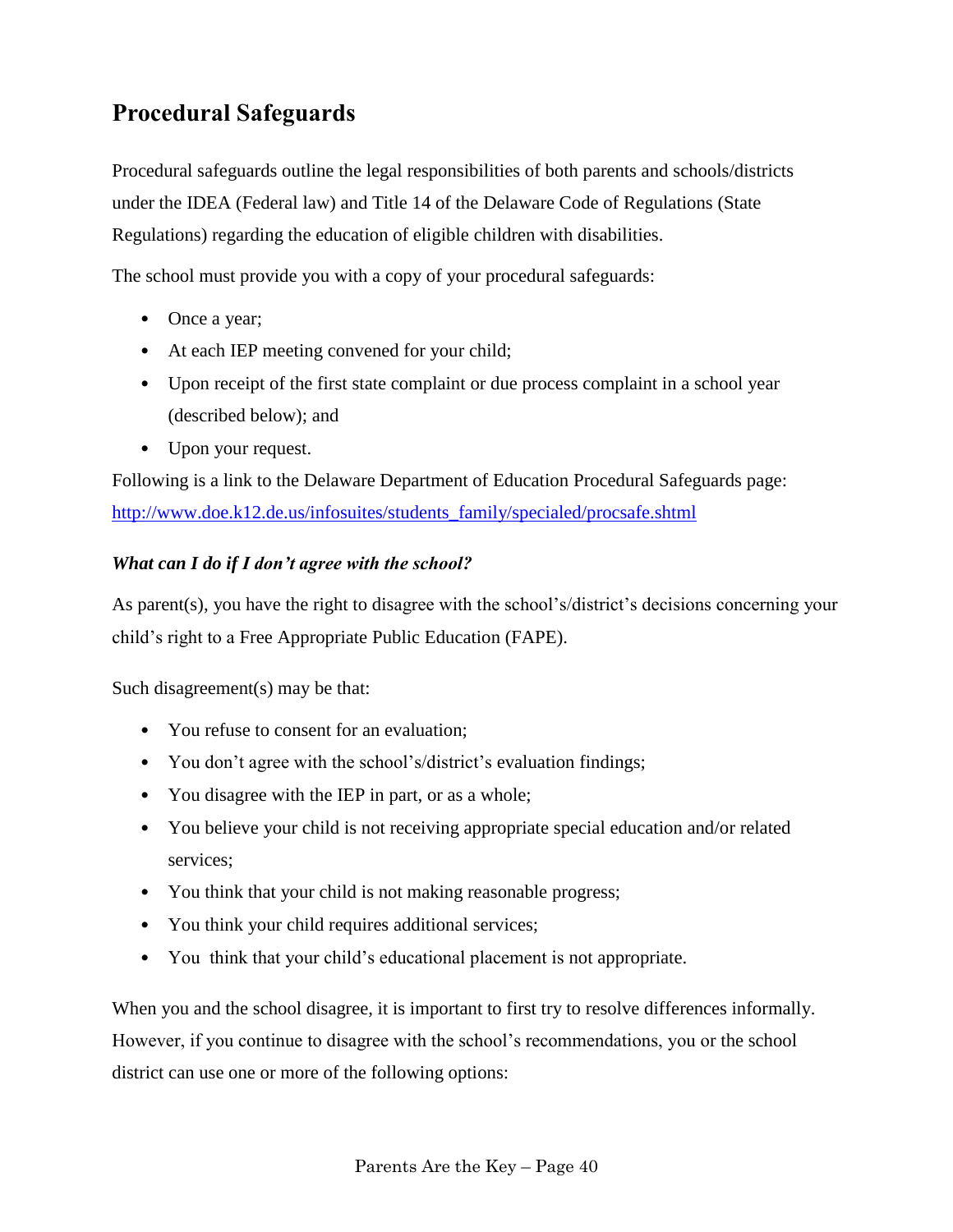#### <span id="page-44-0"></span>*Facilitated IEP Meeting*

You and the school may decide to use a neutral third party who is trained as a meeting facilitator. This is a useful service when the IEP team is unable to agree on one or more issue concerning your child's Free Appropriate Public Education. The meeting facilitator directs the team to focus on the purpose of the meeting by encouraging consensus building strategies such as active listening and shared decision making.

#### <span id="page-44-1"></span>*Mediation*

Mediation is a more formal method used to resolve disagreements among parents and relevant IEP team members. Mediation is voluntary and can be requested by a parent or the school/ district. Although it is not required, a Request for Special Education Mediation form may be used to request mediation. This useful form can be obtained from the DDOE. Following is a link to access the Request for Special Education Mediation form:

[http://www.doe.k12.de.us/infosuites/students\\_family/specialed/procsafe.shtml](http://www.doe.k12.de.us/infosuites/students_family/specialed/procsafe.shtml)

Mediation cannot be used to deny or delay your right to a due process hearing, or any other rights you have under the IDEA.

Just as with facilitated IEP meetings, a neutral third party trained as a mediator facilitates the meeting to help both parties clarify issues and address differences in a more collaborative way. The mediator is not a decision-maker; rather, the mediator helps parties find an agreeable solution to both sides. You may bring a person of your choice to the mediation. The school must ensure that a person who has the authority to make decisions, commit resources and agree to services attends the mediation.

If mediation results in a formal agreement, the agreement is legally binding and must be implemented by the school.

All information discovered during mediation remains confidential and cannot be used as evidence in any (subsequent) due process or civil proceeding.

### <span id="page-44-2"></span>*State Complaint Procedure*

A state complaint is a claim that a school district is out of compliance with state and federal special education law. Some examples include:

Parents Are the Key – Page 41 • The school is not providing services agreed upon in the IEP;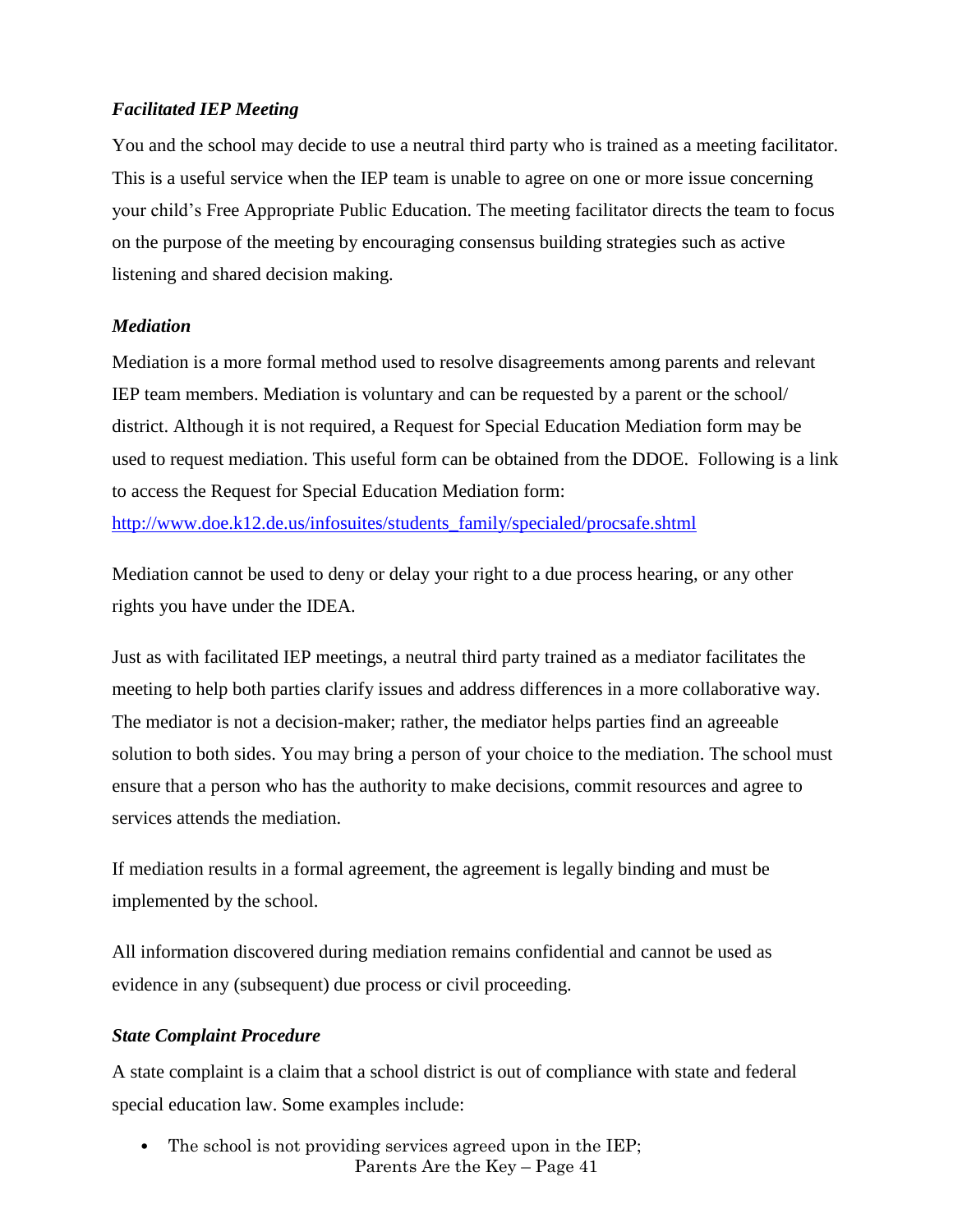- A teacher fails to provide the accommodations as part of the IEP;
- A parent is told the school does not provide extended school year (ESY) services.
- The school is not providing Prior Written Notice.



<span id="page-45-0"></span>*Any individual or organization may file a complaint on behalf of a parent or to point out issues of non-compliance by the school.*



You may file a written complaint or complete the Special Education Complaint form. Either the written complaint or state form should be addressed to the State

Director of Special Education at the Delaware Department of Education (DDOE). Keep a copy for your records and also send a copy to the school/district. Following is a link to the State Special Education Complaint form:

[http://www.doe.k12.de.us/infosuites/students\\_family/specialed/procsafe.shtml](http://www.doe.k12.de.us/infosuites/students_family/specialed/procsafe.shtml)



The complaint must allege a violation that occurred within one year of the date the Delaware Department of Education (DDOE) receives the complaint.



Within 60 days following the receipt of the complaint, the DDOE will investigate the complaint. The DDOE will also offer the option of resolving your complaint through the voluntary mediation process. You and/or the school/district may be contacted to provide additional information or to answer questions. The DDOE will then issue a "finding" based on its investigation. If the findings indicate non-compliance on the part of the school/district, the DDOE will ask for corrective action within a certain time frame.

#### *Due Process Hearing*

If you are unable to resolve differences with your school/district, you may request a Due Process Hearing from the Delaware Secretary of Education. You request this by writing a letter or completing a form called the Due Process Complaint form. Although it is not required that this form be used, it may be helpful to you. Following is a link to the Delaware Department of Education Due Process Complaint form:

[http://www.doe.k12.de.us/infosuites/students\\_family/specialed/procsafe.shtml](http://www.doe.k12.de.us/infosuites/students_family/specialed/procsafe.shtml)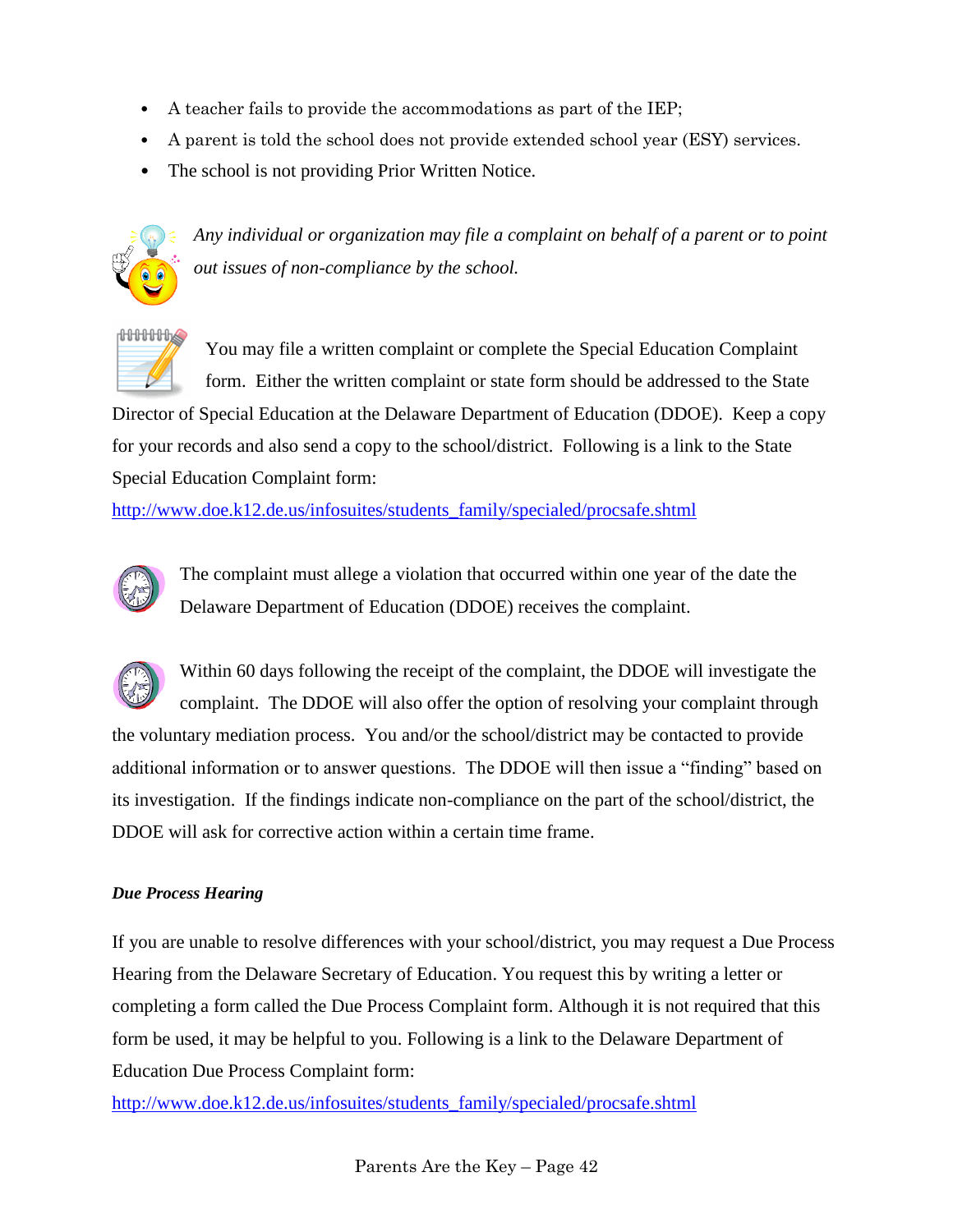The due process complaint may not relate to issue(s) more than two years old.

#### *What is the responsibility of the school?*

Within 15 days of receiving notice of your Due Process Hearing request, the school must convene a Resolution Meeting to discuss the facts and try to resolve issues. The resolution meeting must include:

- Parent(s)
- Relevant IEP team members: and
- An agency representative with decision-making authority.

Note: An attorney for the school/district may not be present, unless the parent's attorney is also present.

If resolution is reached, both parties sign a legally binding agreement. If resolution is not reached within 30 days of the school/district's receipt for the Due Process Hearing request, the request remains active and a hearing will take place.

Both parties can agree in writing to waive a Resolution Session. Both parties can also agree to waive the Resolution Session and use Mediation.

### *What is the responsibility of the Delaware Department of Education (DDOE)?*

Upon receipt of your Due Process Hearing request, the Delaware Department of Education (DDOE) will automatically offer you the option of resolving your complaint through the voluntary Mediation process.

At the same time, the DDOE will appoint a three person hearing panel and schedule a date for the Due Process Hearing. The hearing panel will consist of an attorney, an educator knowledgeable in the field of special education, and a lay person with demonstrated interest in the education of children with disabilities.

Should you not want to try Mediation, or if the Mediation process does not result in a satisfactory resolution, then the Due Process Hearing will proceed.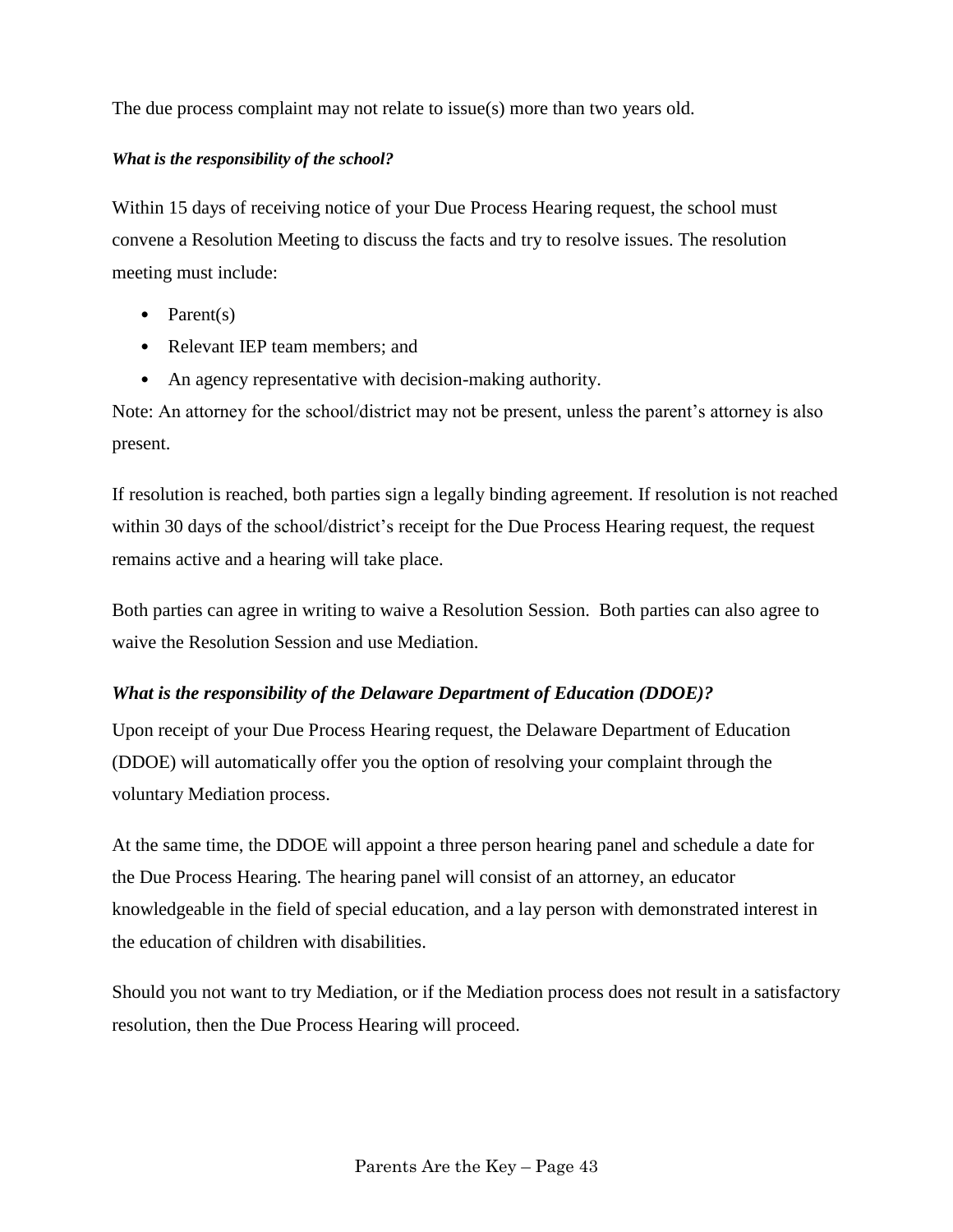### *Where will my child attend school during a Due Process Hearing?*

Unless you and the school district agree otherwise, your child will stay in his current educational placement for the duration of the Due Process Hearing. This is called a "stay put".

Should the Due Process request relate to an admission application to a public school, your child will then be placed in such a school, with your approval, until the completion of the Due Process Hearing and proceedings.



*A Due Process Hearing is a legal process that should be weighed carefully by both parents and schools/districts. Before requesting a hearing, you should discuss your concerns with a special education advocate or attorney. Ask your school district and the DDOE for a list of free or low-cost attorneys. Although parents may represent themselves (pro se) it is wise to hire an attorney who is well trained in special education law.*

A Due Process Hearing must be conducted in accordance with hearing rules and procedures. After the hearing, the panel issues a written decision containing findings of fact and conclusions of law.

At the discretion of the court, prevailing parties in a Due Process Hearing may be compensated for attorney's fees.

### <span id="page-47-0"></span>*Can the Due Process Hearing panel's decision be appealed?*

Delaware is a "one tier" state, which means that it offers only one level of administrative hearings. Parents can appeal the Due Process Hearing decision by filing a civil action in Federal District Court or in Delaware Family Court. Such an appeal must be filed within 90 days of the due process panel's decision.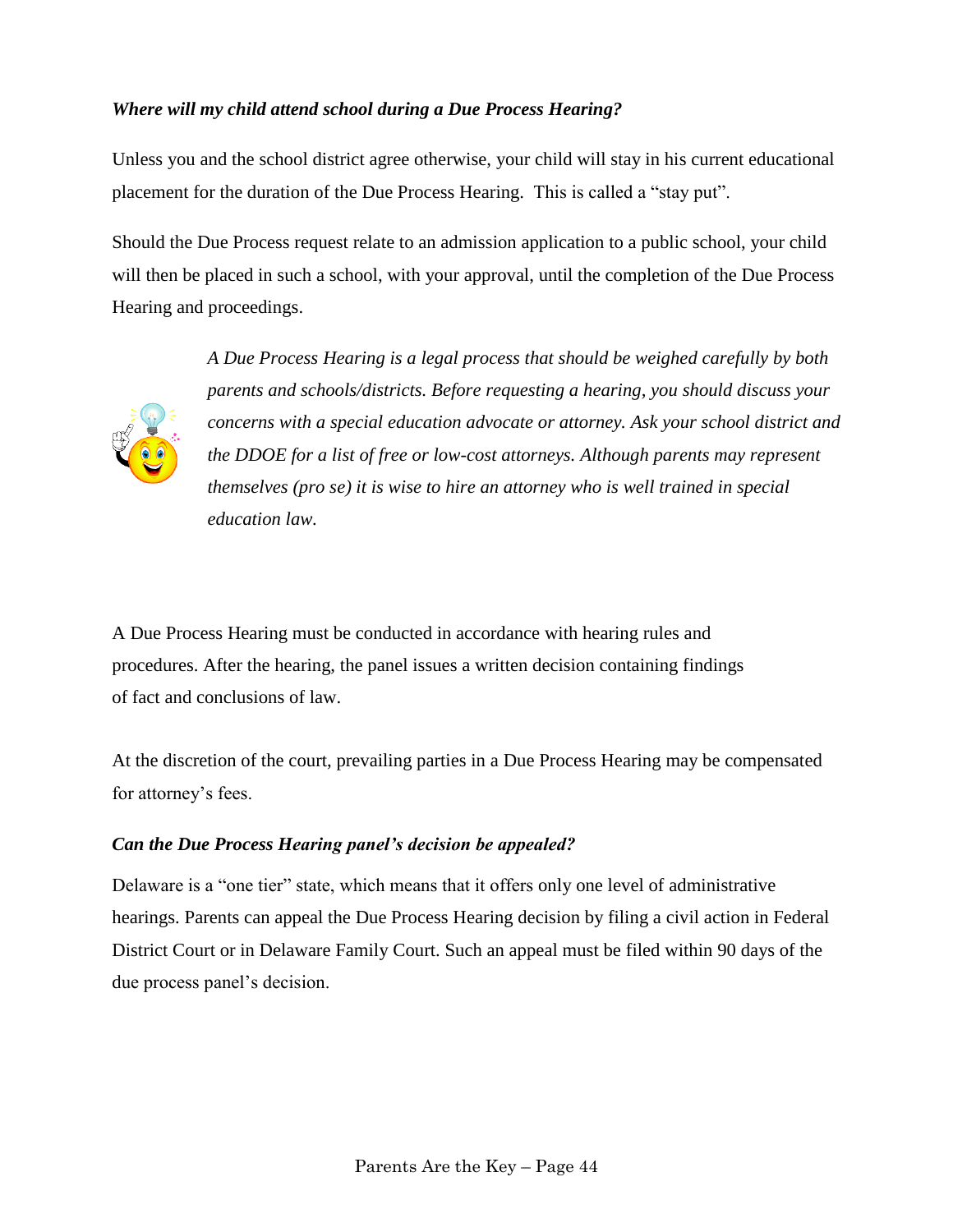## <span id="page-48-0"></span>**Appendix A. Useful resources**

#### *Delaware Department of Education (DDOE)*

Information about education services and initiatives in Delaware including special education practices and regulations. Up-to-date information such as school/district profiles and activities, IEP forms and more. All can be downloaded from the website. John G. Townsend Building 401 Federal Street Dover, DE 19901-1402 302-735-4000 Voice 302-739-4654 Fax [http://www.doe.k12.de.us](http://www.doe.k12.de.us/)

#### *Parent Information Center of Delaware, Inc. (PIC)*

Information, education, advocacy, support, problem-solving and referrals for families of children with disabilities and special needs.

PIC Main Office 404 Larch Circle Wilmington, DE 19804 302-366-0152 Voice 302-366-0276 Fax 1-888-547-4412 Toll free for families e-mail: [picofdel@picofdel.org](mailto:picofdel@picofdel.org) [http://www.picofdel.org](http://www.picofdel.org/)

#### *Child Development Watch (CDW) Birth to Three Program*

Services for children ages Birth-to-Three with developmental delays or disabilities. A family guide to services is available. New Castle County 1901 N. duPont Highway New Castle, DE 19720 302-255-9135 Voice 302-255-4407 Fax <http://www.dhss.delaware.gov/dph/chs/chscdw.html>

#### *CDW-Kent/Sussex Counties*

18 N. Walnut Street Milford, DE 19963 302-424-7300 Voice 1-800-752-9393 Toll Free

CDW Spanish Assistance Statewide 1-800-221-2266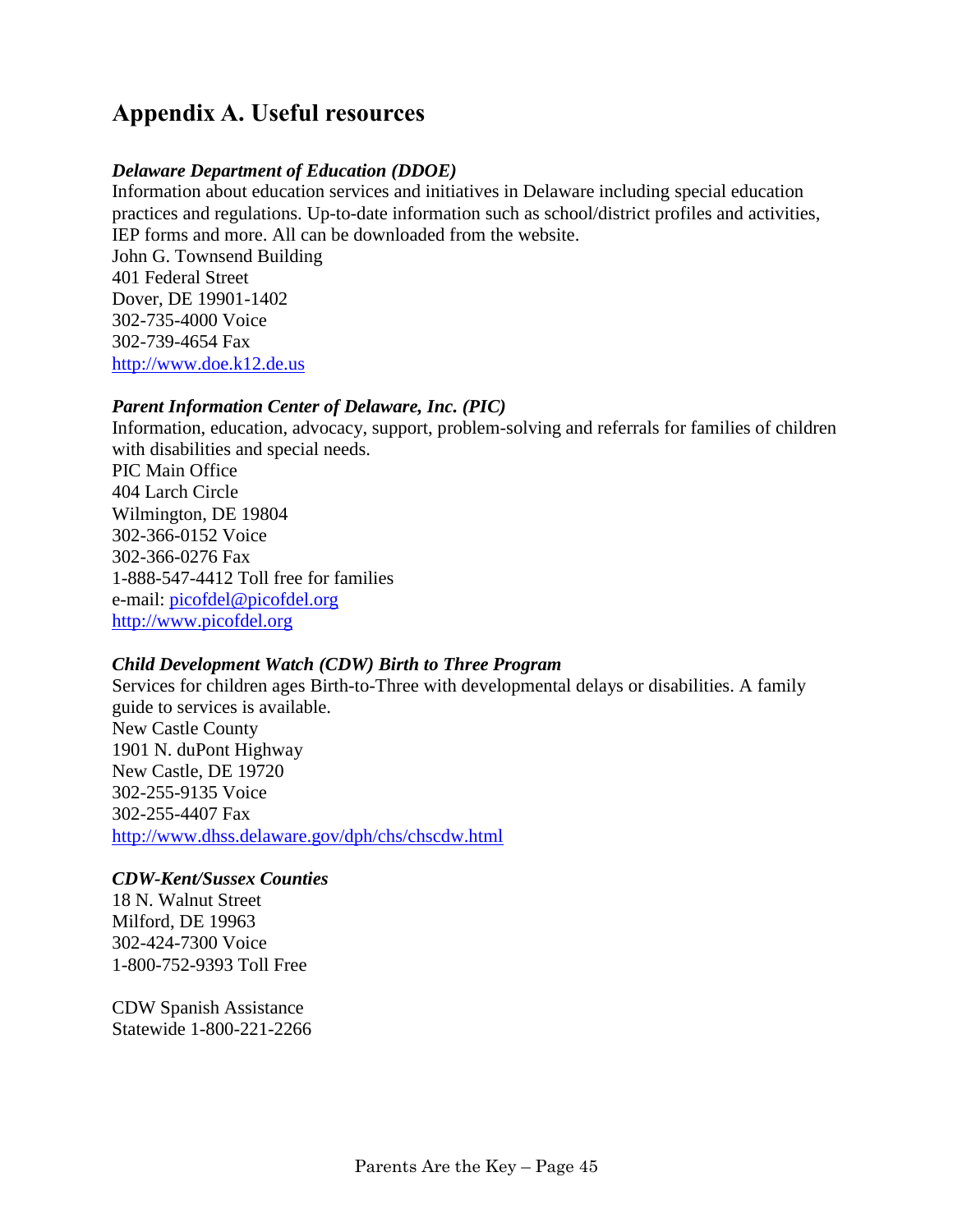#### *Delaware Assistive Technology Initiative (DATI)*

Information about assistive technology devices and equipment. College of Education and Human Development University of Delaware 461 Wyoming Road Newark, DE 19716 302-831-0354 (Voice) 800- 870-DATI (3284) (Voice/TTY) 302-831-4690 (Fax)

#### *Disabilities Law Program (DLP)*

This program is part of Delaware's Community Legal Aid Society, Inc. and provides advocacy services to Delaware residents with physical and mental disabilities. New Castle County:  $100$  West  $10^{th}$  Street, Suite 801 Wilmington, DE 19801 302-575-0690 Voice & TTY/TDD 1-800-292-7980 <http://www.declasi.org/index.php/disabilities-law-program>

### *Disabilities Law Program-Kent County:*

840 Walker Road Dover, DE 19904 302-674-8503 Voice & TTY/TDD 1-800-537-8383

#### *Disabilities Law Program-Sussex County:*

Georgetown Professional Park 20151 Office Circle Georgetown, DE 19947 302-856-3742 Voice & TTY/TDD 1-800-462-7070

### *Governor's Advisory Council for Exceptional Citizens (GACEC)*

Policy guidance with respect to special education and related services for children with disabilities in Delaware. Parents of children with disabilities are the majority membership of the council. 516 West Loockerman Street Dover, DE 19904 302-739-4553 Voice 302-739-6126 Fax <http://gacec.delaware.gov/aboutagency.shtml>

### *U.S. Department of Education (USDOE)*

Information about the IDEA and best practices in special education. Office of Special Education Programs Office of Special Education and Rehabilitative Services 400 Maryland Avenue, S.W. Washington, DC 20202 202-205-5507 Voice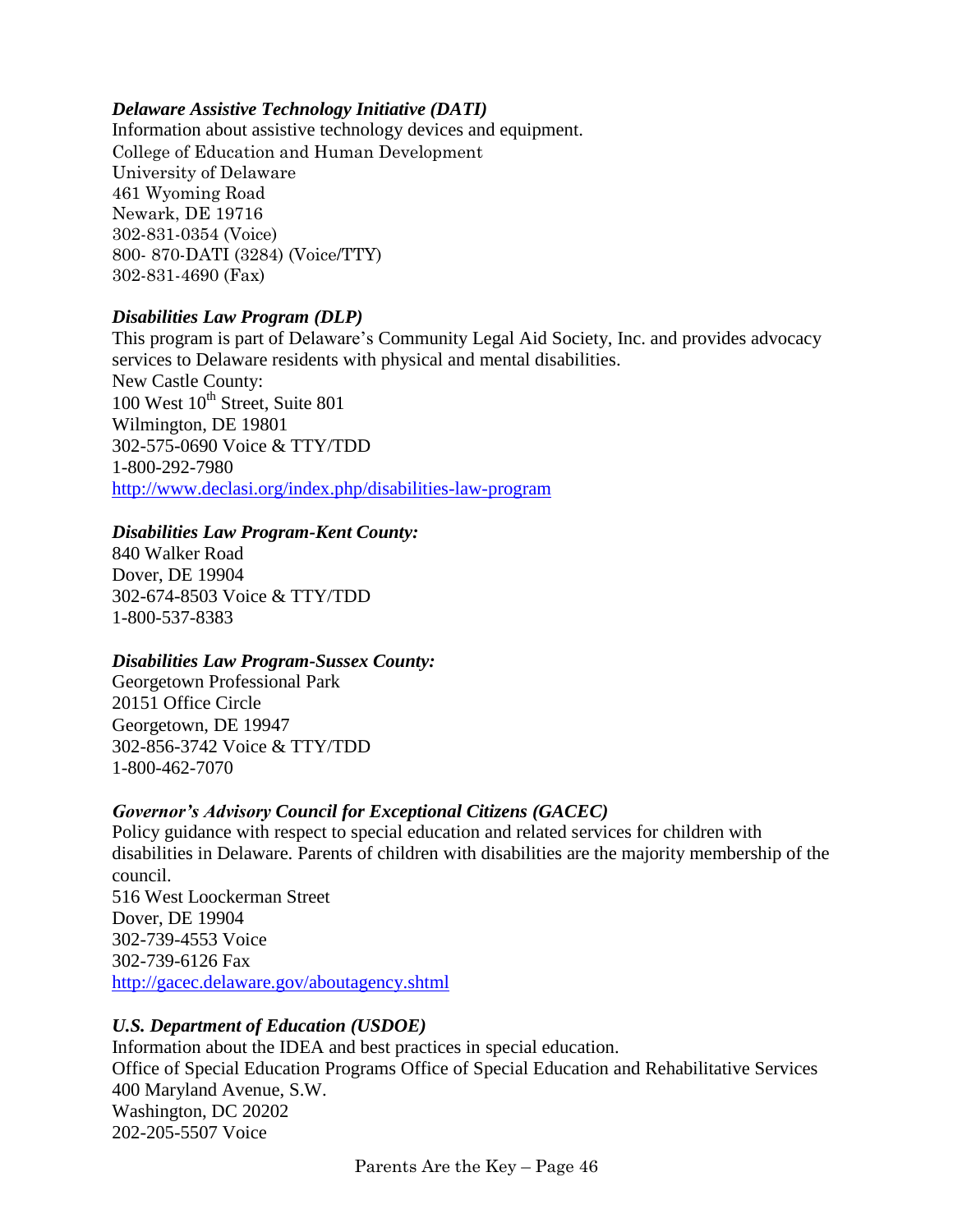#### <http://idea.ed.gov/>

#### *NICHCY National Dissemination Center for Children with Disabilities*

Information and handouts about disabilities, special education, research-based instructional materials and more. 1825 Connecticut Ave., NW, Suite 700 Washington, DC 20009 1-800-695-0285 Toll free 202-884-8200 Voice <http://www.nichcy.org/>

#### *Special Education Partnership for the Amicable Resolution of Conflict (SPARC)/University of Delaware*

Conflict Resolution Program/Institute for Public Administration College of Human Services, Education & Public Policy 177 Graham Hall Newark, DE 19716 302-831-8158 Voice 302-831-0450 Fax [www.ipa.udel.edu/crp](http://www.ipa.udel.edu/crp)

#### *Technical Assistance Alliance for Parent Centers*

Listing of Parent Training and Information Centers (PTIs) and Community Parent Resource Centers (CPRCs) funded through the U.S. Dept. of Education under the IDEA. PTIs and CPRCs provide information and training to parents of children with disabilities and professionals who work with them. 1-888-248-0822 <http://www.taalliance.org/>

Parents Are the Key – Page 47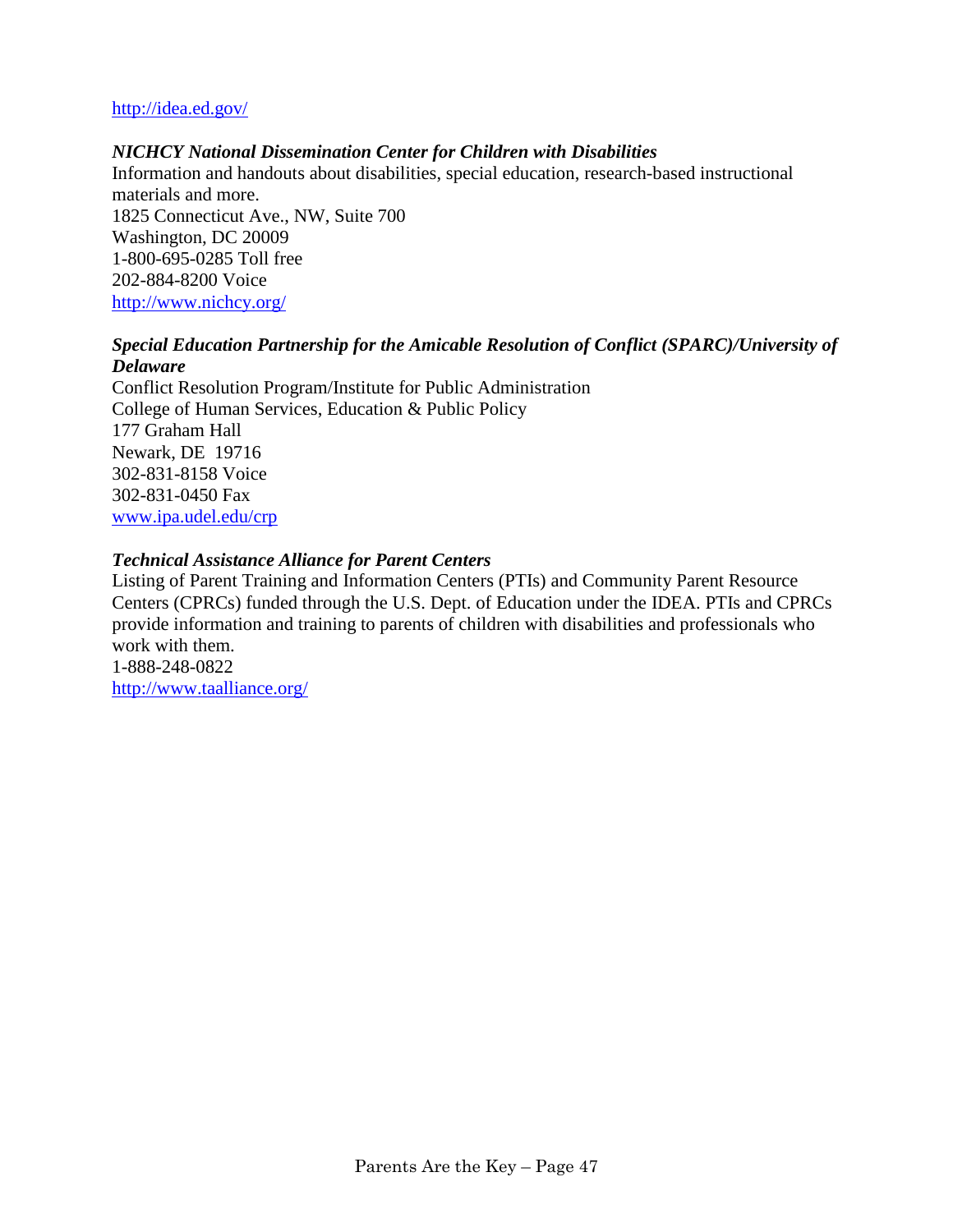## <span id="page-51-0"></span>**Appendix B. Glossary of Terms**

Age of Majority – The age when a child is legally considered an adult - in Delaware that age is 18. Under IDEA, at least one year before a student reaches the age of majority, the student's IEP must include a statement that the student has been informed of his or her rights and that the rights will transfer (from the parent) to the student on reaching the age of majority. Parents must also be notified that all rights will transfer to their youth.

Behavior Intervention Plan (BIP) – A plan that is developed based on data or information gathered about a child's behavior (from a Functional Behavioral Assessment). The BIP should include positive strategies or interventions, program or curriculum modifications and supplementary aids and supports necessary to effectively change or modify disruptive or maladaptive behaviors.

Case-by-case determination – School personnel may consider any unique circumstances on a case-by-case basis in determining whether a change of educational placement is appropriate for a child with a disability who violates the school code of conduct. School authorities may only exercise their discretion on a case-by-case basis to allow removals for unique circumstances if other disciplinary procedures have been satisfied.

Charter School – School that receives public money, and develops a formal agreement or "charter" with the Delaware Department of Education (DDOE) or specific school district. The "charter," includes a description of how the charter school will be held accountable for improving student performance and achieving the goals of the charter. Charter schools in Delaware must adhere to the mandates set forth under the IDEA.

Child Development Watch (CDW) – Delaware's statewide early intervention program for children ages Birth to Three. CDW provides services that promote growth and development for infants and toddlers with, or at risk for disabilities or developmental delays.

Child with a disability – A child evaluated under the IDEA and determined to be eligible for special education and related services because of having a disability that adversely affects the child's educational performance (as defined by an educational classification such as autism, emotional disturbance, mental disability, etc.).

DE Comprehensive Assessment System (DCAS) – State assessment program that replaced the DE Student Testing Program (DSTP) as of spring 2009.

Disability Classification – Classification selected by IEP team when team determines that child is eligible for special education and related services. Classifications: Autism, Deaf-Blindness, Developmental Delay, Emotional Disturbance, Hearing Impairment, Learning Disability, Intellectual Disability, Orthopedic Impairment, Other Health Impairment, Speech and/or Language Impairment, Traumatic Brain Injury, Visual Impairment and Preschool Speech Delay for 3 and 4 year olds only).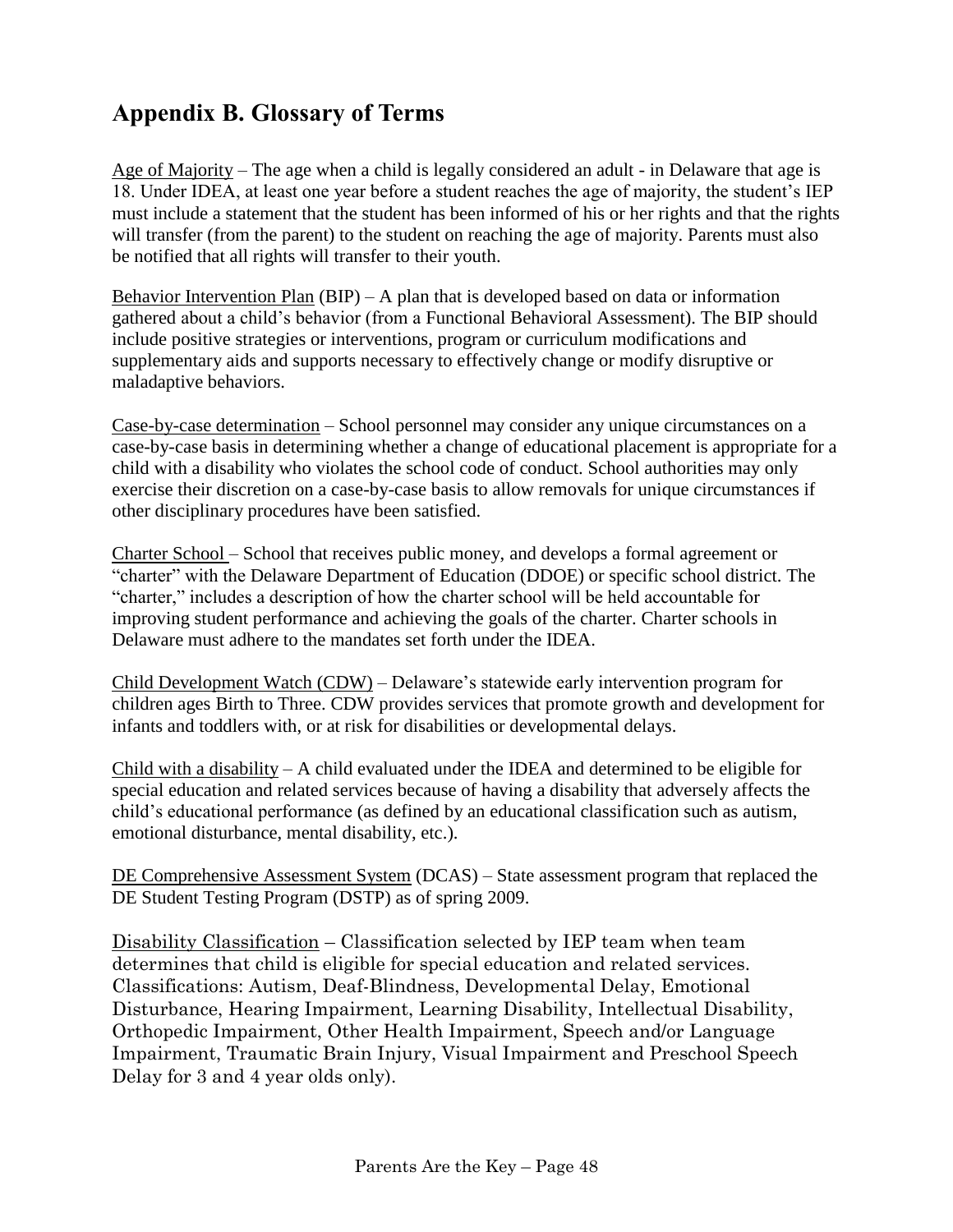Due Process Hearing – A legal process for resolving a disagreement between parents and a school concerning any aspect of a Free Appropriate Public Education (FAPE) guaranteed children with disabilities under the Individuals with Disabilities Education Act (IDEA).

Early Intervening Services – School districts may use up to 15 % of their allotted special education funds to provide targeted services to children who may be at risk of being referred for special education services. These are children who are having learning difficulties and may need additional academic and behavioral support to succeed in school.

Early Intervention Services – Early intervention services are designed to identify and meet a child's needs in five developmental areas (hearing, seeing, talking, moving, or learning). In Delaware, Child Development Watch provides screenings, evaluations, assessments, services, coordination and Individualized Family Service Plan (IFSP) development.

Educational Diagnostician (ED) – School personnel who often facilitates an IEP meeting and might evaluate a child's academic ability, personality, behavioral factors and ability to process information.

Educational Evaluation – Formal and informal assessments and observation data collected and analyzed to determine if a child has a disability per the IDEA.

Educational Surrogate Parent (ESP) – A person appointed by the Delaware Department of Education (DDOE) to represent a child who receives, or may be in need of, special education and related services. The ESP is to be included in all educational decision making pertaining to special education and related services when a parent is unavailable or unable to do so.

Evaluation Summary Report (ESR) – A report that documents educational evaluations and eligibility decisions.

Extended School Year Services (ESY) – Special education and related services that are provided to a child with a disability beyond the normal school year and in accordance with the child's IEP. Using criteria described in the IDEA, the IEP team determines whether a child qualifies for such services.

Facilitated IEP Meeting – A process whereby a trained neutral third party facilitator is used to improve collaboration between parents and IEP teams. A facilitator helps keep IEP team members focused on the development of the IEP while addressing conflicts and disagreements that may arise during the meeting.

Free Appropriate Public Education (FAPE) – Provision of special education, related services, special aids and services to eligible children with disabilities as per the Individuals with Disabilities Education Act (IDEA).

Functional Behavioral Assessment (FBA) – A process using interviews, rating scales and direct observations to determine and analyze the cause or function of a behavior and its antecedents and consequences, before developing interventions or strategies to address the behavior.

Independent Educational Evaluation (IEE) – An evaluation conducted by a qualified examiner who is not employed by the school district responsible for the education of the child. A parent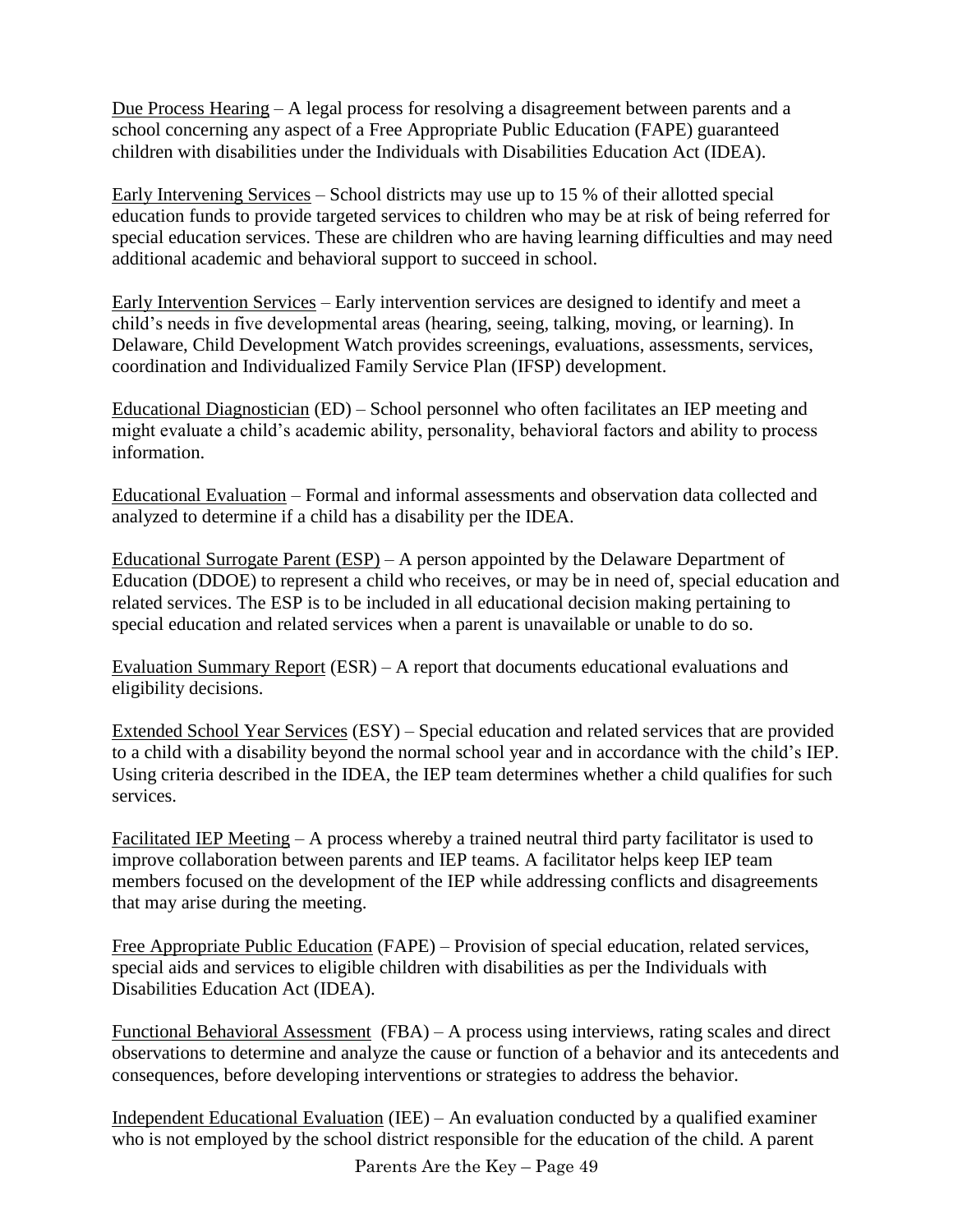has the right to one independent evaluation at no cost each time the school conducts an evaluation with which the parent disagrees.

Individualized Education Program (IEP) – A document developed and written by a team that describes the special education, related services, modifications, accommodations and supplementary aids and services for a child ages 3-21 who is eligible to receive a Free Appropriate Public Education (FAPE) as per the IDEA.

Individualized Family Service Plan (IFSP) – A plan developed and written by a parent and a team for a child aged Birth-to-Three. The IFSP puts in writing the child's strengths and needs, family priorities, and the goals the parent would like to achieve. It outlines the early intervention services to be delivered to the family and child.

Individuals with Disabilities Education Act (IDEA) – The federal law that mandates a Free Appropriate Public Education (FAPE) and early intervention services to eligible children with disabilities from Birth to age 21.

Interim Alternative Educational Setting (IAES) – An appropriate Interim Alternative Educational Setting (IAES) depends on the circumstances of each individual case. An IAES must be selected so as to enable the child to continue to participate in the general education curriculum (although in another setting) and to progress toward meeting the goals set out in your child's IEP.

Manifestation Determination – When a child with a disability violates the school code of conduct that results in a change in placement, a manifestation determination must be conducted (within 10 school days of the change of placement) by relevant IEP team members and the parent. This review of information is to determine if the conduct in question was caused by, or had a direct and substantial relationship to the child's disability, or whether the conduct is the direct result of the school's failure to implement the child's IEP.

Mediation – A voluntary process conducted by a trained third party to help parents and school districts solve problems about a child's provision for special education and related services together in a safe, productive and neutral environment. If the mediation results in a written agreement, that agreement is legally binding for the school/district.

National Instructional Materials Access Center (NIMAC) – Federally-funded, national electronic file storage area that makes National Instructional Materials Accessibility Standard (NIMAS) files. The creation of these various specialized formats makes material accessible to and supports diverse learners with print disabilities.

Parent – An IDEA parent is defined as: a biological or adoptive parent of a child; a guardian appointed by the court; an individual acting in the place of a biological or adoptive parent (including a grandparent, stepparent or other relative with whom the child lives and for whom a Relative Caregiver's School Authorization form is on file); an individual who is otherwise legally responsible for the child's welfare; or an Educational Surrogate Parent (ESP) appointed by the Delaware Department of Education (DDOE).

Parent Centers – Parent Training and Information Centers (PTIs) and Community Parent Resource Centers (CPRCs) are funded by the U.S. Department of Education under the IDEA. PTIs and CPRCs in each state provide training and information to parents of children with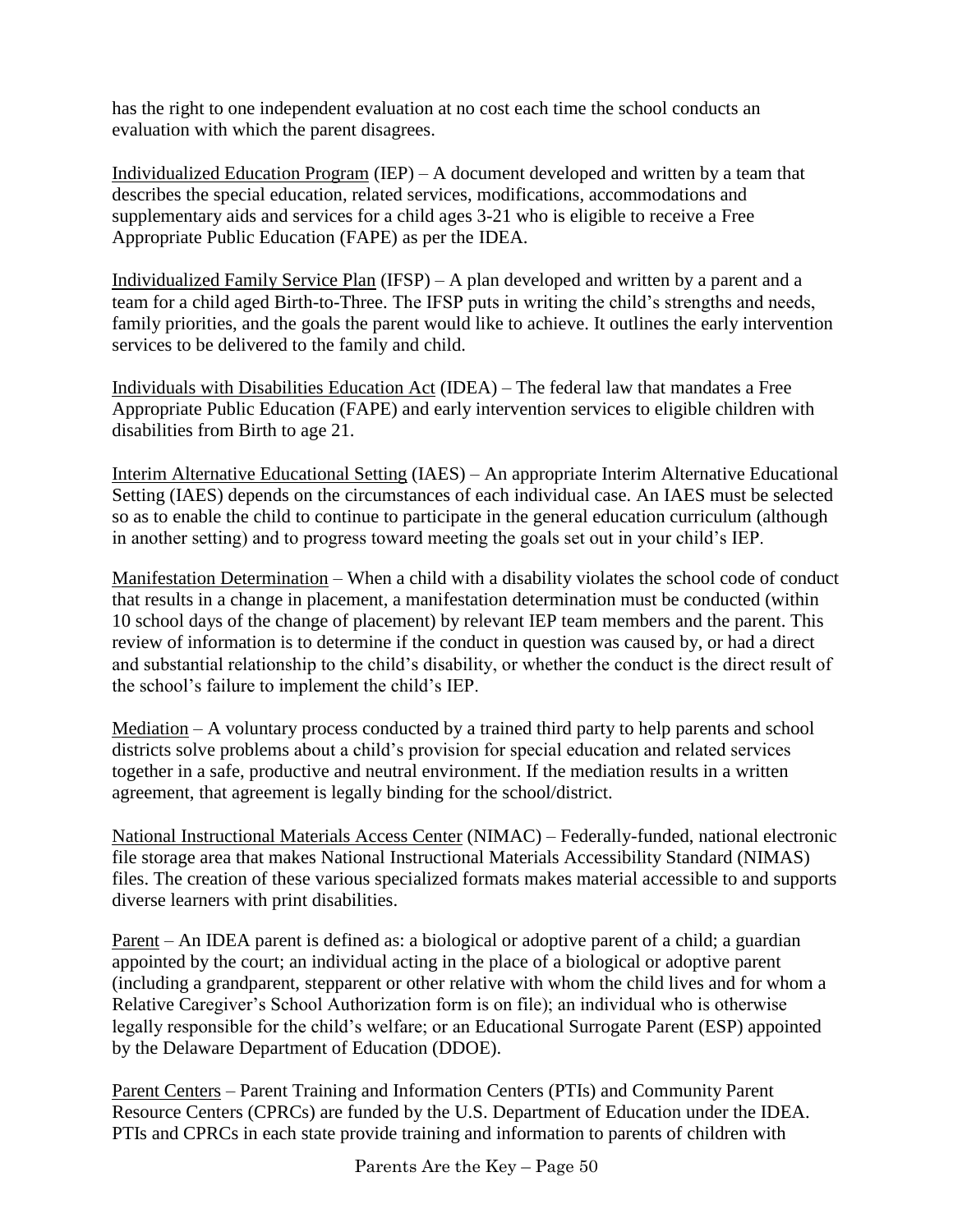disabilities and to professionals who work with them. This assistance helps parents to participate more effectively with professionals in meeting their children's educational needs. The Parent Centers work to improve outcomes for children with all disabilities ages birth-26 years. The Parent Information Center of Delaware is Delaware's federally funded Parent Training and Information Center (PTI).

Peer-Review – Is a process of subjecting work, research or ideas to the scrutiny or careful examination of others who are experts in the same field.

Positive Behavior Support (PBS) – A school-wide approach to promoting positive behavior and academic, social and emotional development by teaching and recognizing positive behavior and correcting misbehavior. The PBS approach uses a combination of comprehensive and intensive interventions and supports. Delaware PBS schools adopt a problem-solving process using databased decision making for addressing behaviors and implementing interventions and providing on-going support to students and staff.

Prior Written Notice (PWN) – Written notice provided to a parent when the school district proposes or refuses to initiate or change the identification, evaluation, or educational placement of a child, or the provision of a Free Appropriate Public Education (FAPE) to a child.

Related Services – Transportation and developmental, corrective, and other supportive services that are required to assist a child with a disability to benefit from special education services.

Relative Caregiver Authorization Form – The Delaware Relative Caregivers' School Authorization Affidavit is required for a relative caregiver who is raising a child without legal custody or guardianship to register a child for public school. The Relative Caregiver is then the legal contact for the school and can make school-based decisions regarding but not limited to special education. This form can be obtained from a school or from the Delaware Health and Social Services office.

Resolution Session – A meeting with the parent and relevant IEP team members convened within 15 days of receiving notice of a parent's due process complaint, but before a due process hearing. The purpose of the meeting is for the school and the parent to have an opportunity to resolve the dispute.

Response to Intervention  $(RTI) - RTI$  is a research-based approach for helping struggling students. The process is used to determine whether poor academic progress is due to instruction, curriculum or the presence of a disability. Delaware has very specific guidelines about RTI outlined in their Special Education Regulations.

School Psychologist – School personnel who might evaluate your child's intellectual ability, learning aptitudes, personality and emotional development.

Serious Bodily Injury – The legal definition as used in special education is "bodily injury which involves substantial risk of death; extreme physical pain; protracted and obvious disfigurement; or protracted loss of impairment of the loss of a bodily member, organ or mental faculty". This term may be used in discussions about school discipline.